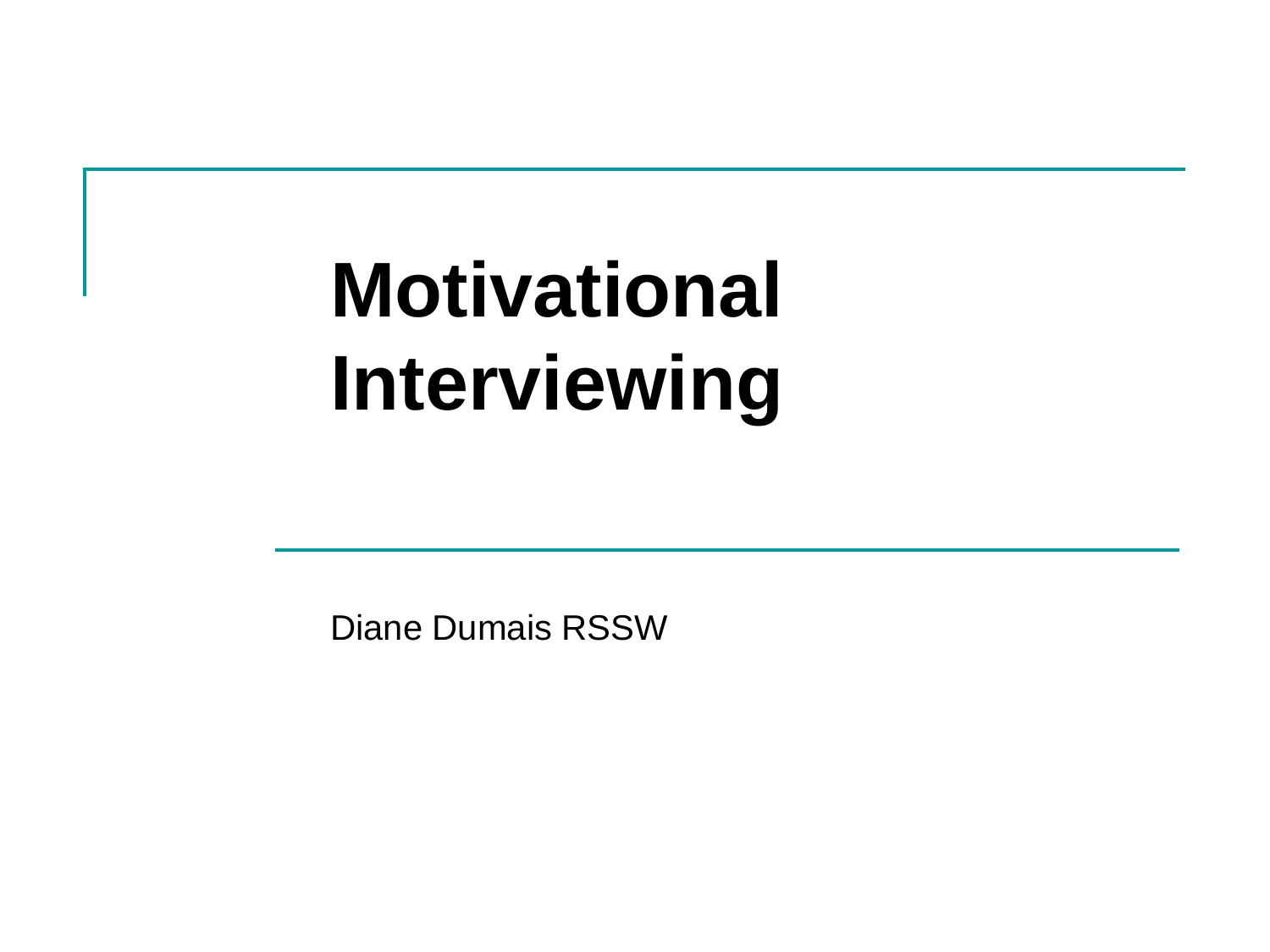# Background

**In 2008 The Concurrent Disorders Ontario** Network (CDON) of which CAMH is a member, formed the first community of practice in concurrent disorders and Motivational Interviewing in the province.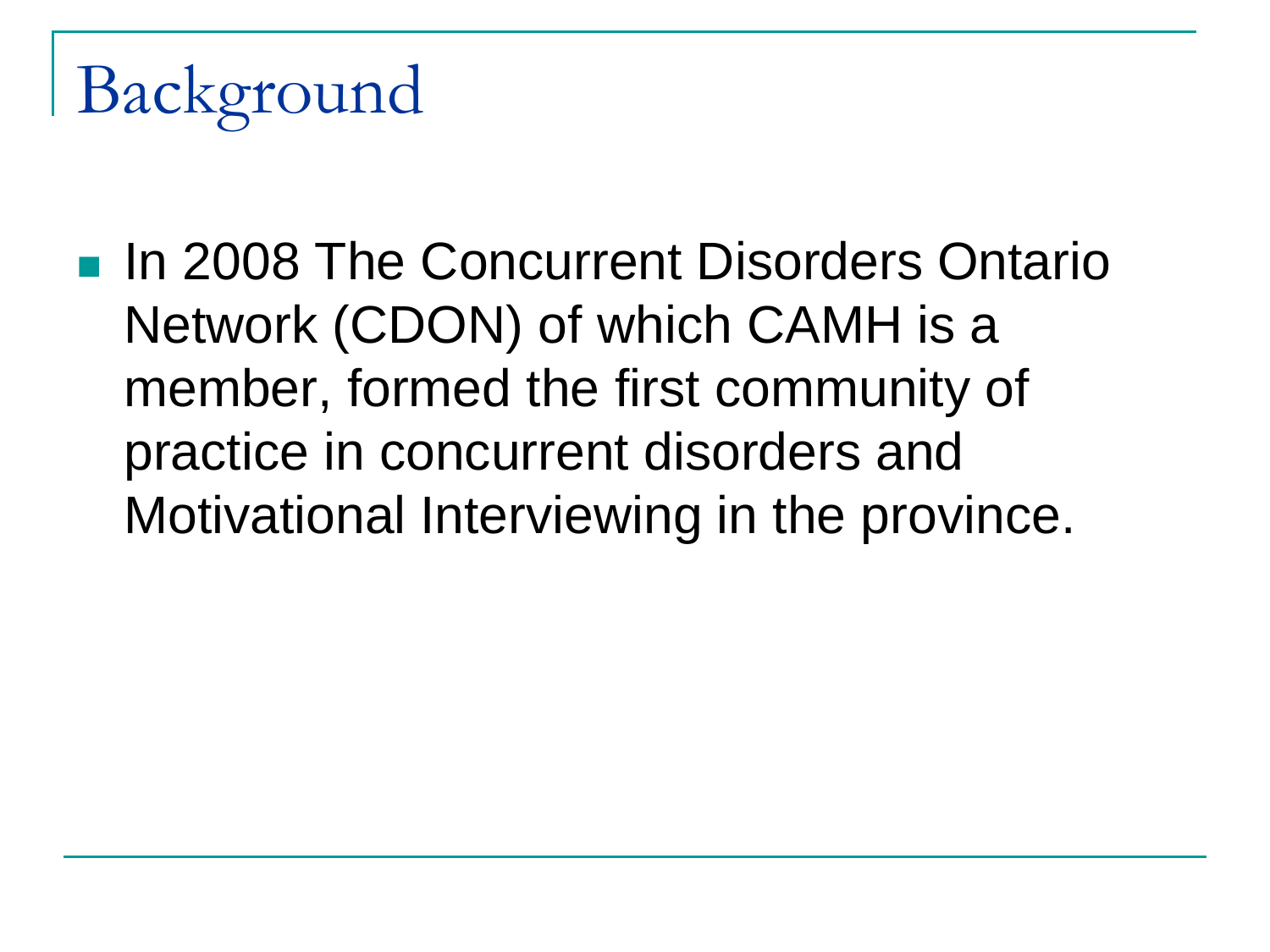- A group of 24 people from around the province came together for the first time to learn and talk about using Advanced Motivational Interviewing (MI) techniques with their clients who are living with concurrent disorders.
- The diversity, skill set, and knowledge of the group was remarkable.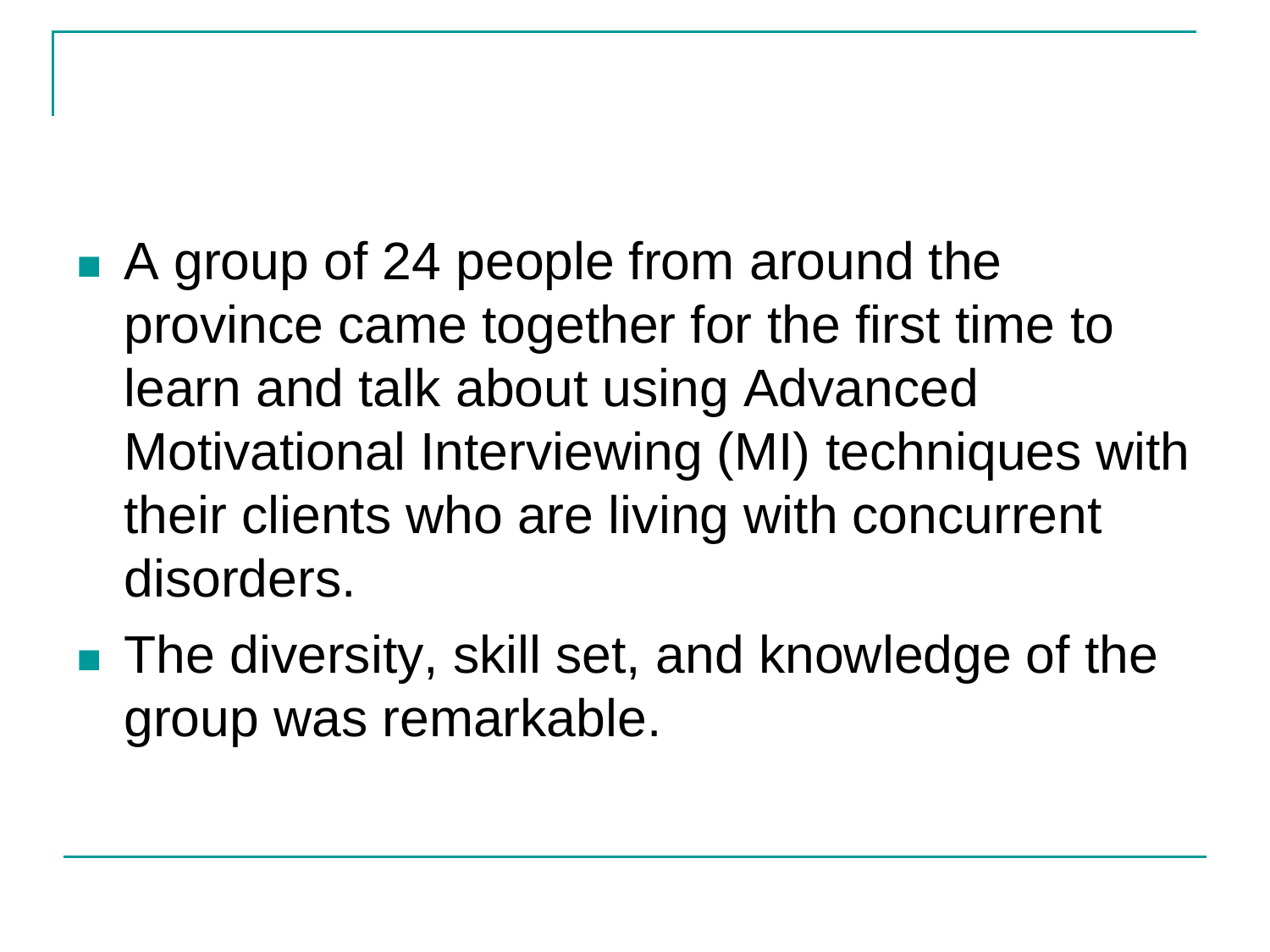■ The CDON recognized that the experience and expertise already exists, if that could be harnessed and shared with others then we could all really make a difference in the lives of people living with a concurrent disorders.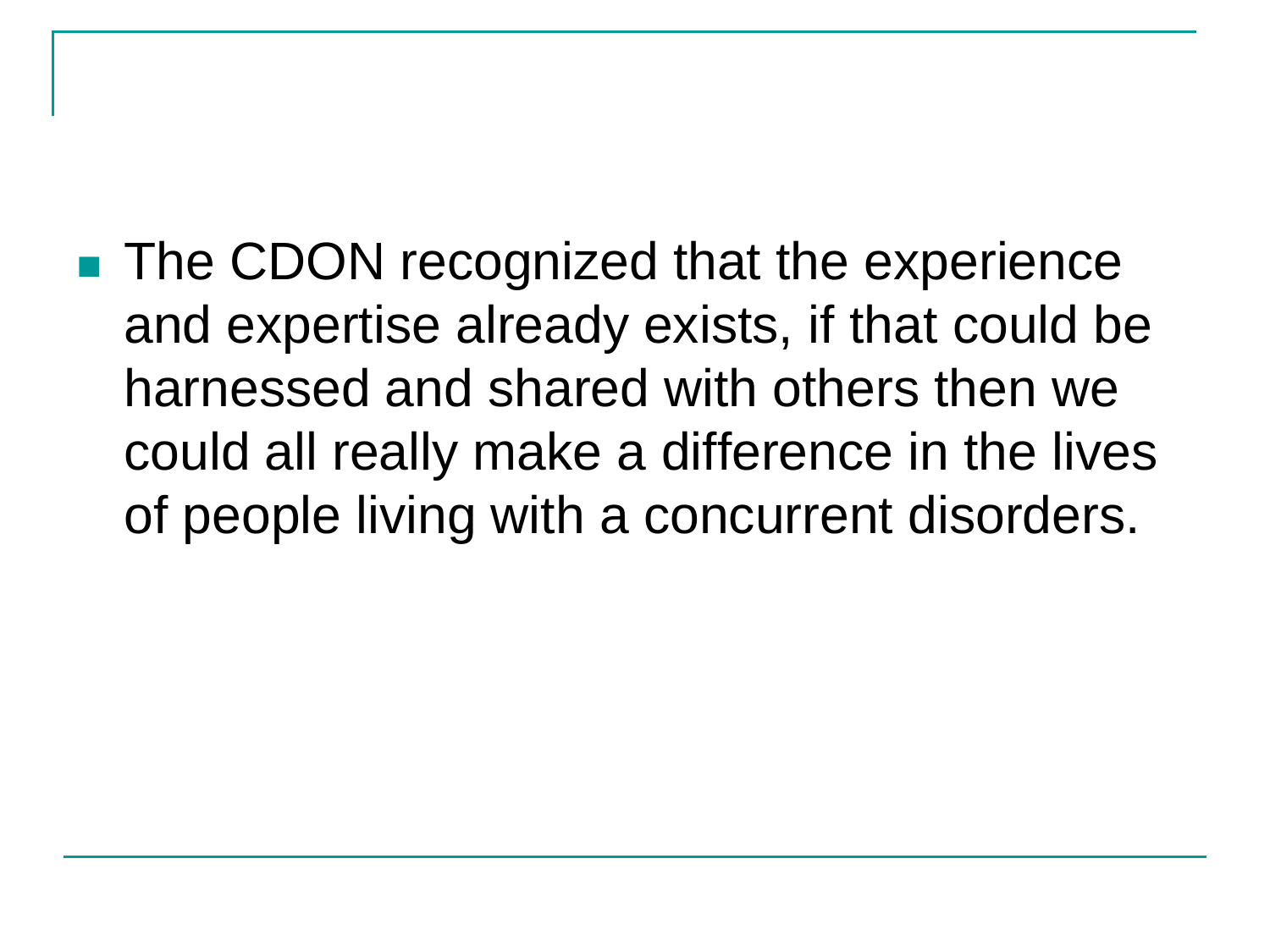# Understanding Addictions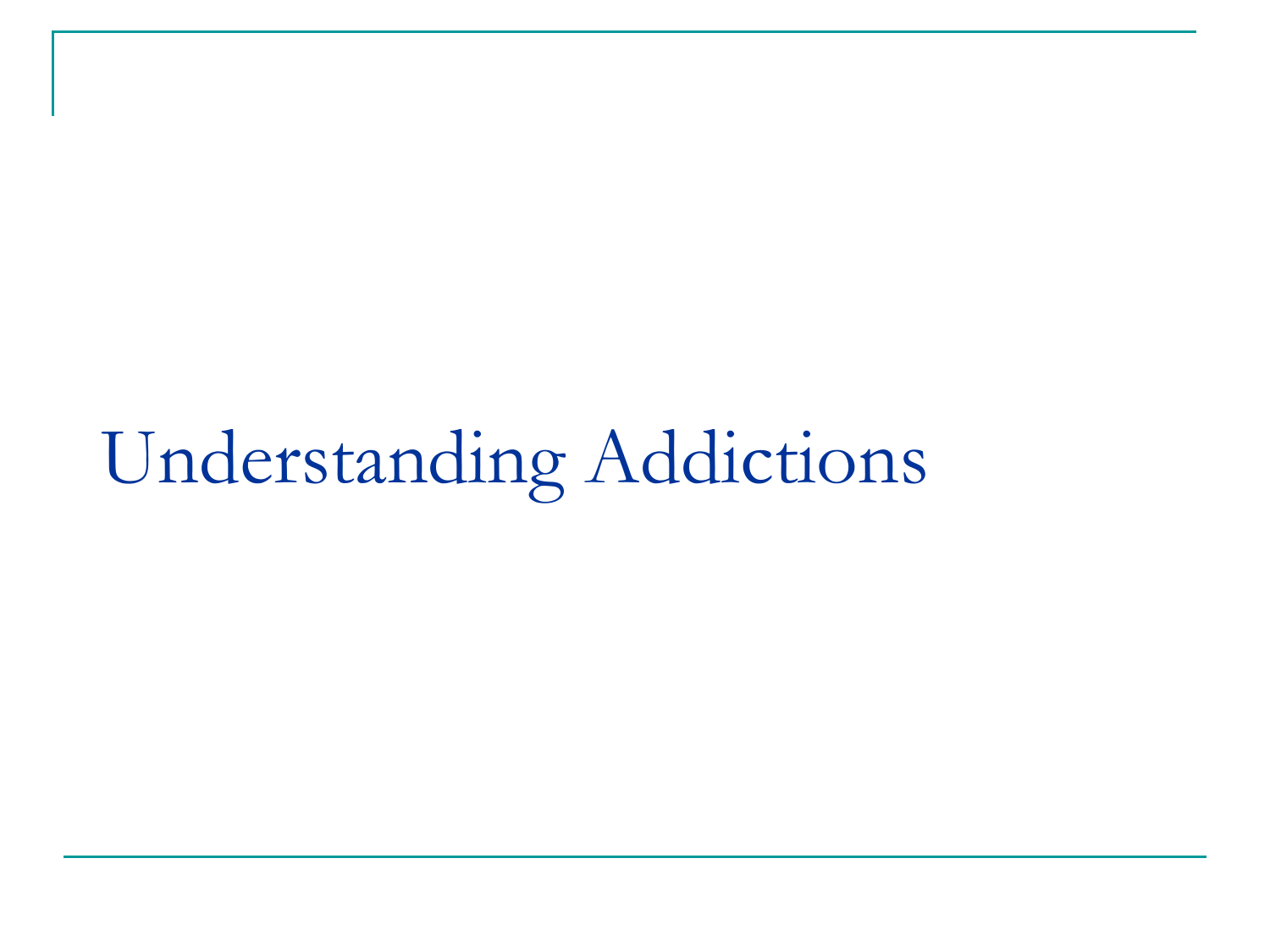# Why do people use drugs?

- **Risk Factors for Substance Abuse:**
- **Family**
- **School**
- **Peer Group**
- **Personal**
- **Medical**

■ Community Factors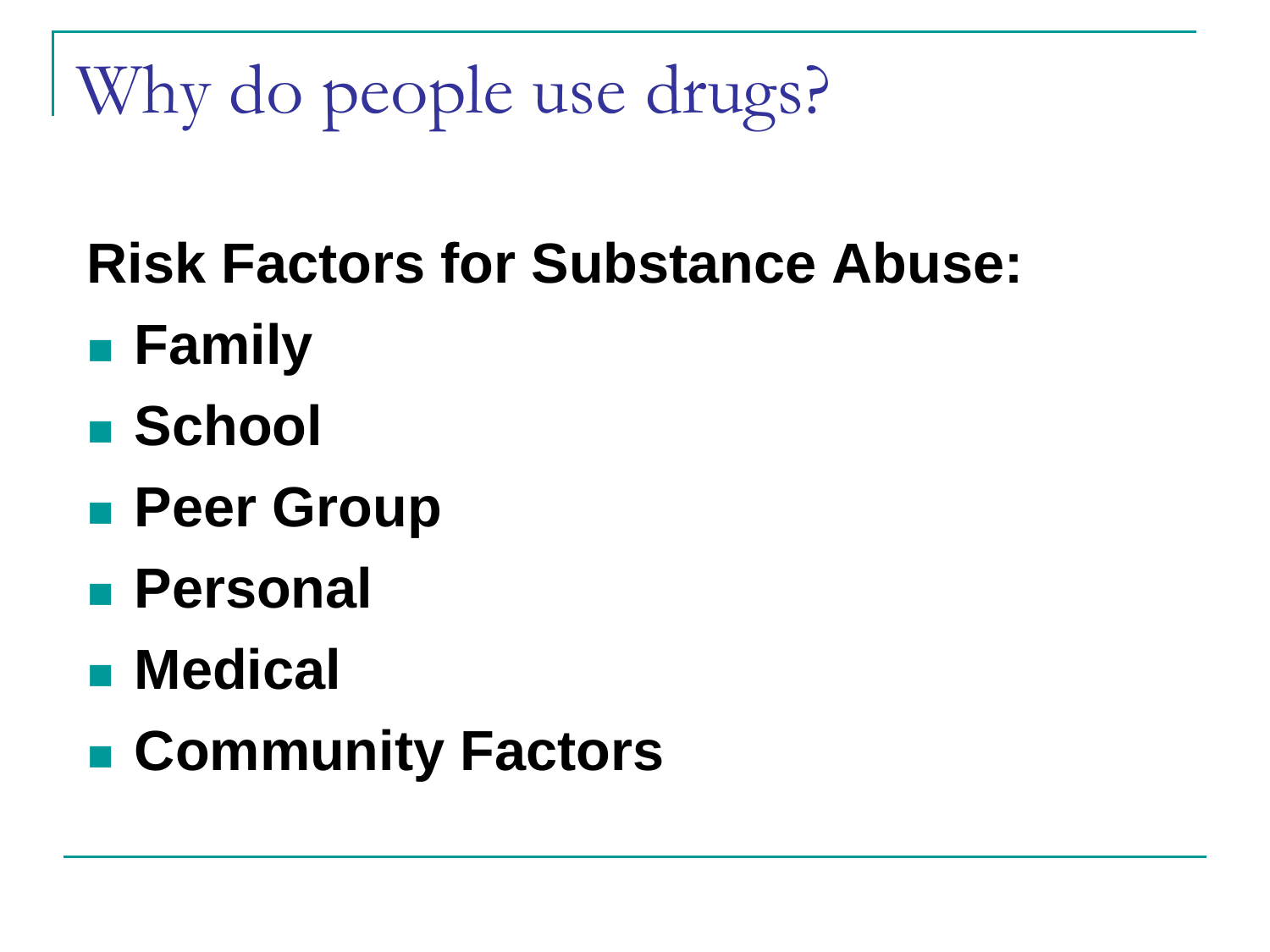### What Are the Signs of Addiction?

Someone does not have to show clear signs of a problem to have an addiction. It's easy to become dependent on a drug or an activity without realizing it right away. Even people close to someone with an addiction may not be aware of the person's problem for some time.

- □ The signs of an addiction vary widely, depending on the problem and the person. In general, a substance use or an activity is a problem when it:
- □ affects a person's mental and physical health
- □ involves breaking the law (e.g., drinking and driving, using illegal drugs or stealing money to gamble)
- causes financial difficulties
- harms relationships and friends
- □ causes problems at home, work or school.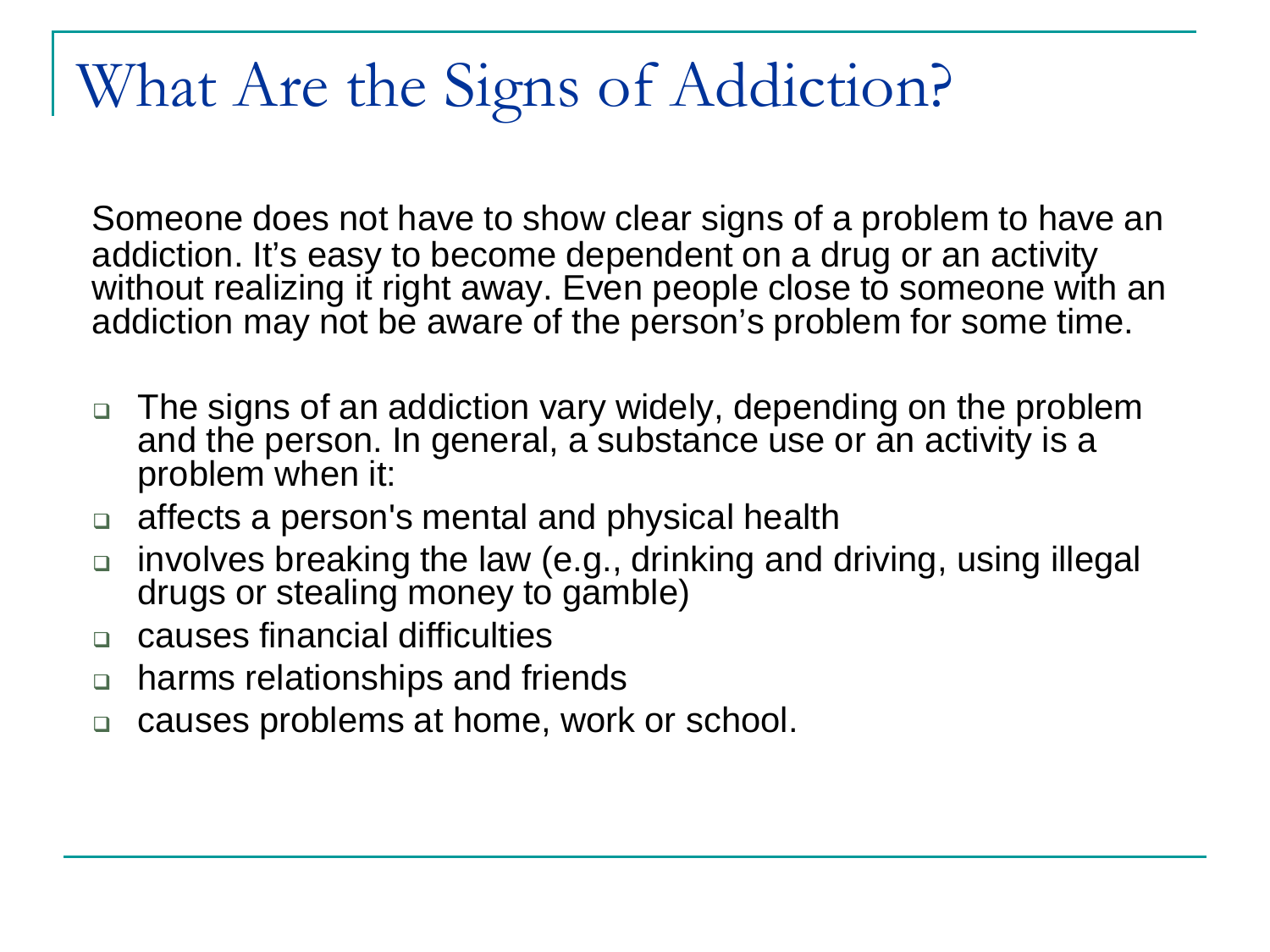### Continuum of Substance Use

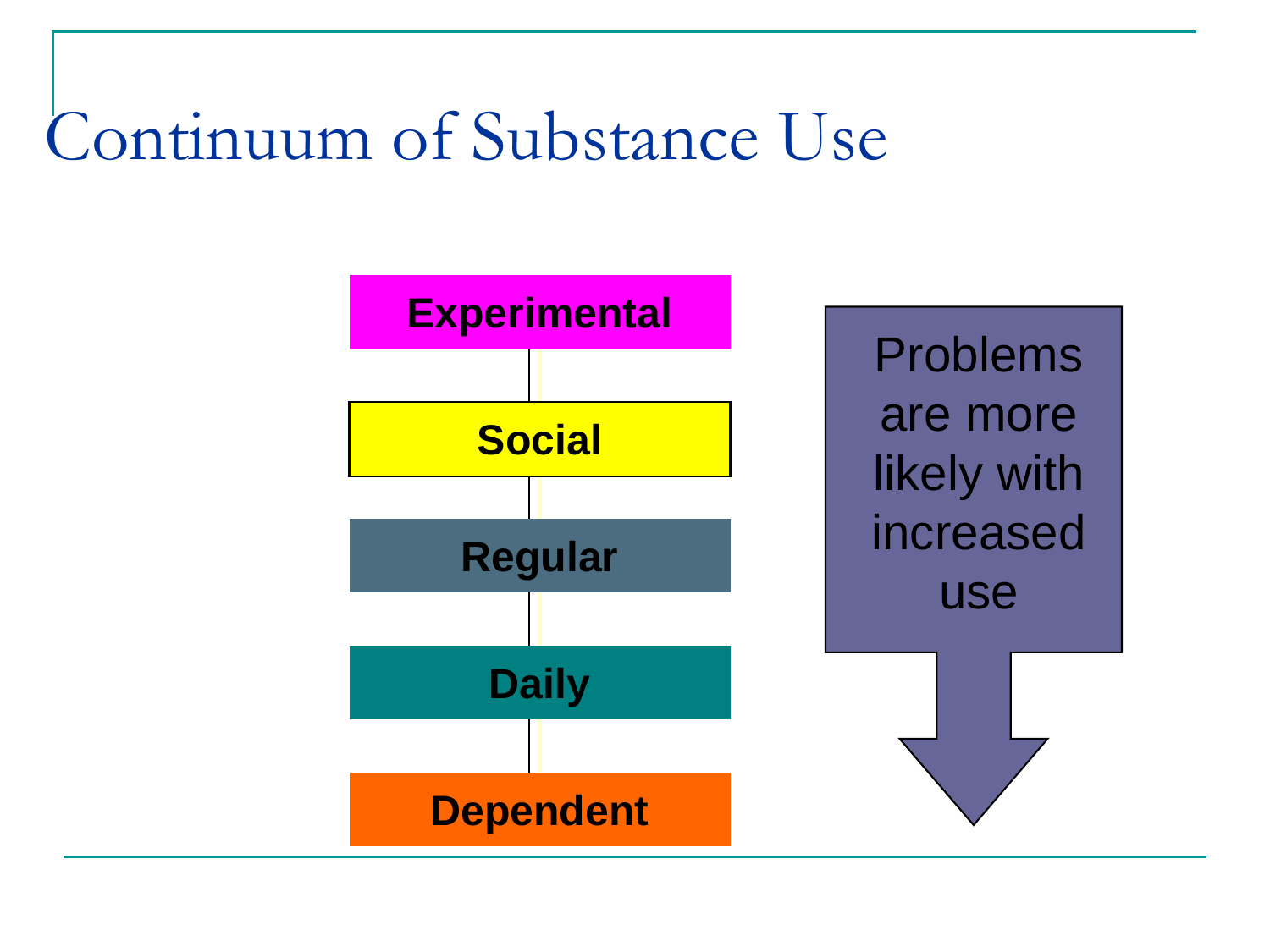# **Types of Substances**

- 1) Depressants
- 2) Stimulants
- 3) Hallucinogens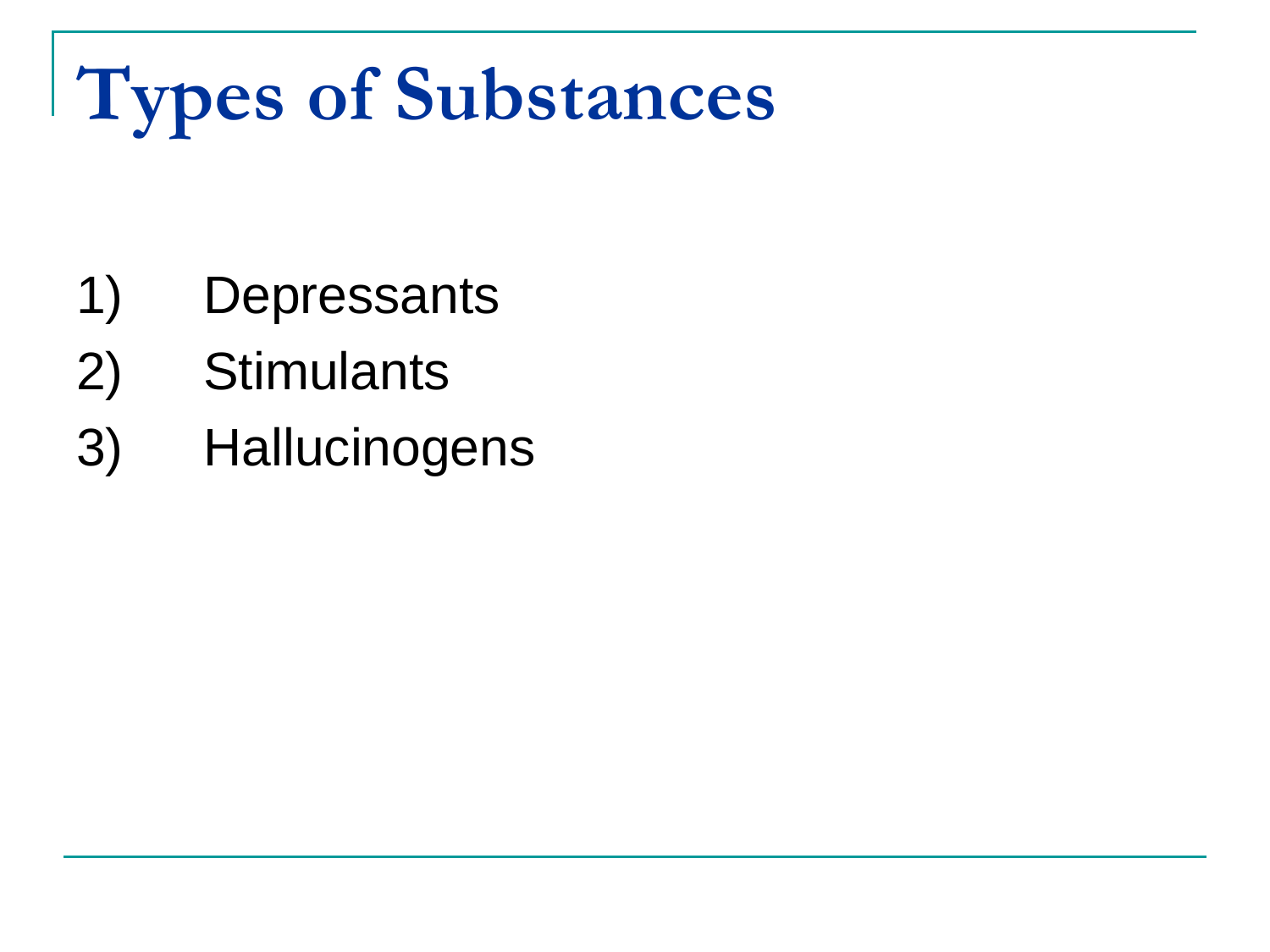# **Depressants Central Nervous System (CNS) SLOW DOWN** the brain

**LESS AWARE** of environment

 Alcohol, Opiates (Morphine, Heroin, Codeine, Opium, Oxycodone), Benzodiazepines,

…relax, sedate, calm, relieve pain...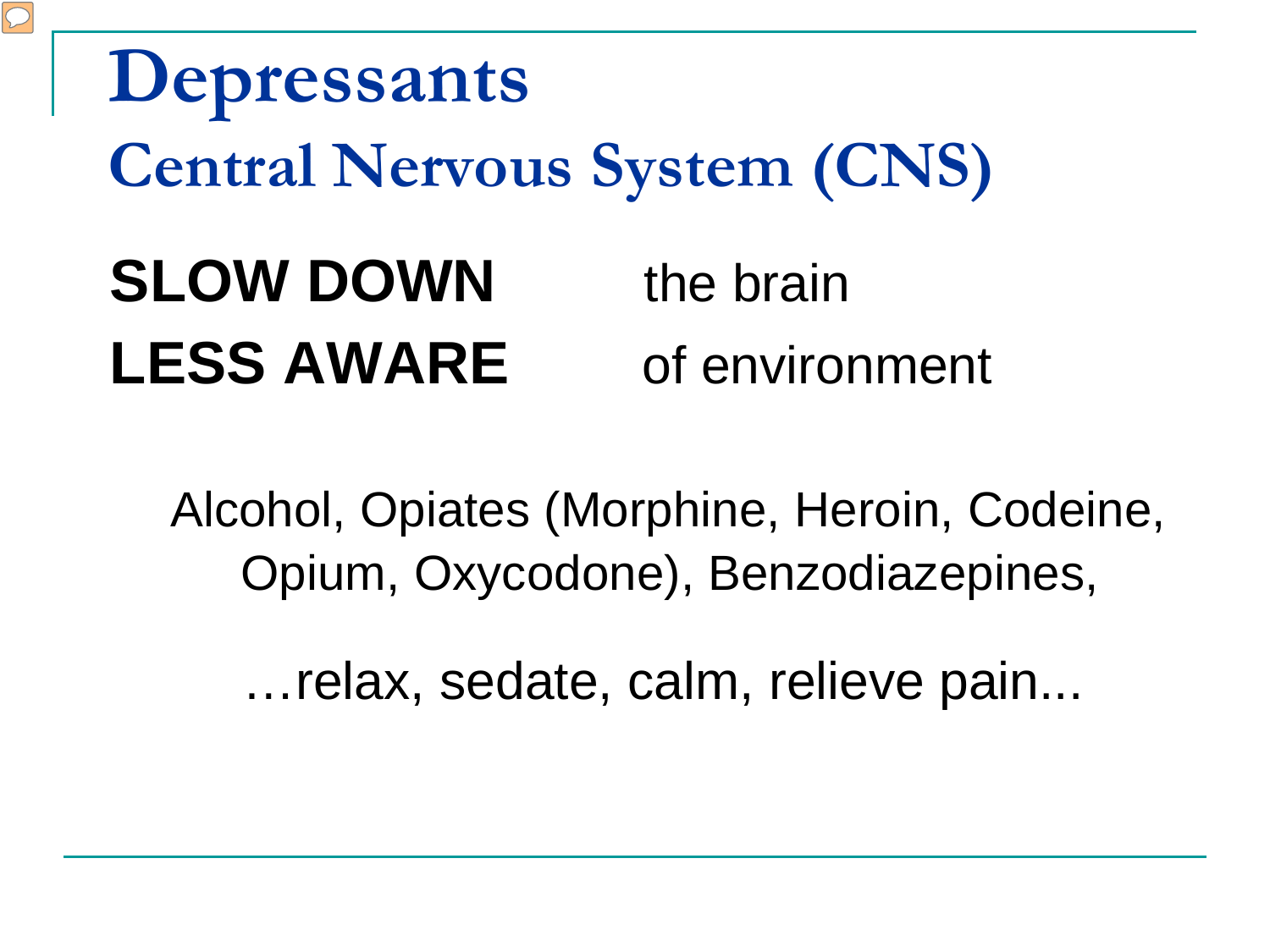## **Stimulants SPEED UP** the brain **MORE AWARE** of environment

 $\sqrt{C}$ 

Caffeine, Crack, Cocaine, Nicotine, Amphetamines

…speed up the brain, increase alertness,

endurance, anxiety & restlessness...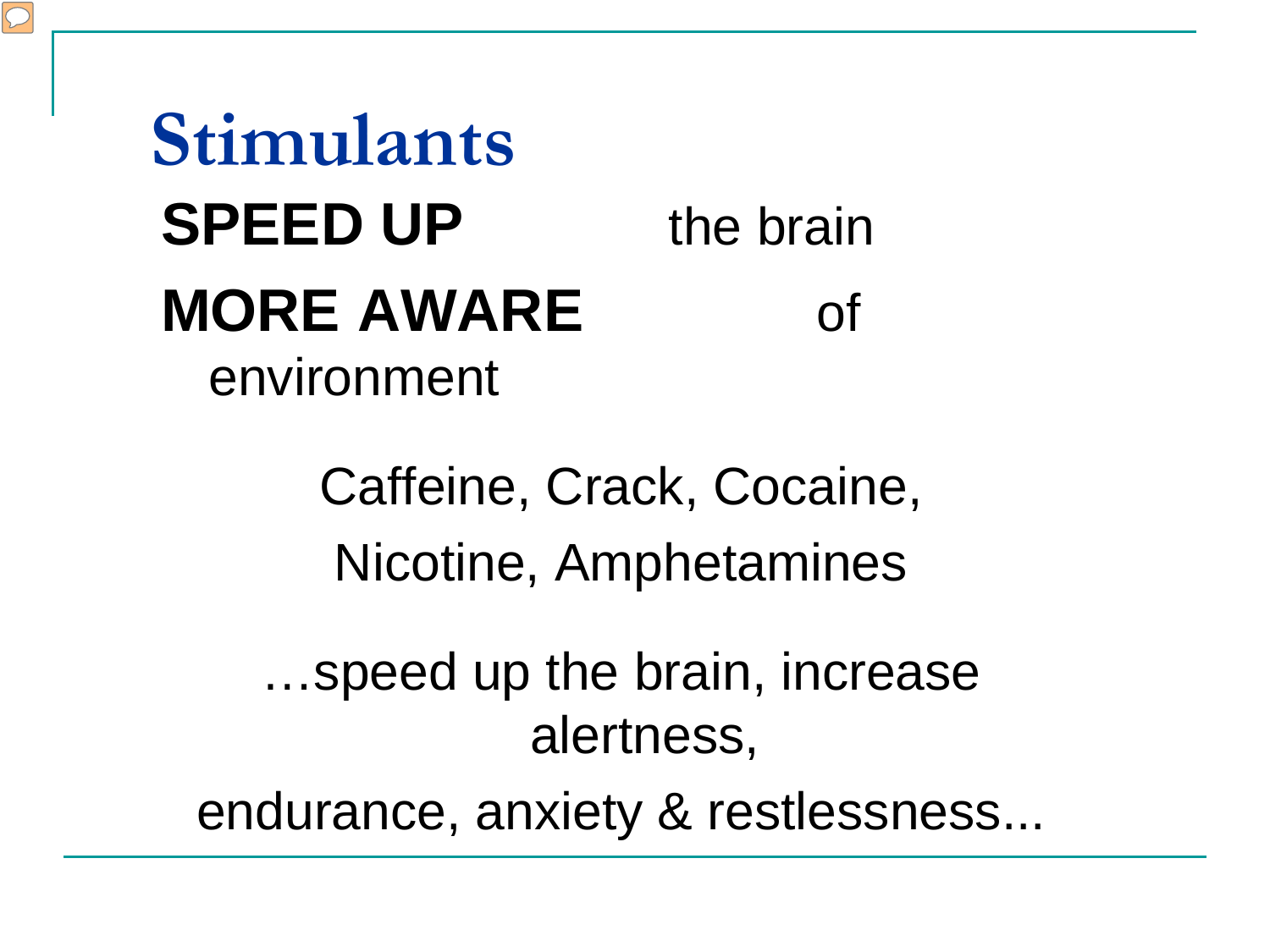## **Hallucinogens CONFUSE** the brain **DISTORT** awareness

 $\sqrt{C}$ 

Cannabis, Hashish, Mescaline, Ketamine LSD, , Magic Mushrooms

…affect mood and change behavior… …see and hear things that aren't there… …color/sounds unreal, forget things...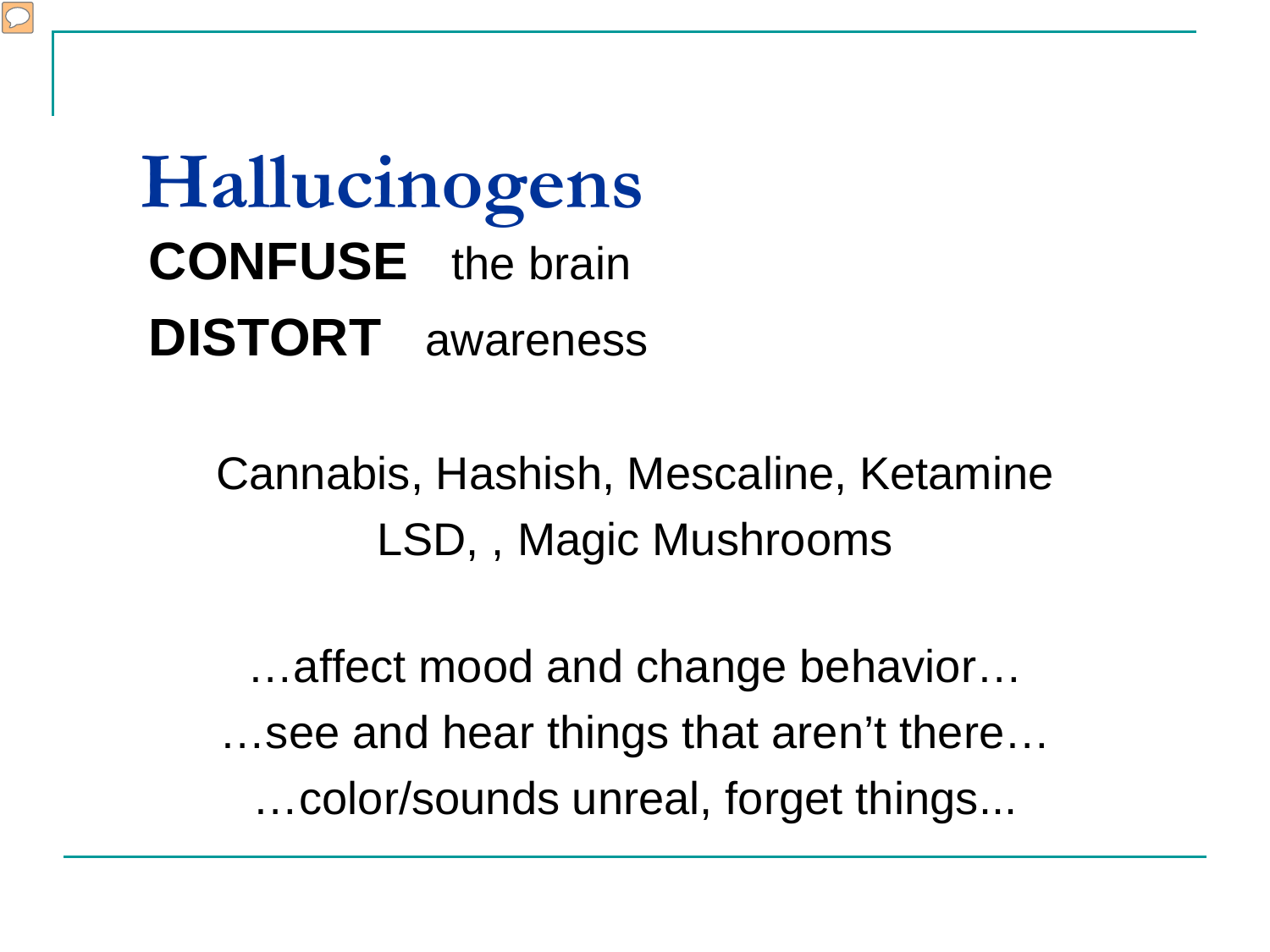## Treatment Options

- **Assessment and Referral Agencies**
- Withdrawal management centres
- **Treatment:** 
	- □ Outpatient Counselling
	- □ Day Treatment
	- □ Residential
	- □ Recovery Homes
	- Medical Treatment
	- Self-help Groups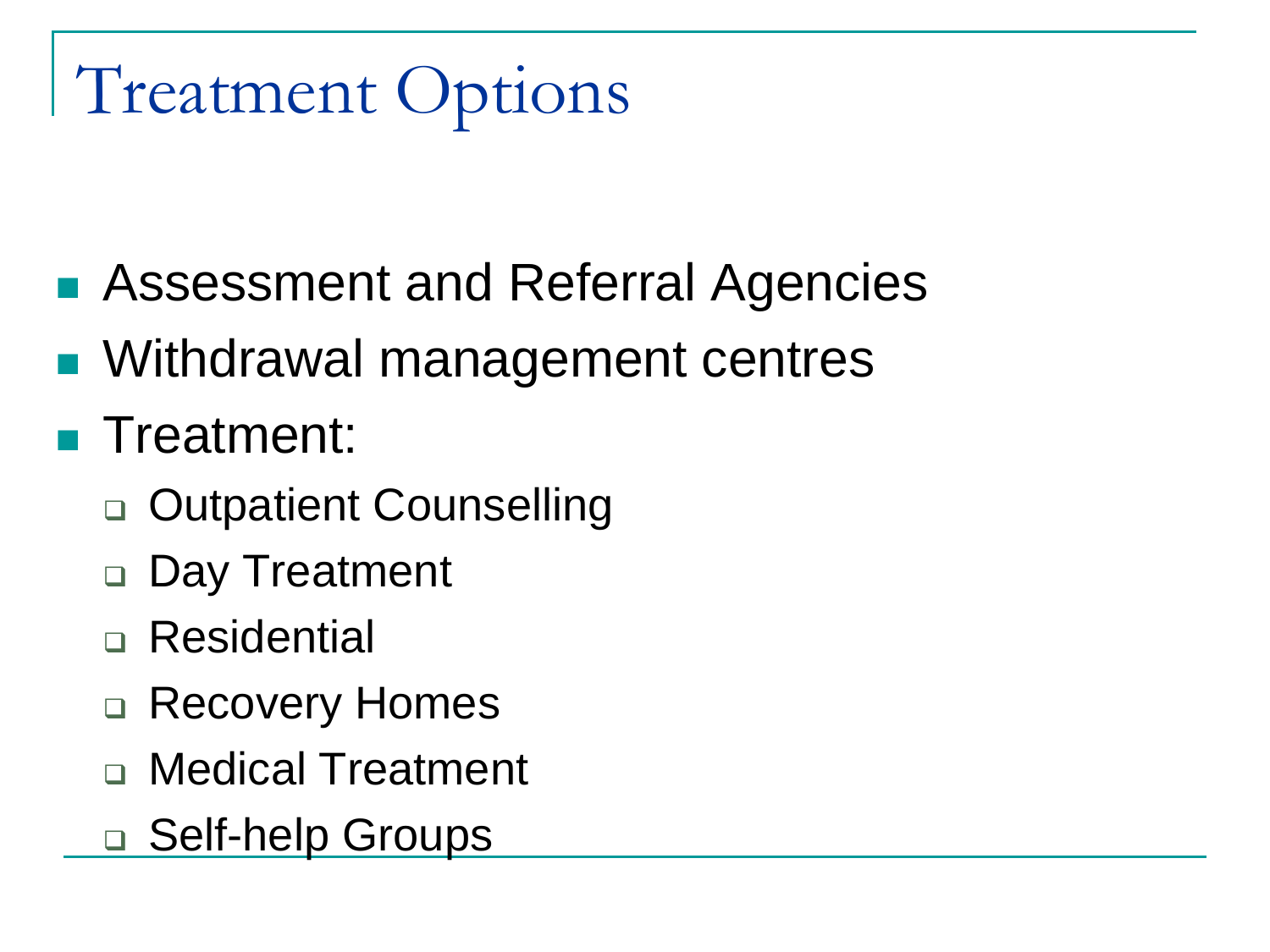# What makes people change?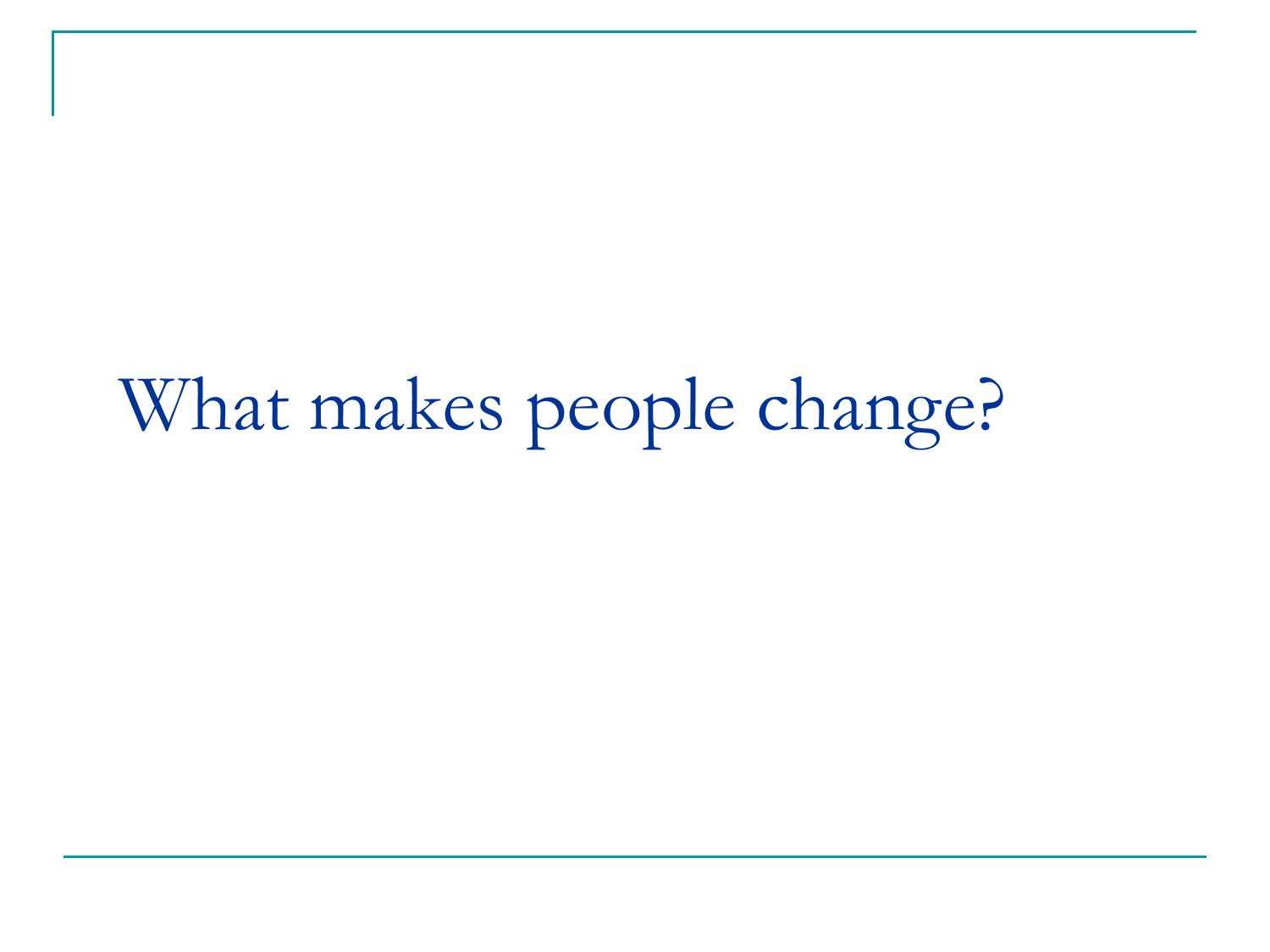You would think . . .

■ That having had a heart attack would be enough to persuade a man to quit smoking, change his diet, exercise more, and take his medication

■ That hangovers, damaged relationships, an auto crash, and memory blackouts would be enough to convince a woman to stop drinking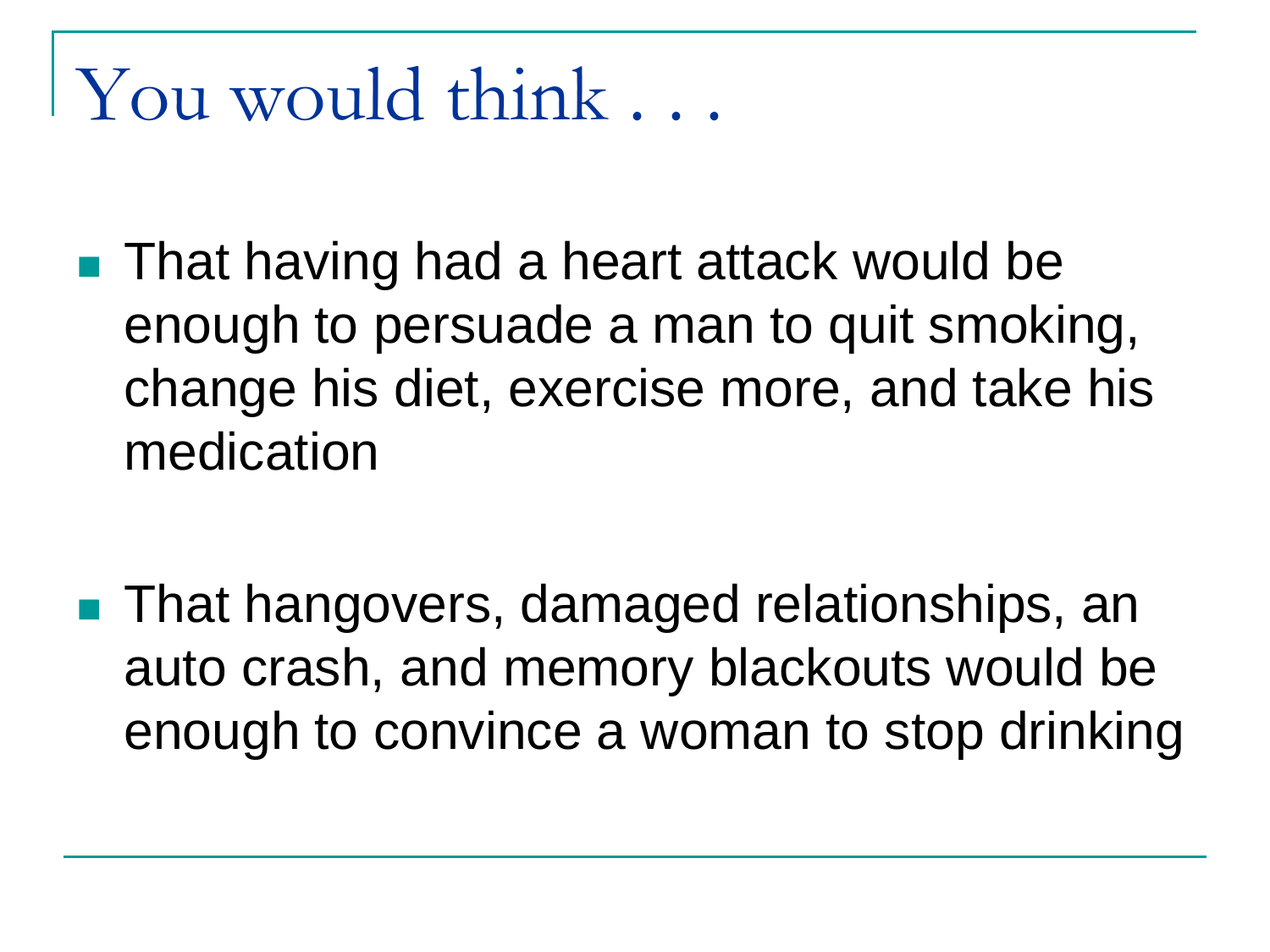## You would think . . .

 $\blacksquare$  That the very real threats of blindness, amputations and other complications from diabetes would be enough to motivate weight loss and glycemic control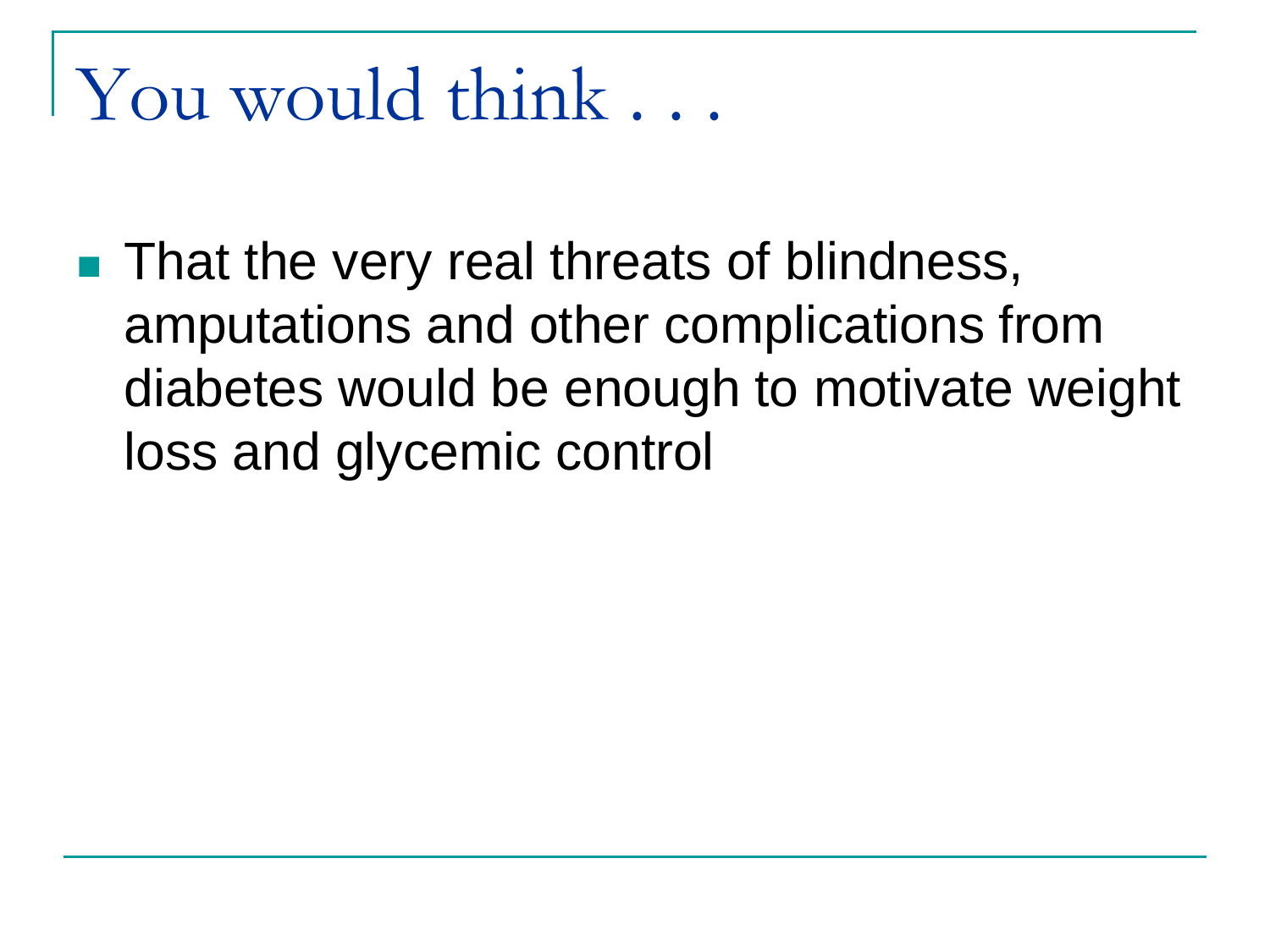# And yet so often it is not enough.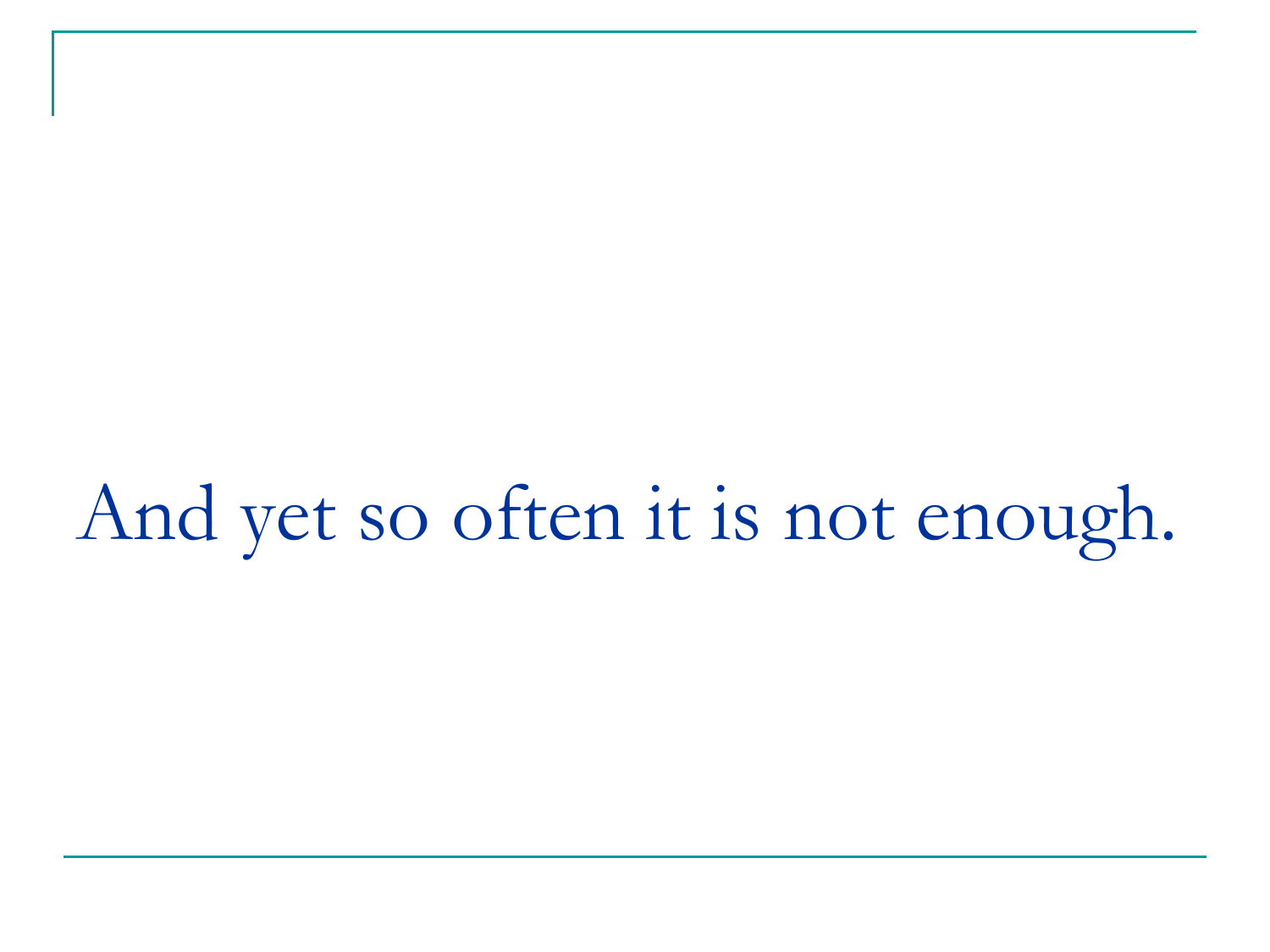## Saunders' Law of Behavior Change

**People only change when the pain of** change is less than the pain of staying the same.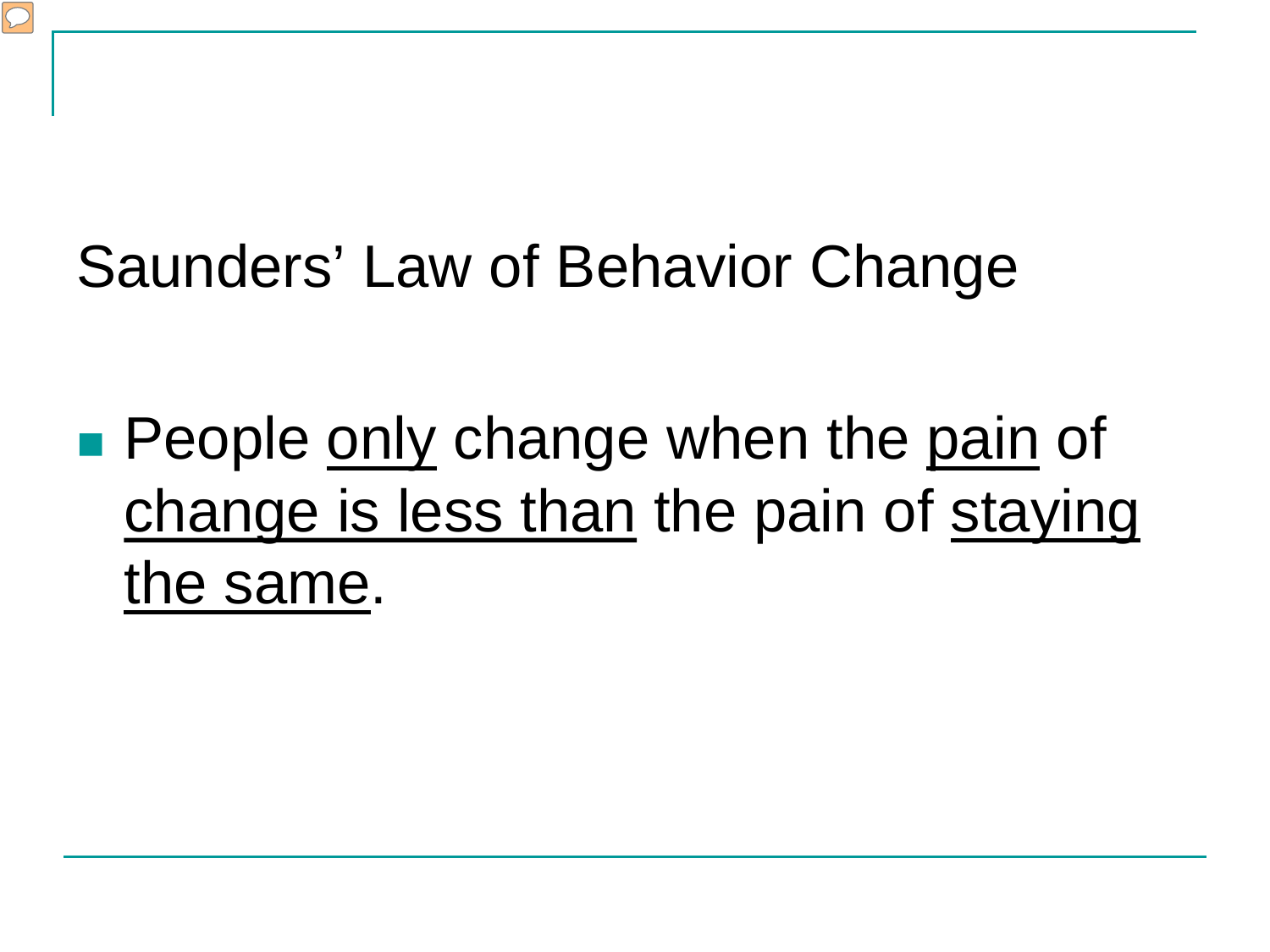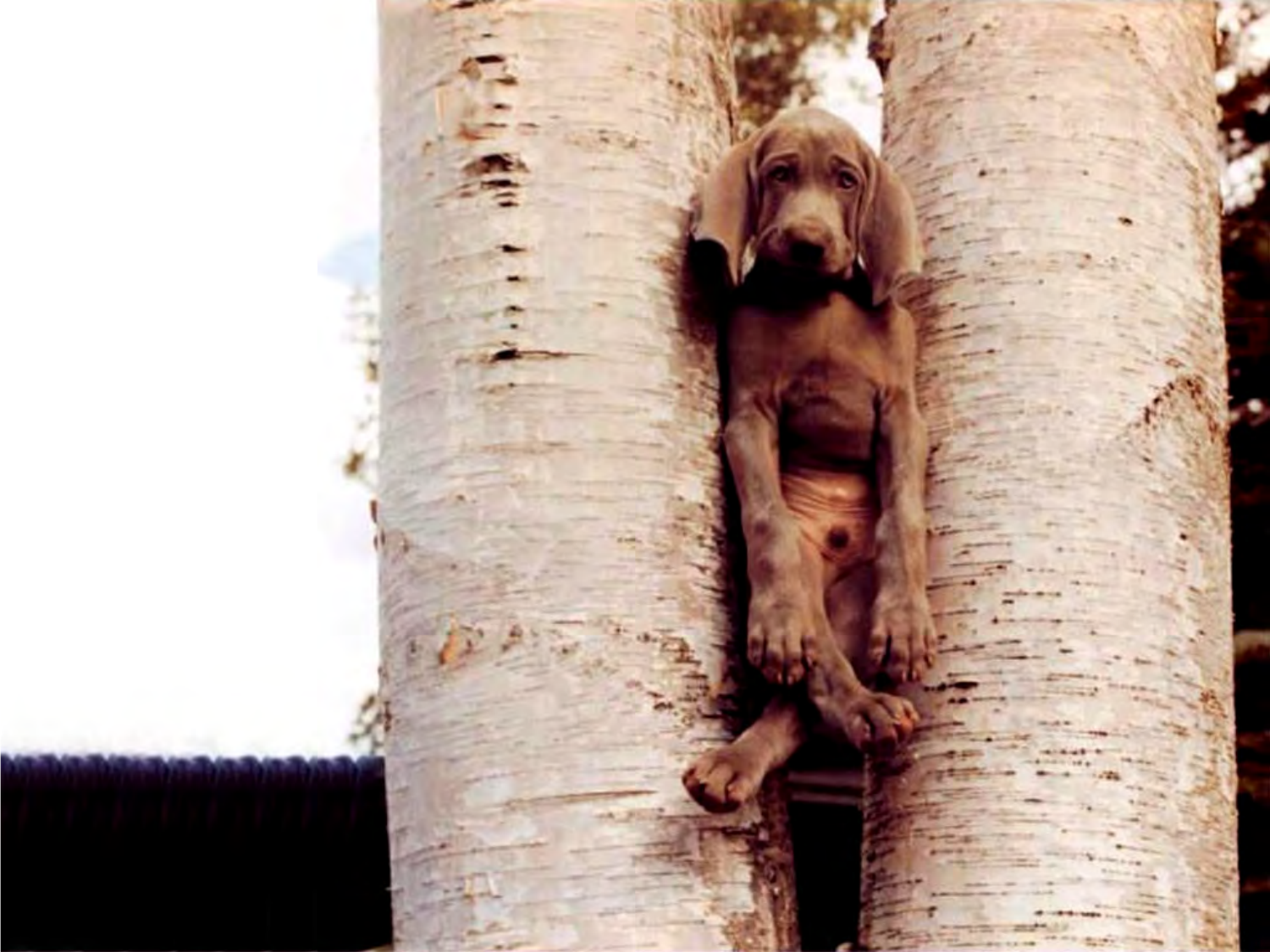### Change as a Process

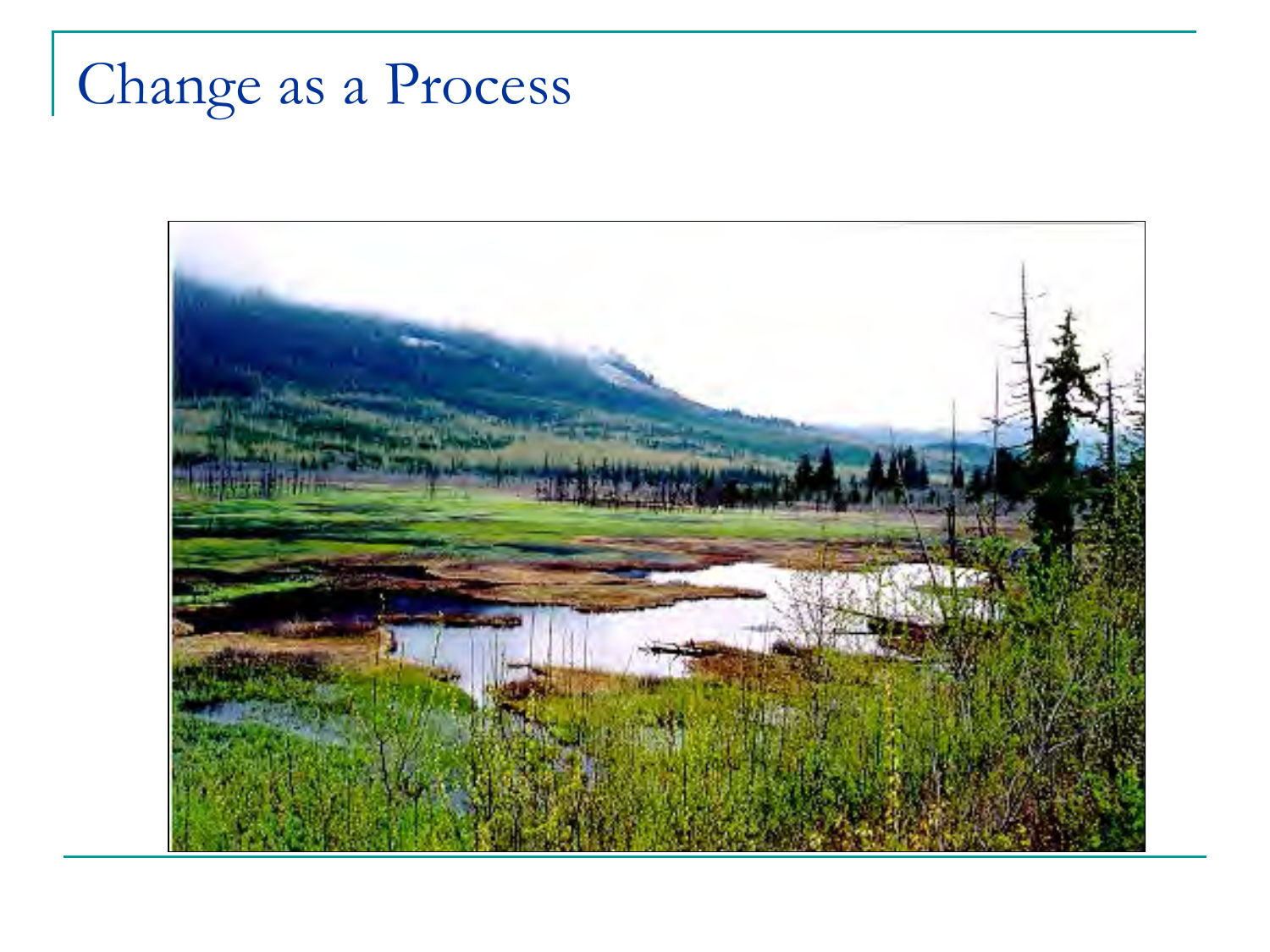### The Stages of Change

- **Precontemplation**
- **Contemplation**
- Determination/Preparation
- Action
- **Naintenance**
- **Relapse**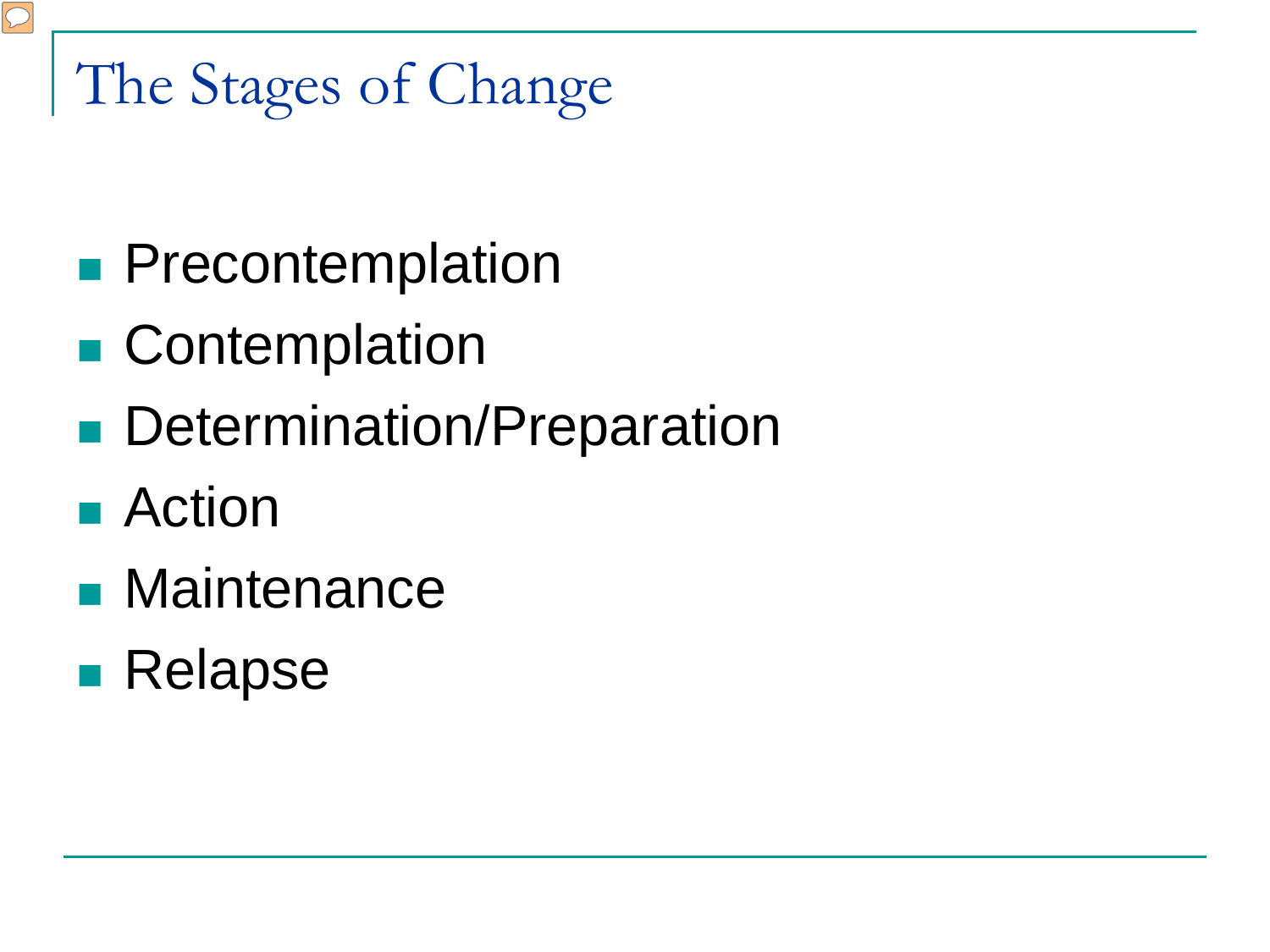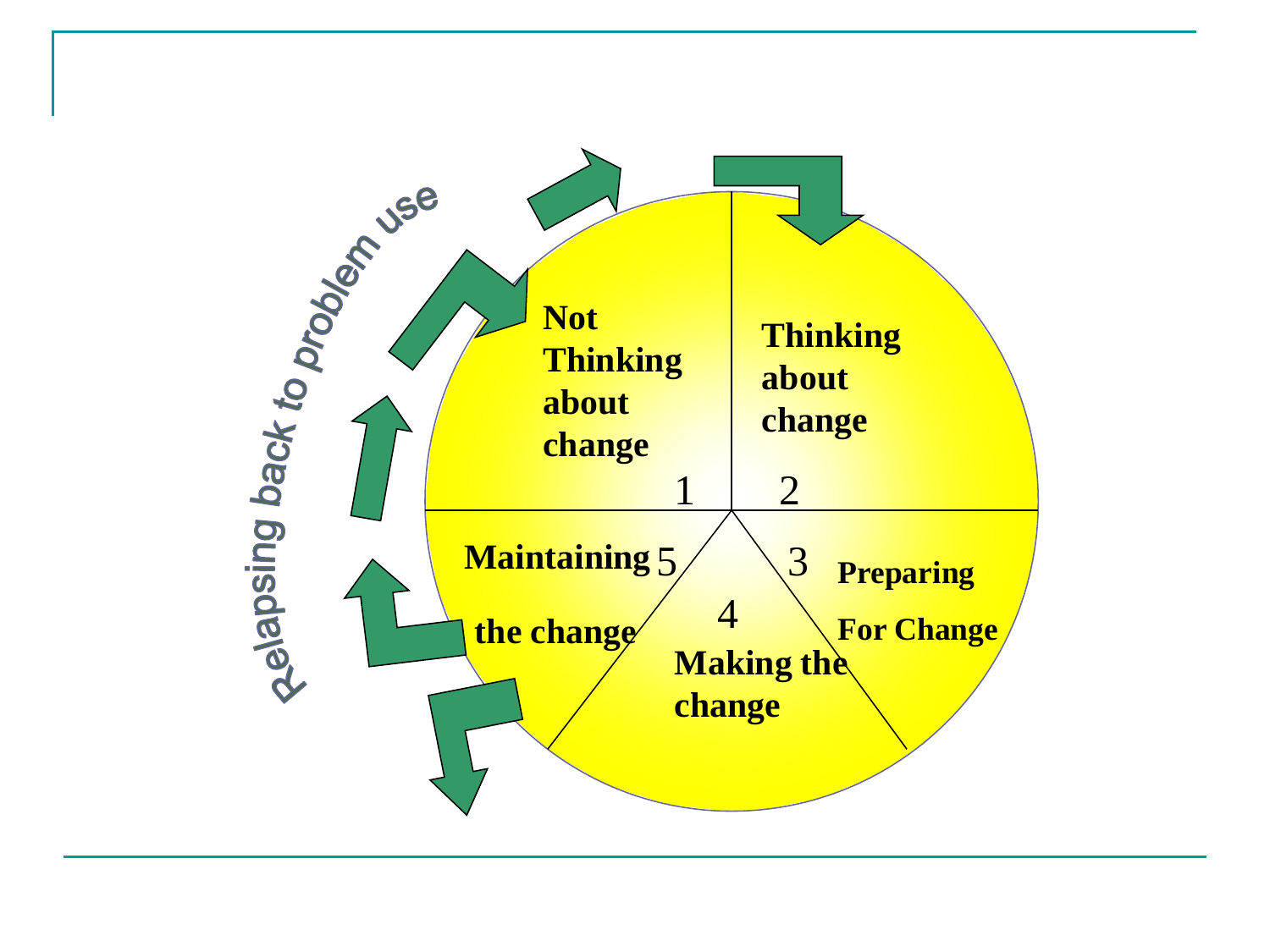#### PRE-CONTEMPLATION

- **Characteristics:** 
	- Lack of awareness "no problem"
	- See no reason to change
- **Therapeutic Tasks:** Increase salience of potential risks and problems.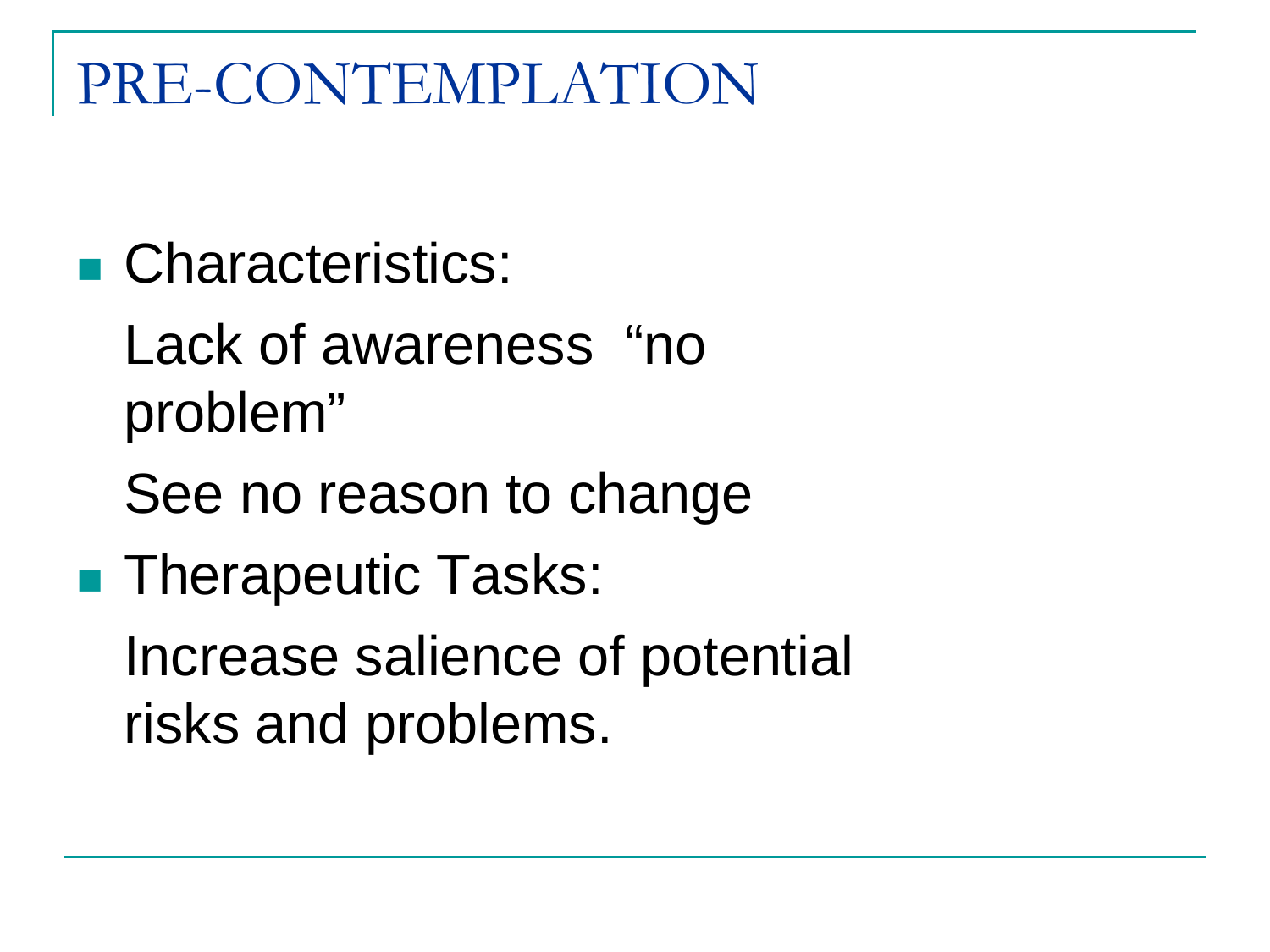## **CONTEMPLATION**

### ■ Characteristics:

 Client is ambivalent, has a fear of change. Some interest in "the problem"

- **Therapeutic Tasks:** 
	- Examine the ambivalence

Examine "pros and cons" of the actions Use decisional balance (payoff matrix)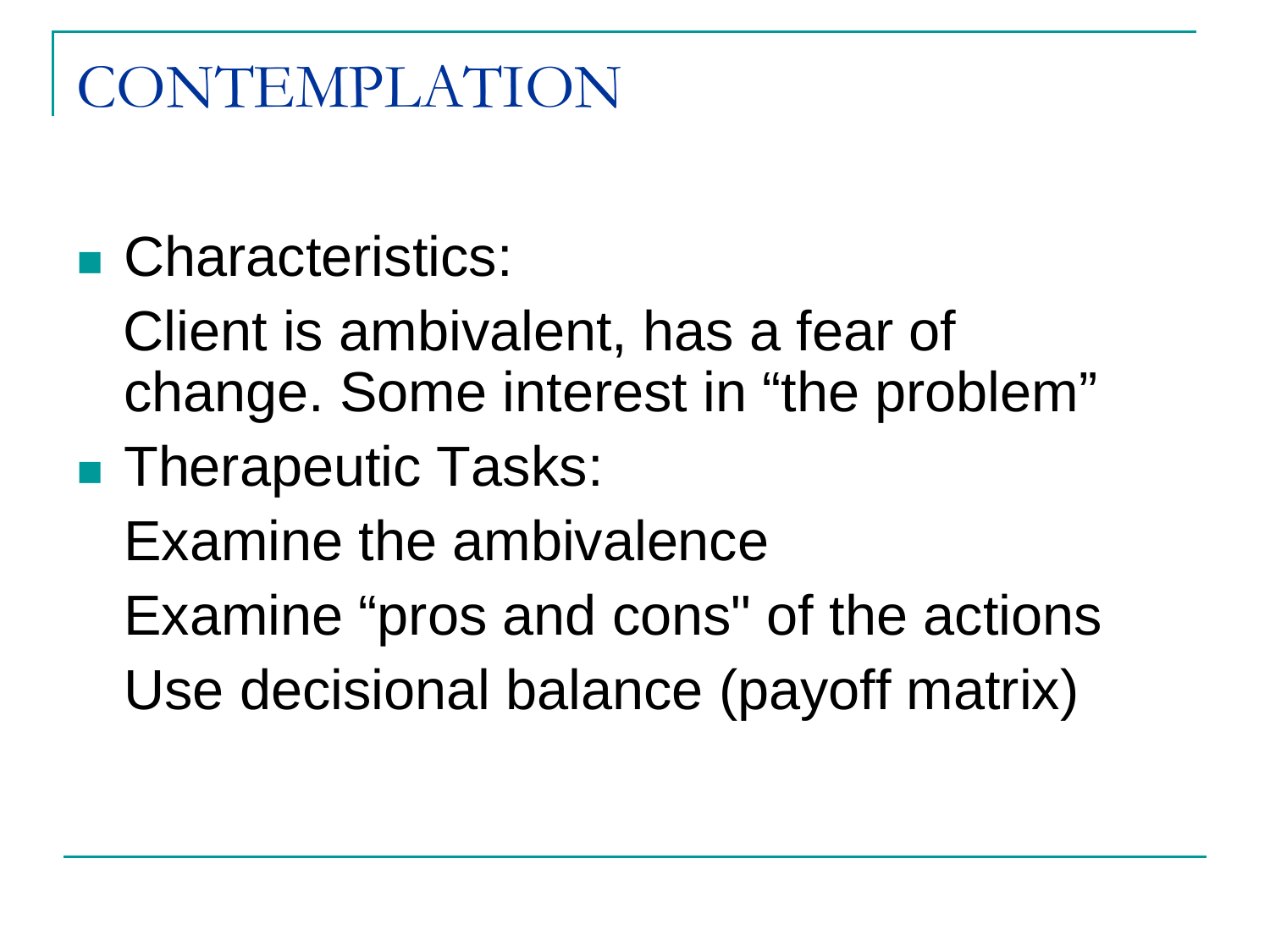#### PREPARATION

**Characteristics:** 

Client presents with a readiness to engage in the change process

- **Therapeutic Tasks:** 
	- Gather information about the options
	- Move slowly

Reinforce reasons for change and provide practical advice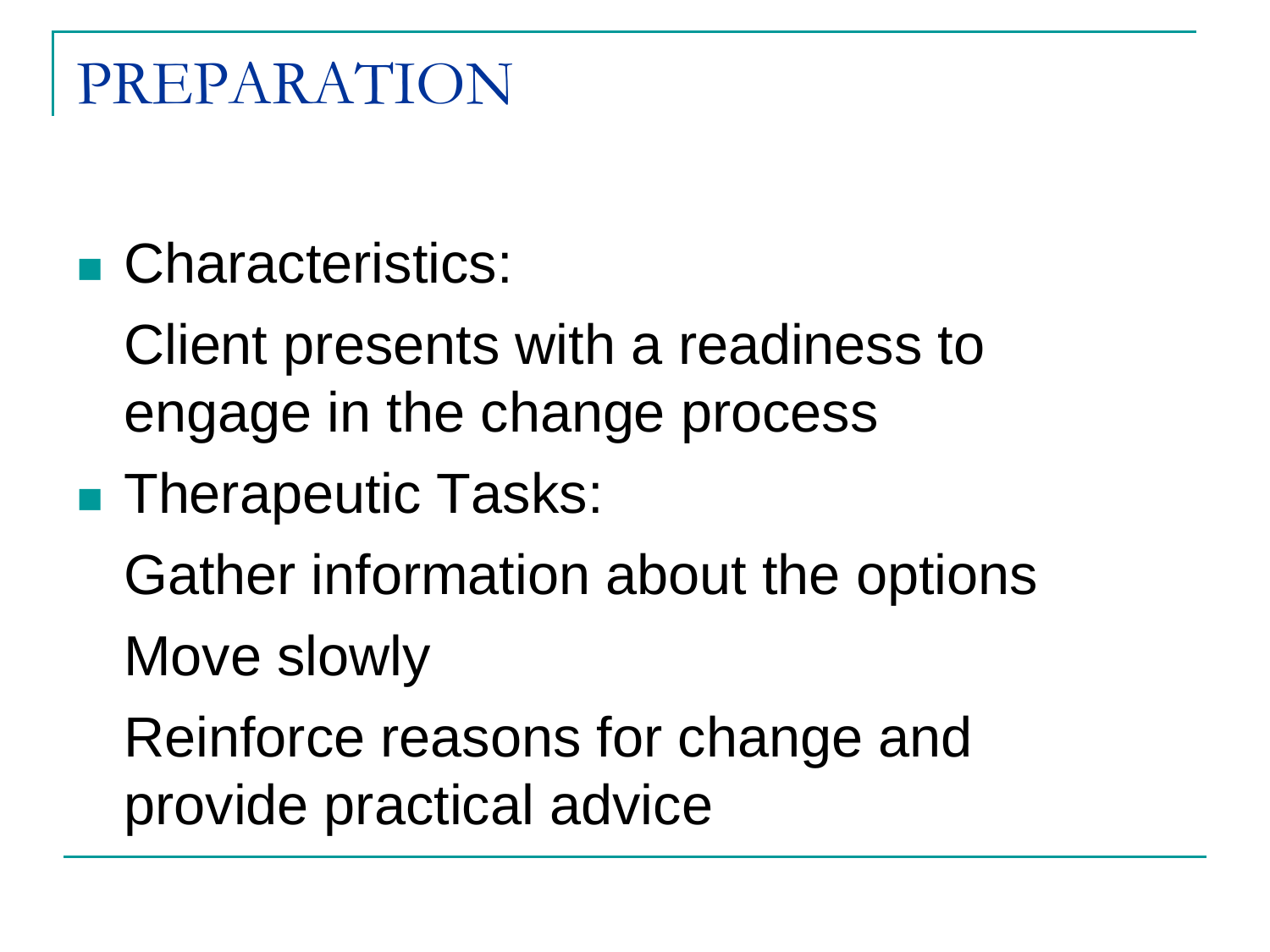### ACTION

- **Characteristics:** 
	- You see a change in behaviour
- **Therapeutic Tasks:** 
	- Understanding of factors supporting the behaviour
	- Strategies to support change
	- Communication with others
	- Explore and respond to potential relapse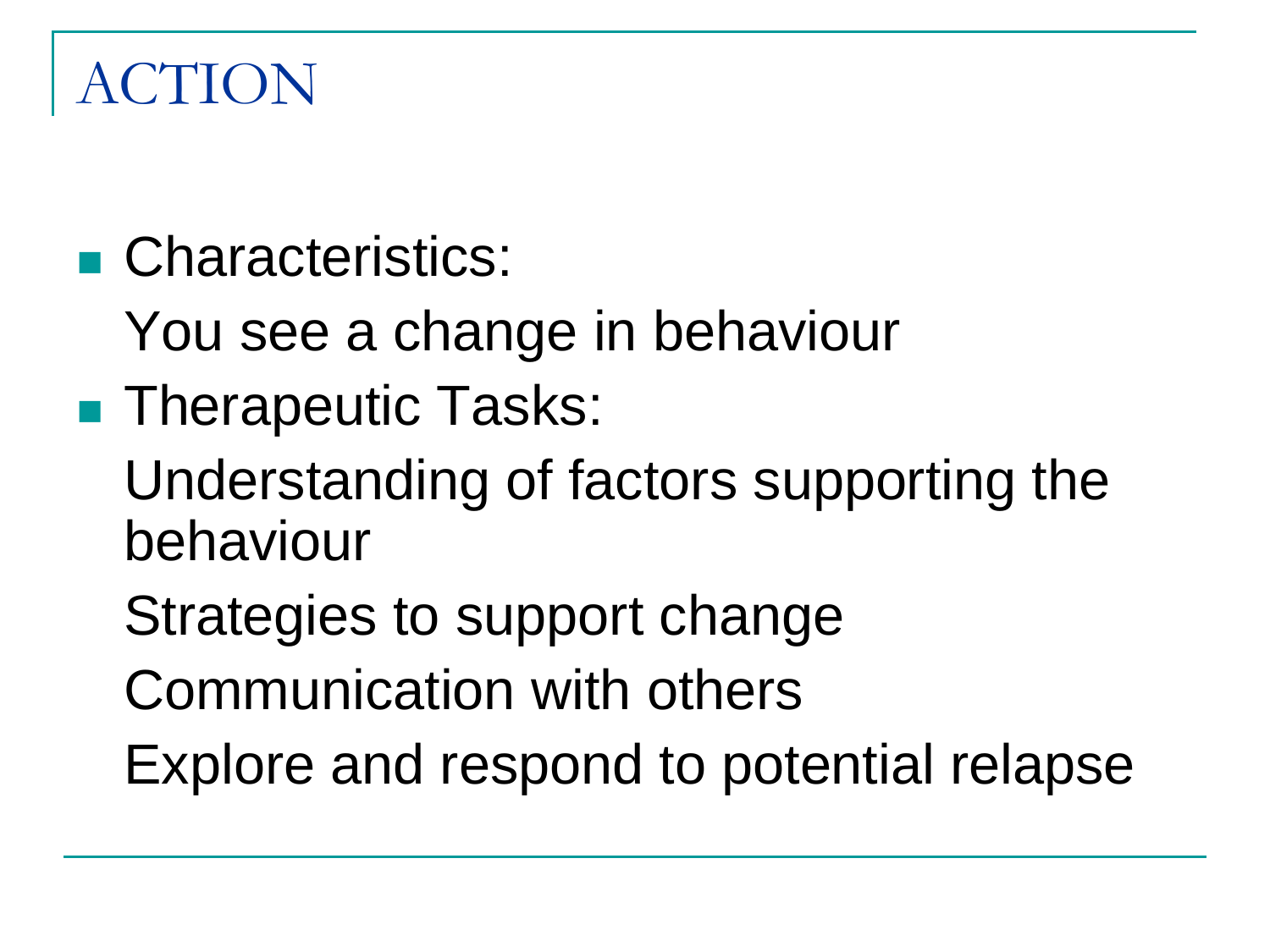### MAINTENANCE

**Characteristics:** 

Need for support and skills development

- **Therapeutic Tasks:** 
	- Assess the strategies that have been successful
	- Establish a support system
	- Act on relapse prevention plans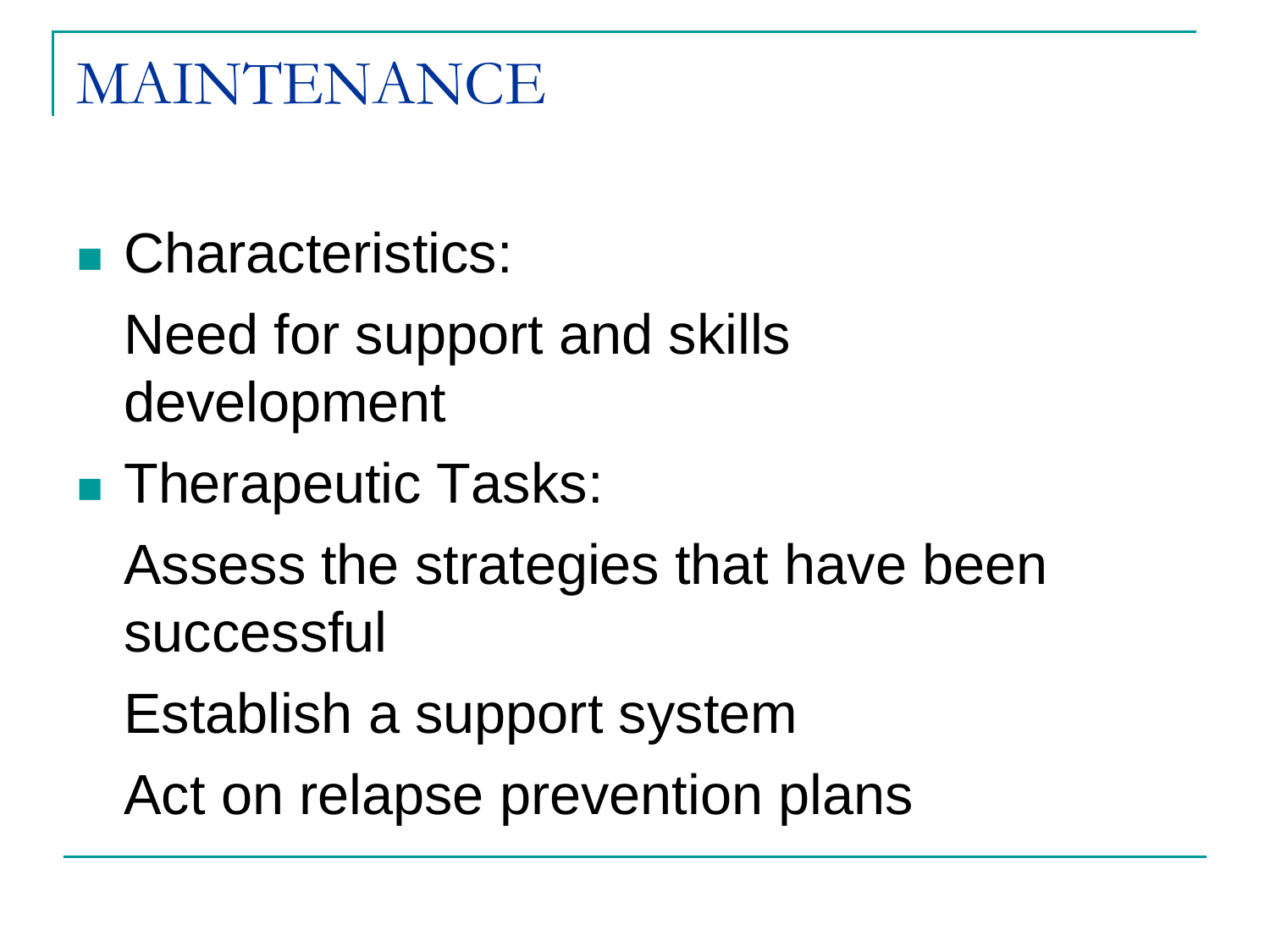#### LAPSE/RELAPSE

■ Characteristics:

A slip in use

- Returning to previous pattern
- **Therapeutic Tasks:** 
	- Reconnect with supports
	- Learn from lapse
	- Review and modify relapse prevention strategies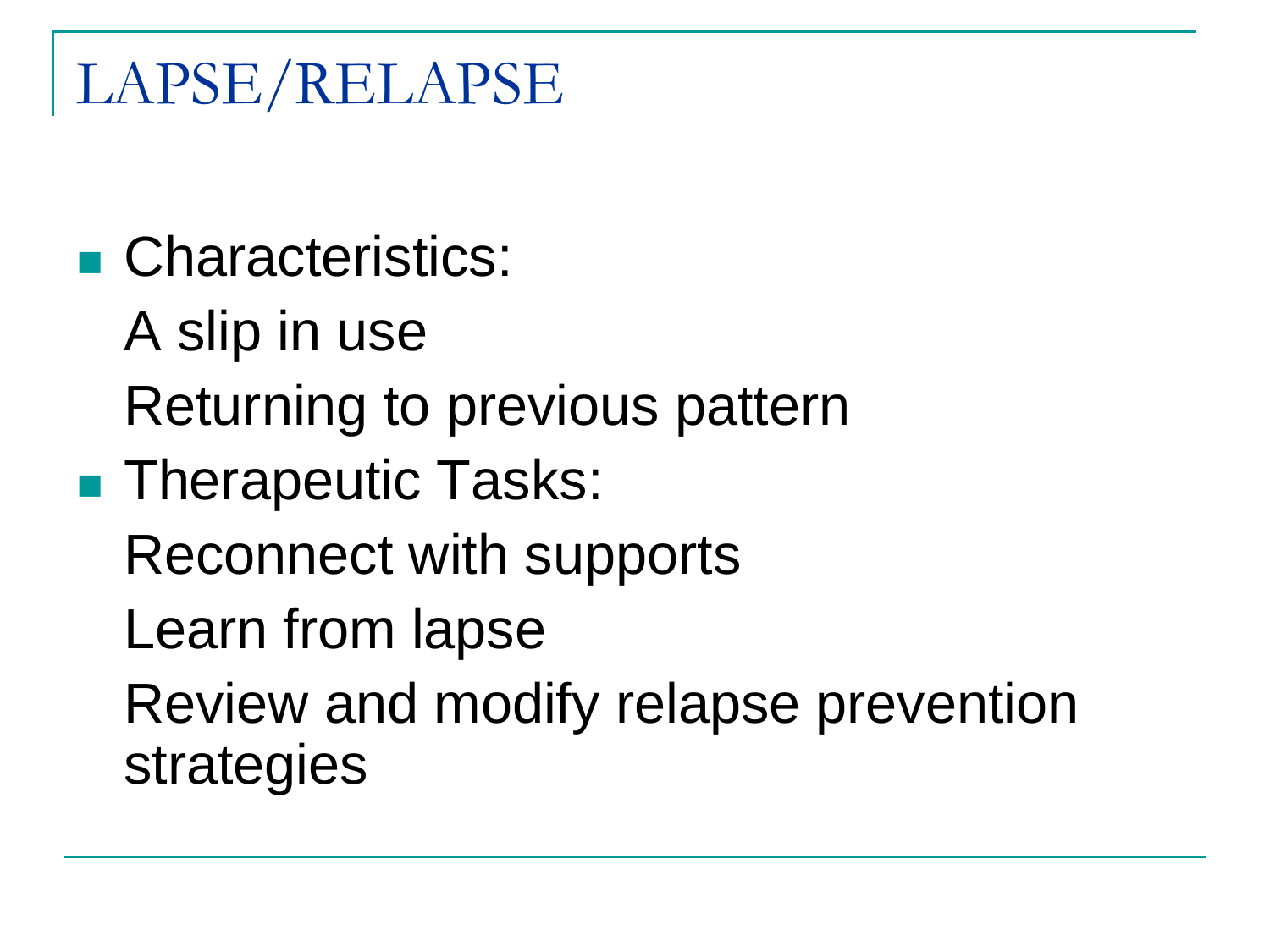

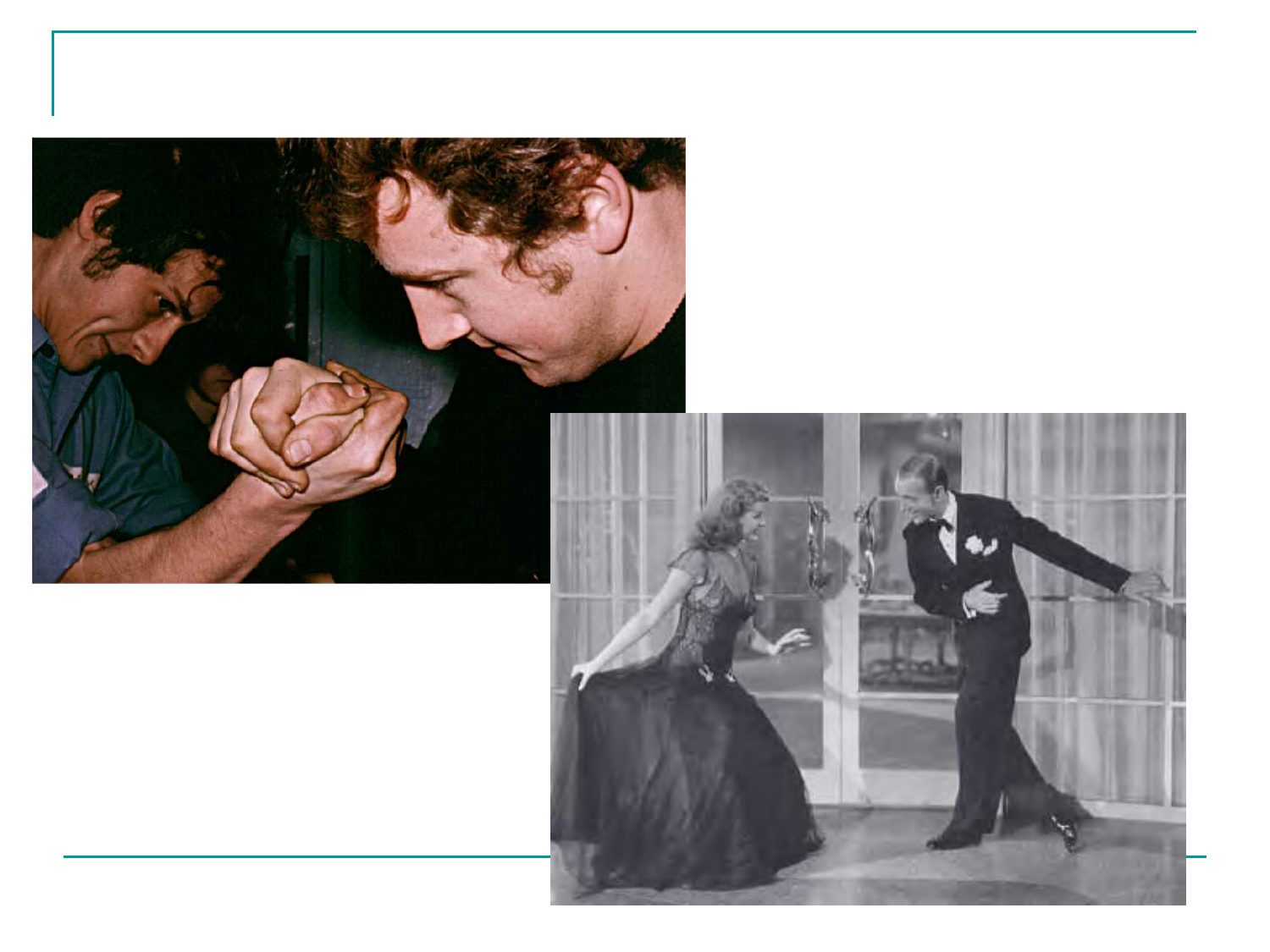# Motivational Interviewing

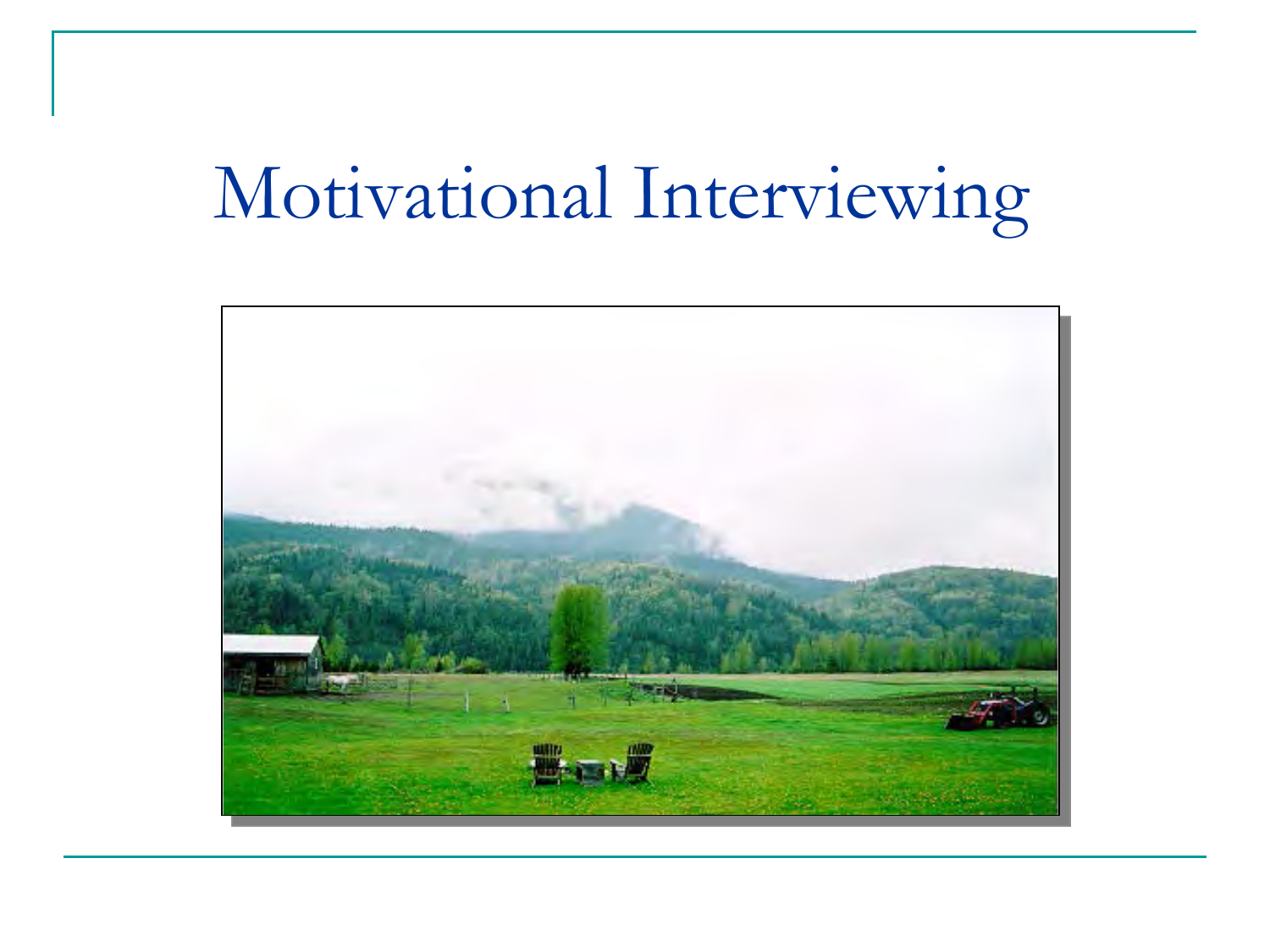Motivational Interviewing Definition

 A client centered, directive method for enhancing intrinsic motivation to change by exploring and resolving ambivalence.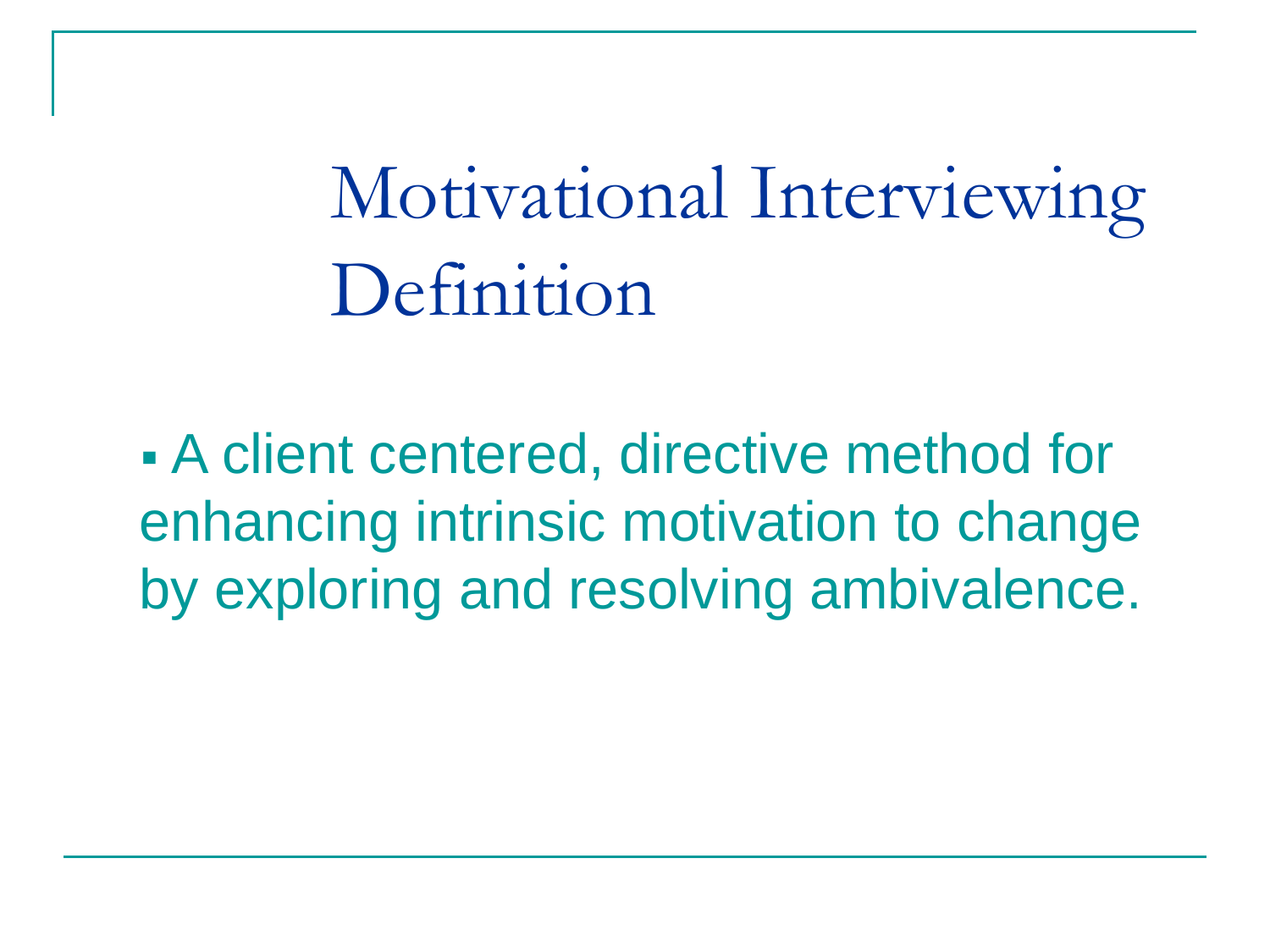Role of Motivational Interviewing

What it helps client to achieve:

- **Express a desire to receive help**
- **□ Show distress**
- Voice a need for counseling
- **□ Comply with the treatment program**
- **□** Voice a desire to change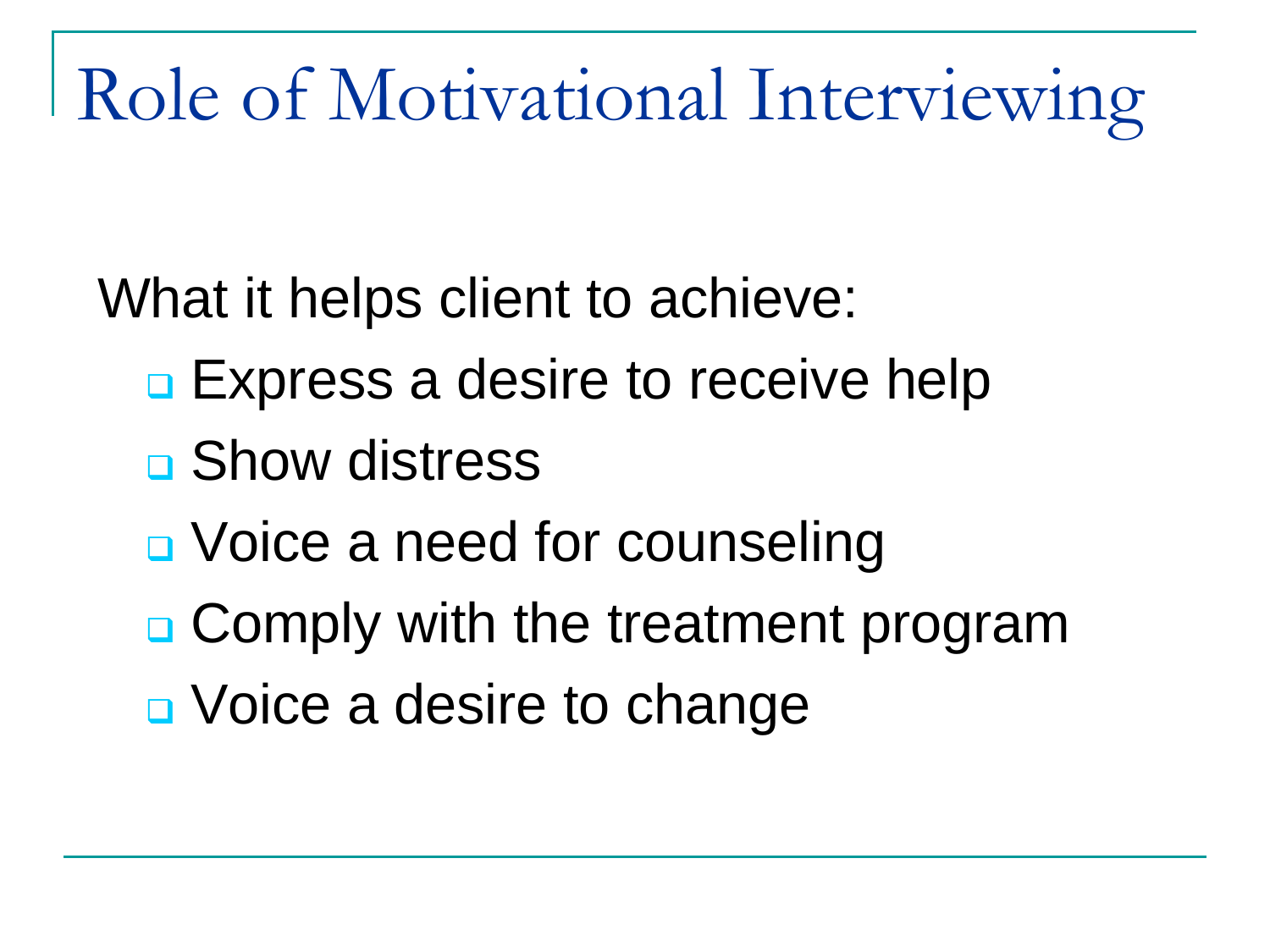## Motivational Interviewing

- 1. Assumes that people are ambivalent about change - and must work towards their own decision concerning the change
- 2. Aims to produce an internal drive to change, using non-confrontational techniques
- 3. Effects change by shifting the decisional balance (negative consequences of the behaviour are elicited from the client so that the client sees and accepts the advantages of change)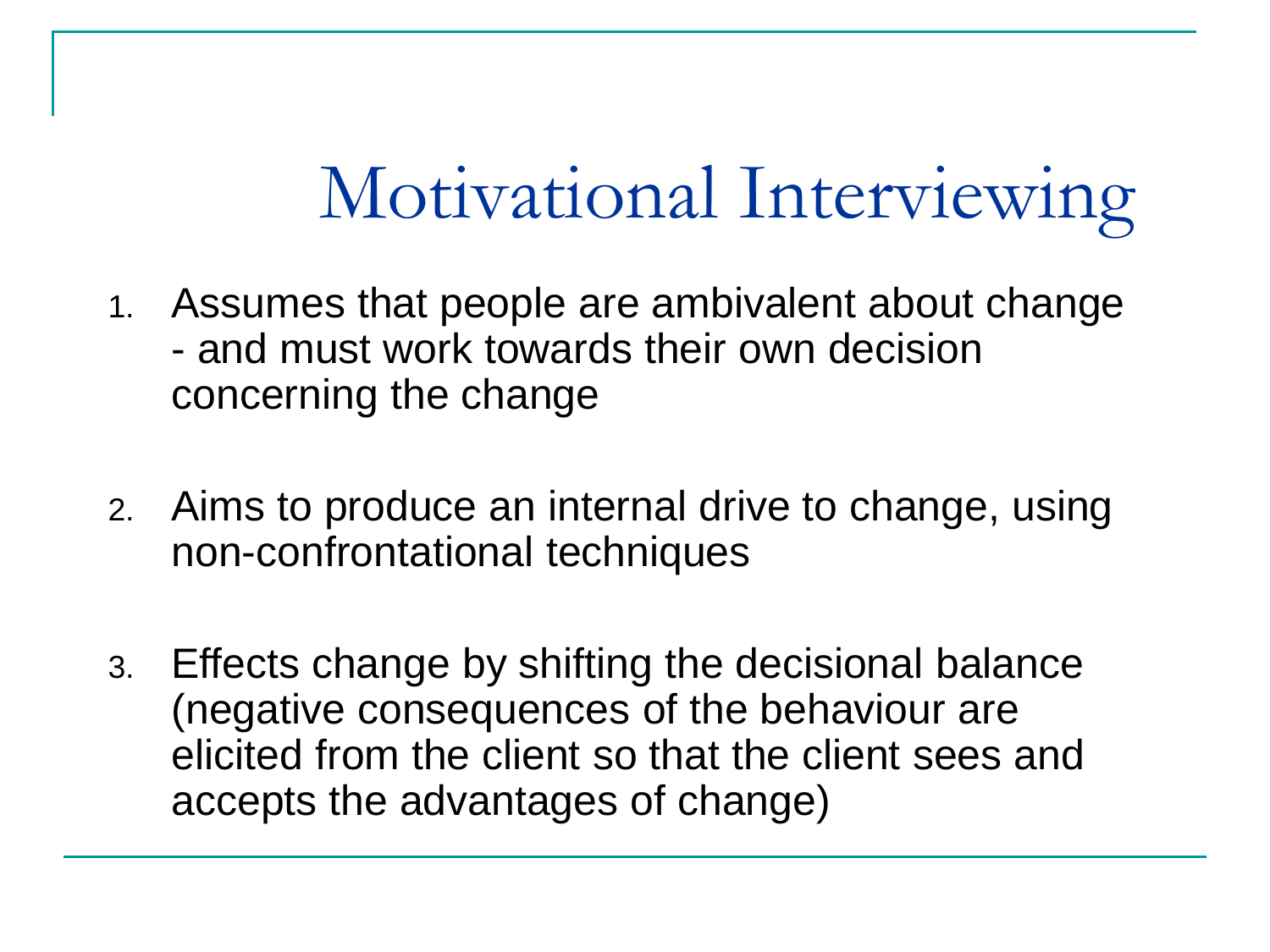Why Interviewing?

■ Not therapy - treatment - but a "learn from each other" interaction between two equals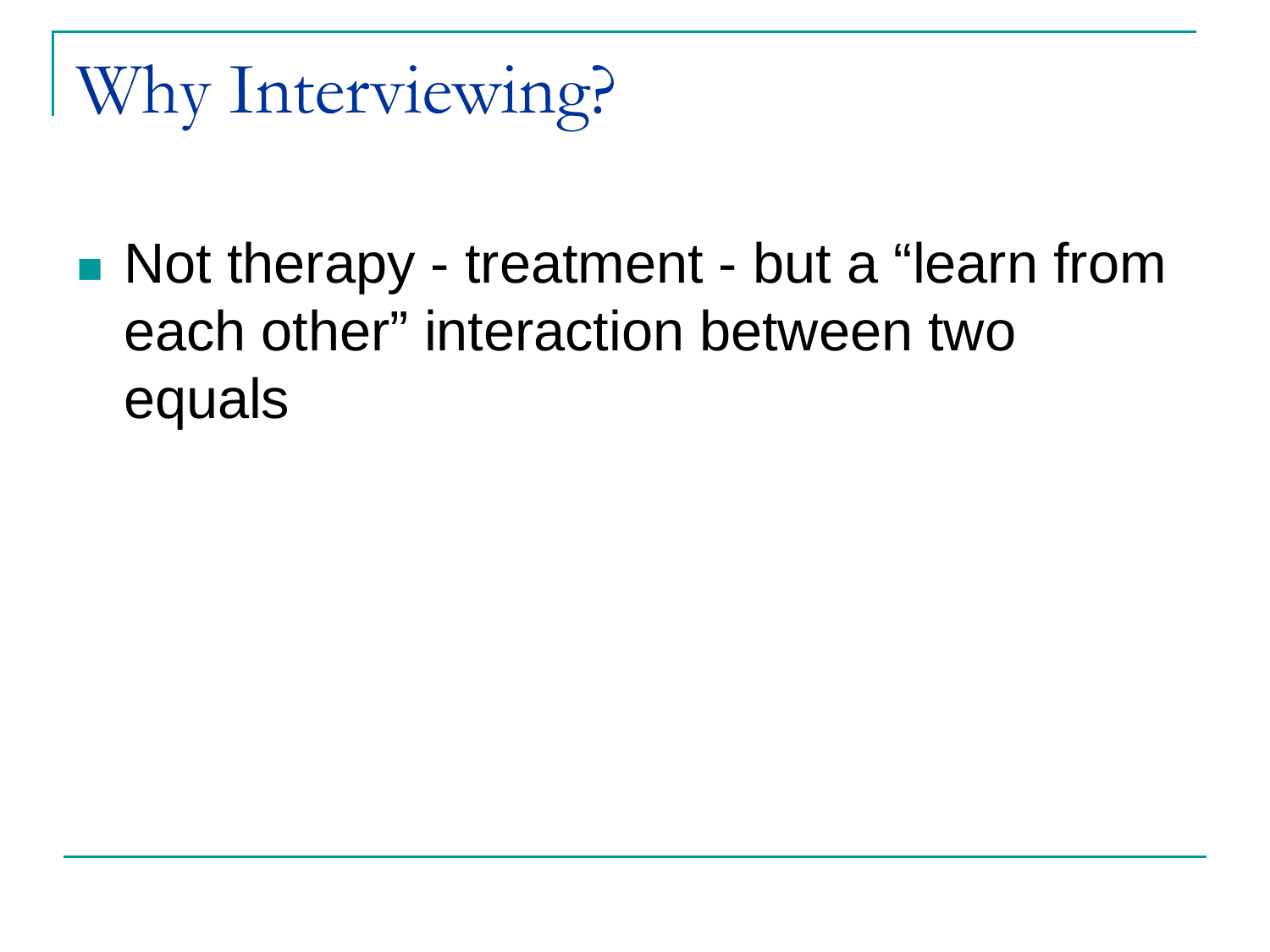#### Motivational Interviewing:

Client-centered & Therapist-directed

#### The therapist

- Sets the agenda (the process)
- Knows what areas need to be addressed
- Guides where the interview is going

#### The client

- Fills in the content (experience—work with it)
- $\blacksquare$  Identifies their goals
- Reveals the gaps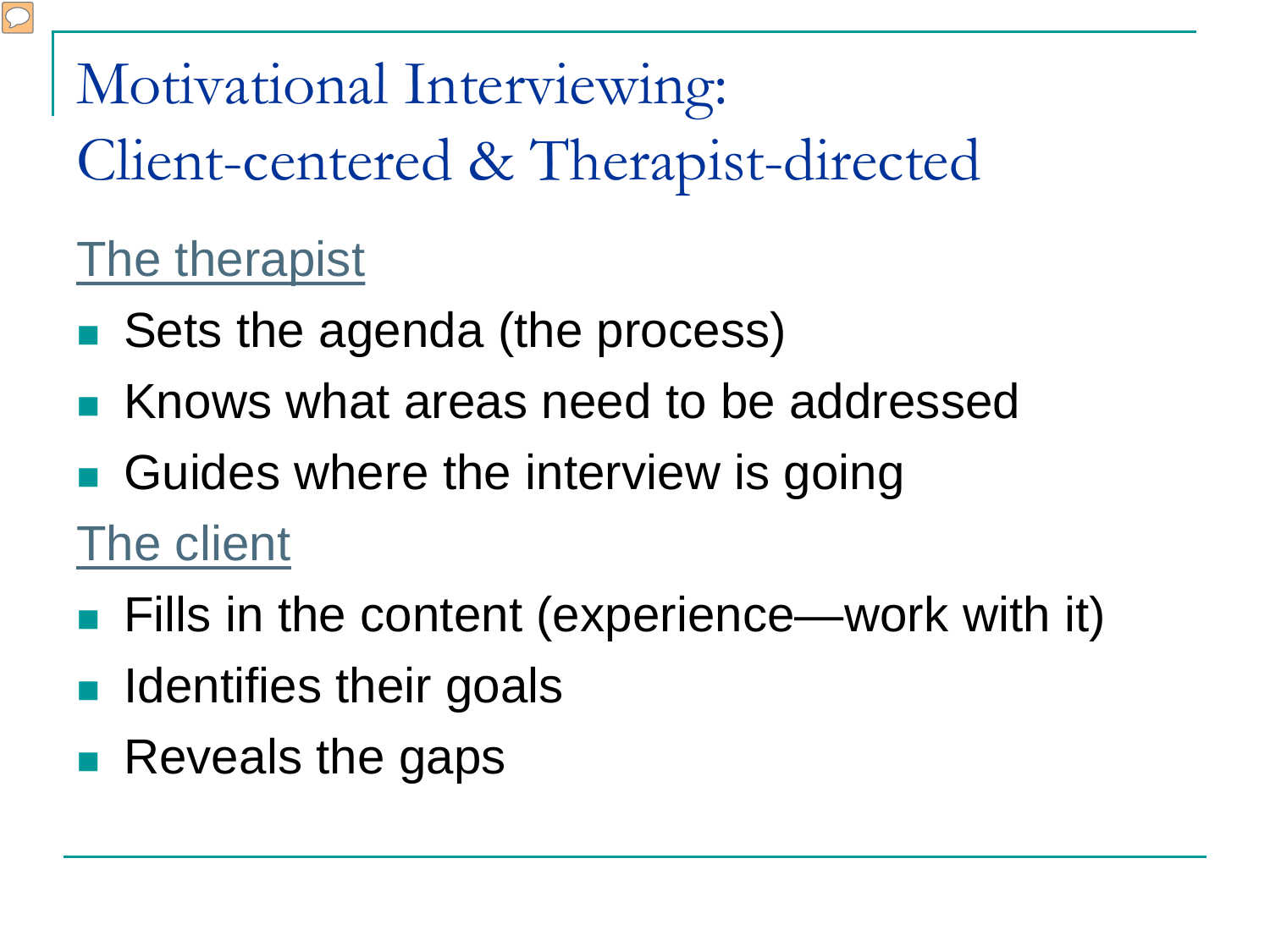### MI Overview

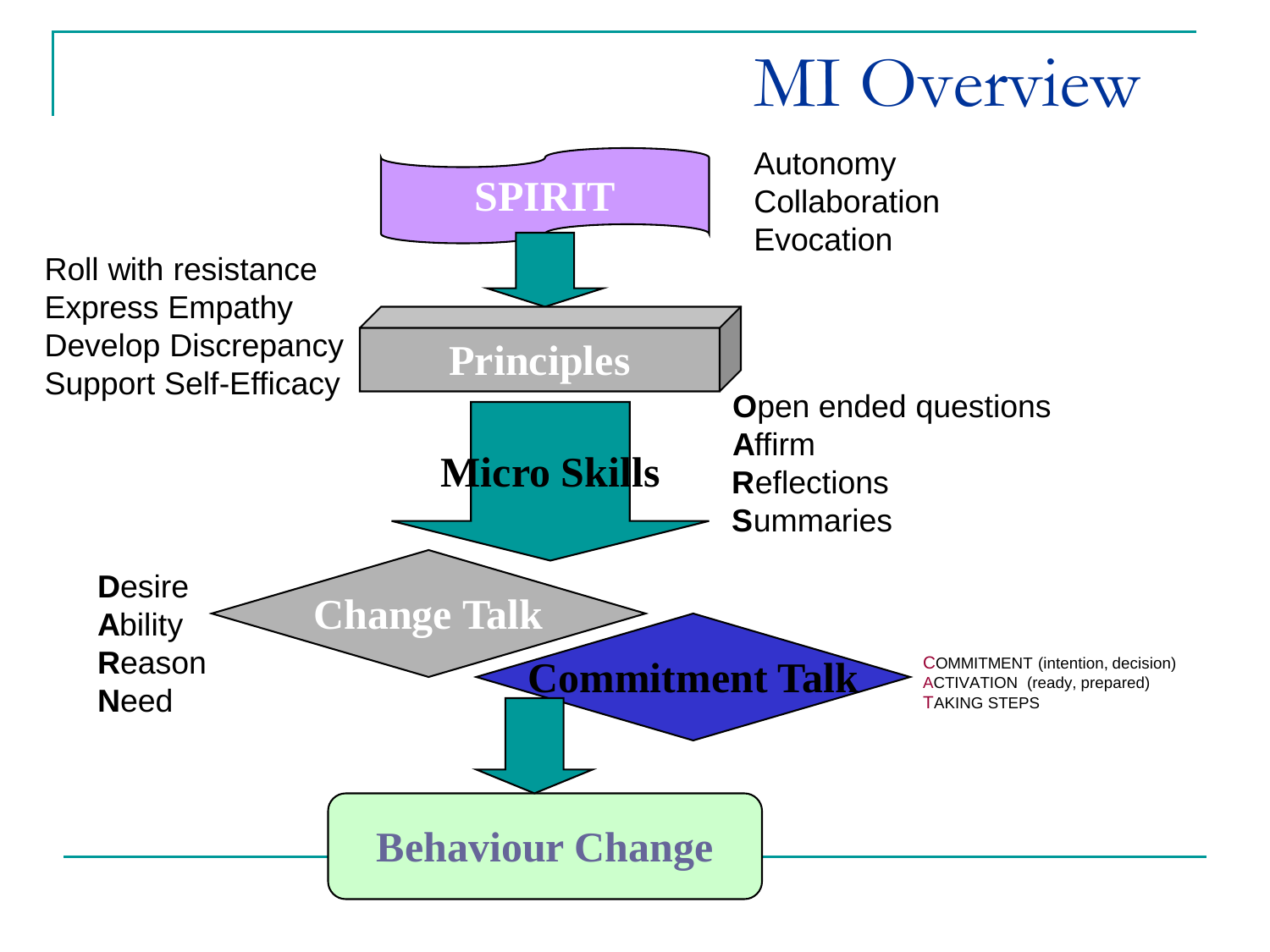## The Spirit of MI

- **Partnership and collaboration.** ("you are the expert on yourself, I know about ways to help in this area"). A "partnership" (as opposed to confrontation.
- **Evocative therapists works to understand** the countervailing forces influencing behavior. Attaining material from client. (as opposed to education)
- Autonomous Client's self direction is always respected.(as opposed to authority)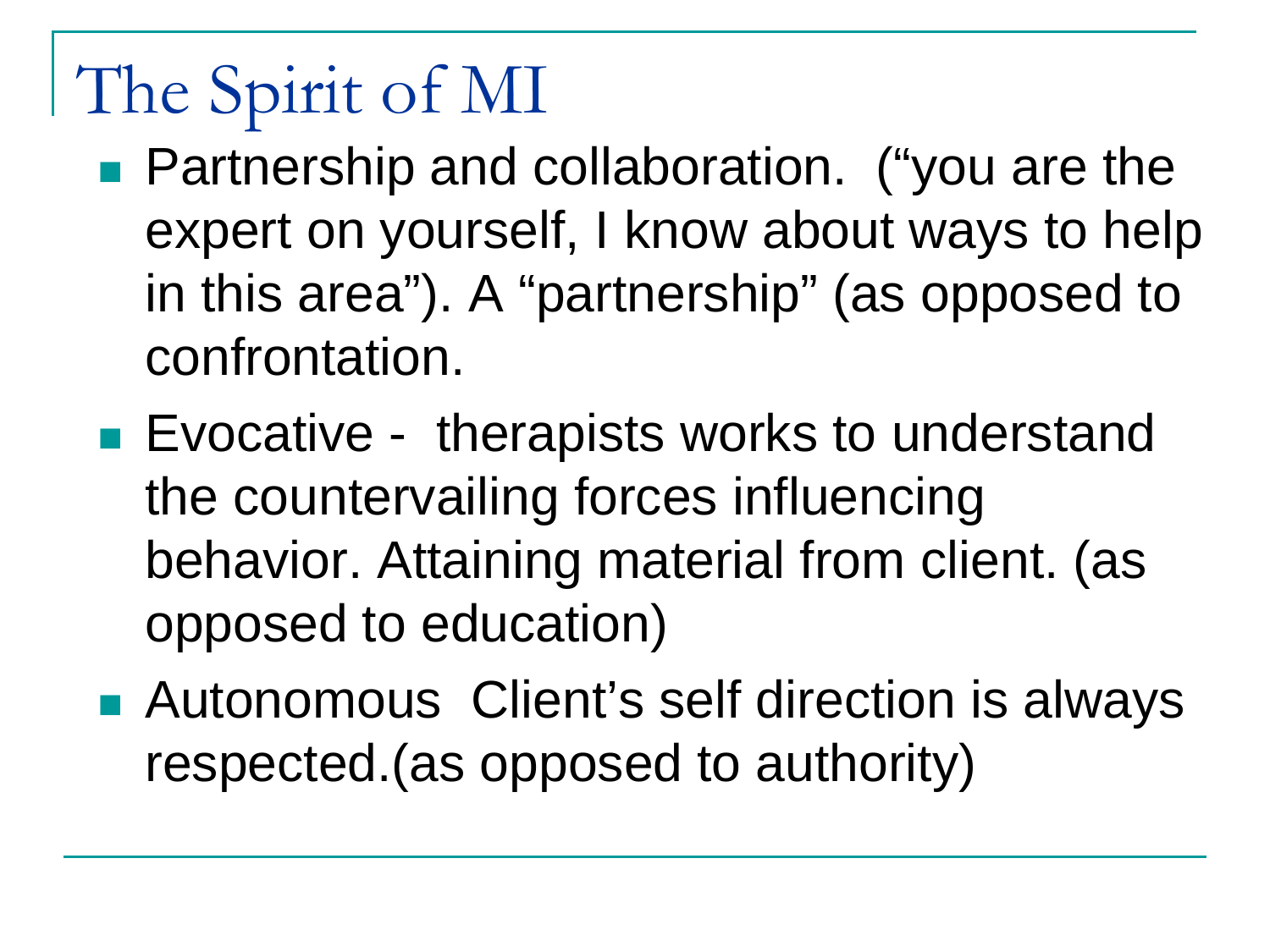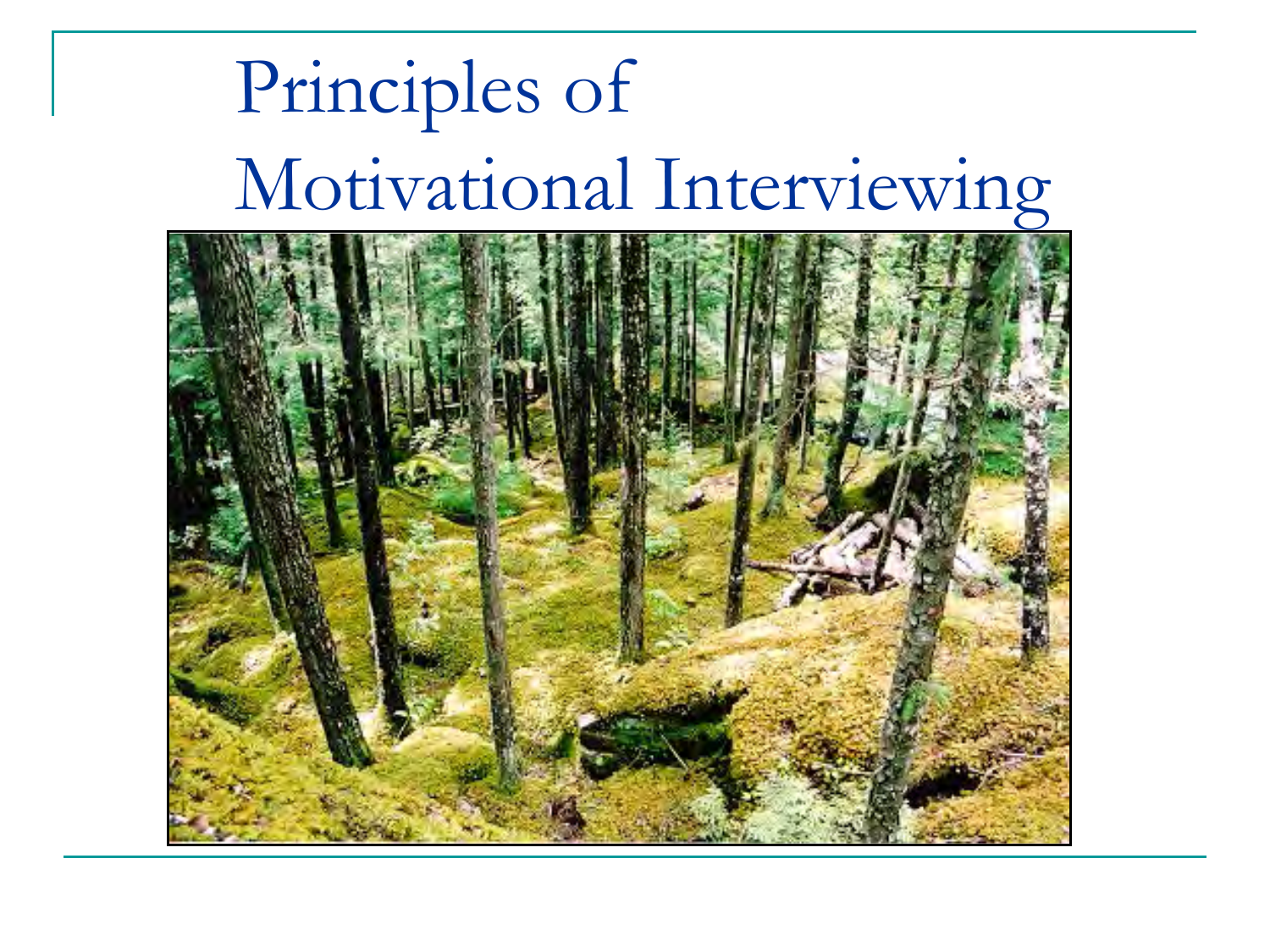# 4 Principles of Motivational Interviewing

- **Roll with resistance**
- **Express empathy**
- **-** Develop discrepancy
- **Support self-efficacy**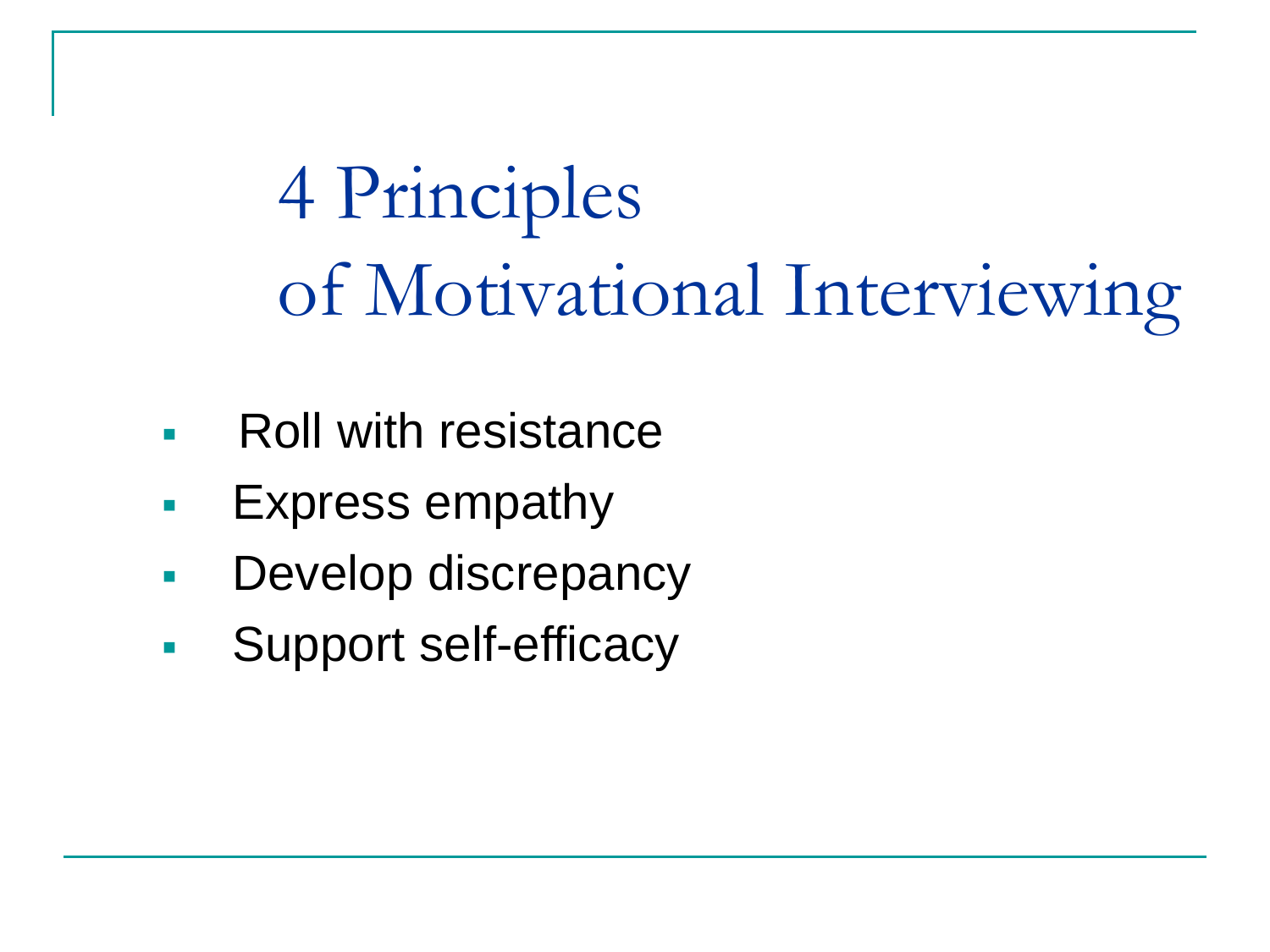#### MI Principle 1: Roll with Resistance

- **Avoid arguing for change**
- **Resistance is not directly opposed**
- Rew perspectives are invited, not imposed
- **The client is the primary resource in finding** answers and solutions
- **Resistance is a sign to respond differently**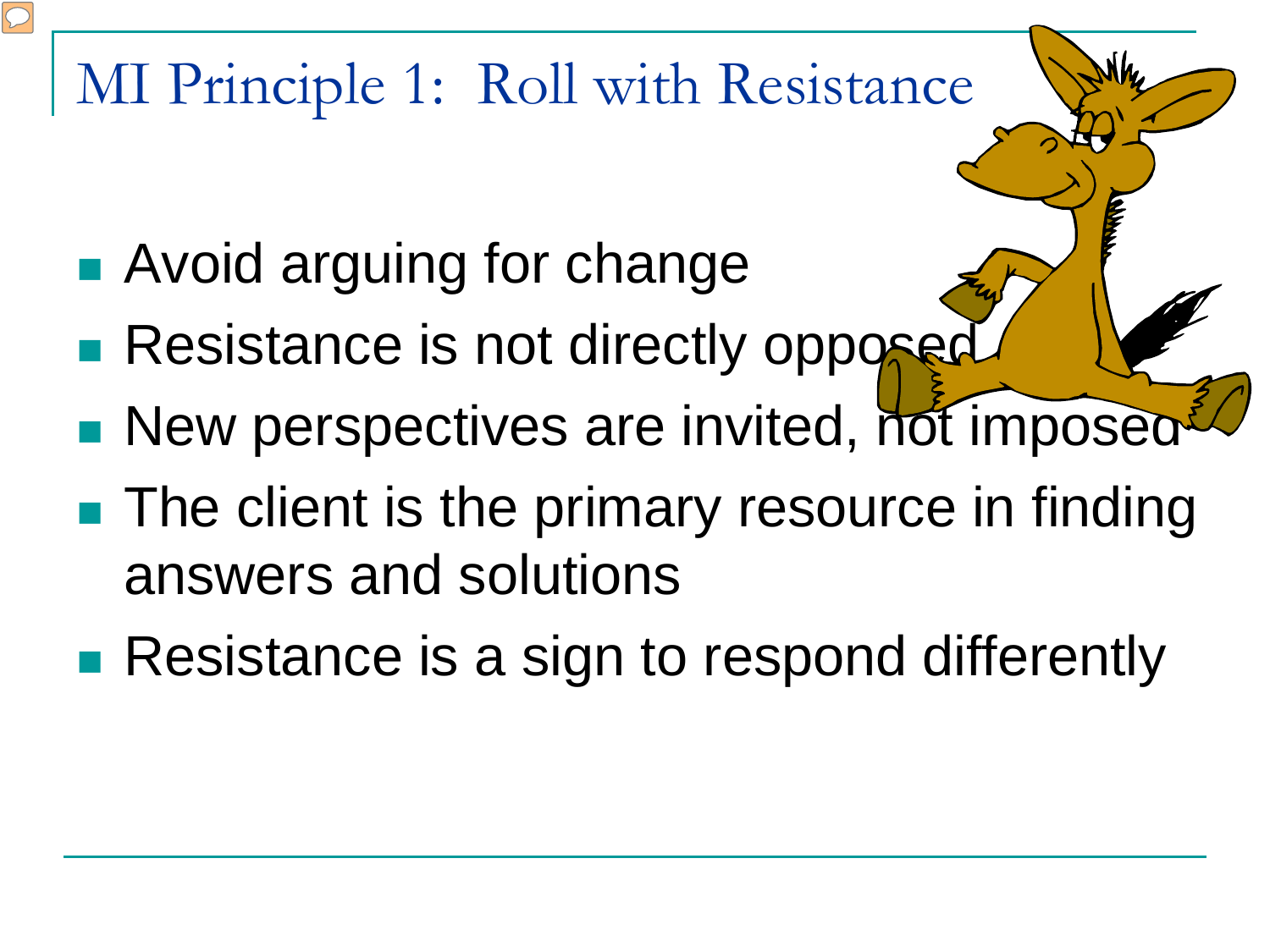# Resistance Strategies

- Simple reflection
- Amplified reflection
- Double-sided reflection
- Reframing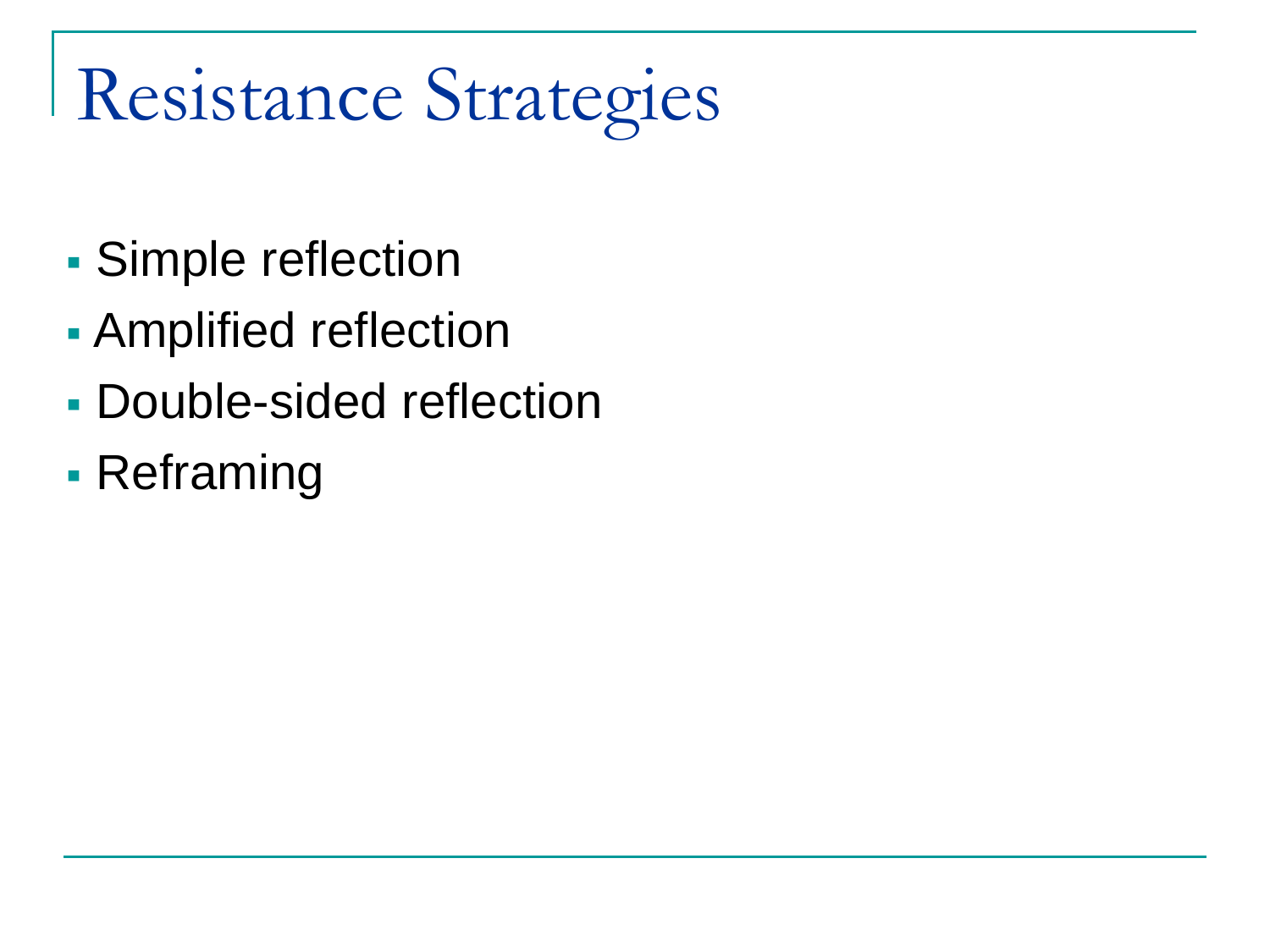MI Principle 2: Express Empathy

Acceptance facilitates changes

■ Skillful reflective listening is fundamental

Ambivalence is normal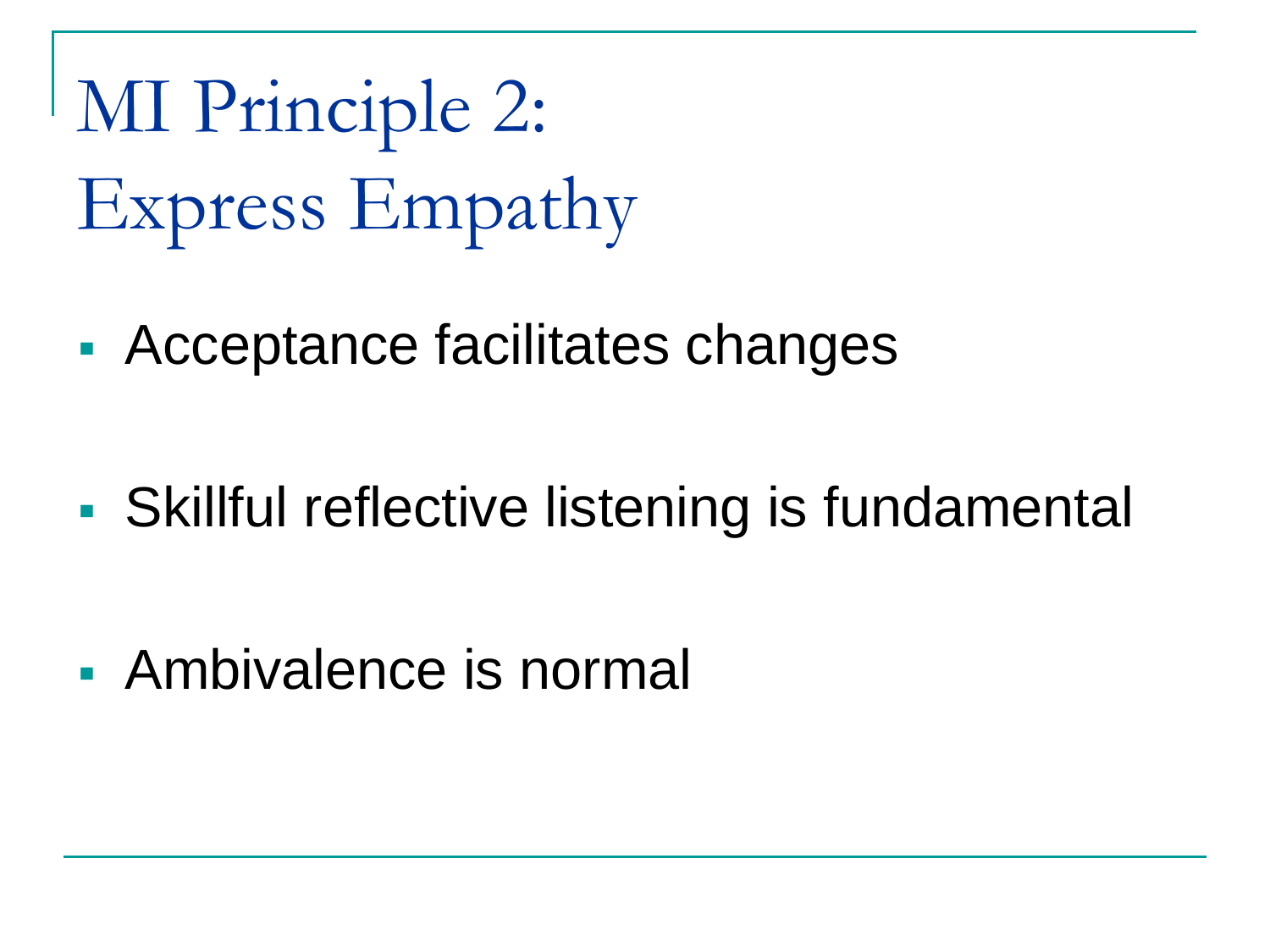## Therapeutic Empathy

- **E** Empathy is not:
	- □ Having had the same experience or problem
	- $\Box$  Identification with the client
	- **Let me tell you my story**
- **E**mpathy is:
	- The ability to accurately understand the client's meaning
	- □ The ability to reflect that accurate understanding back to the client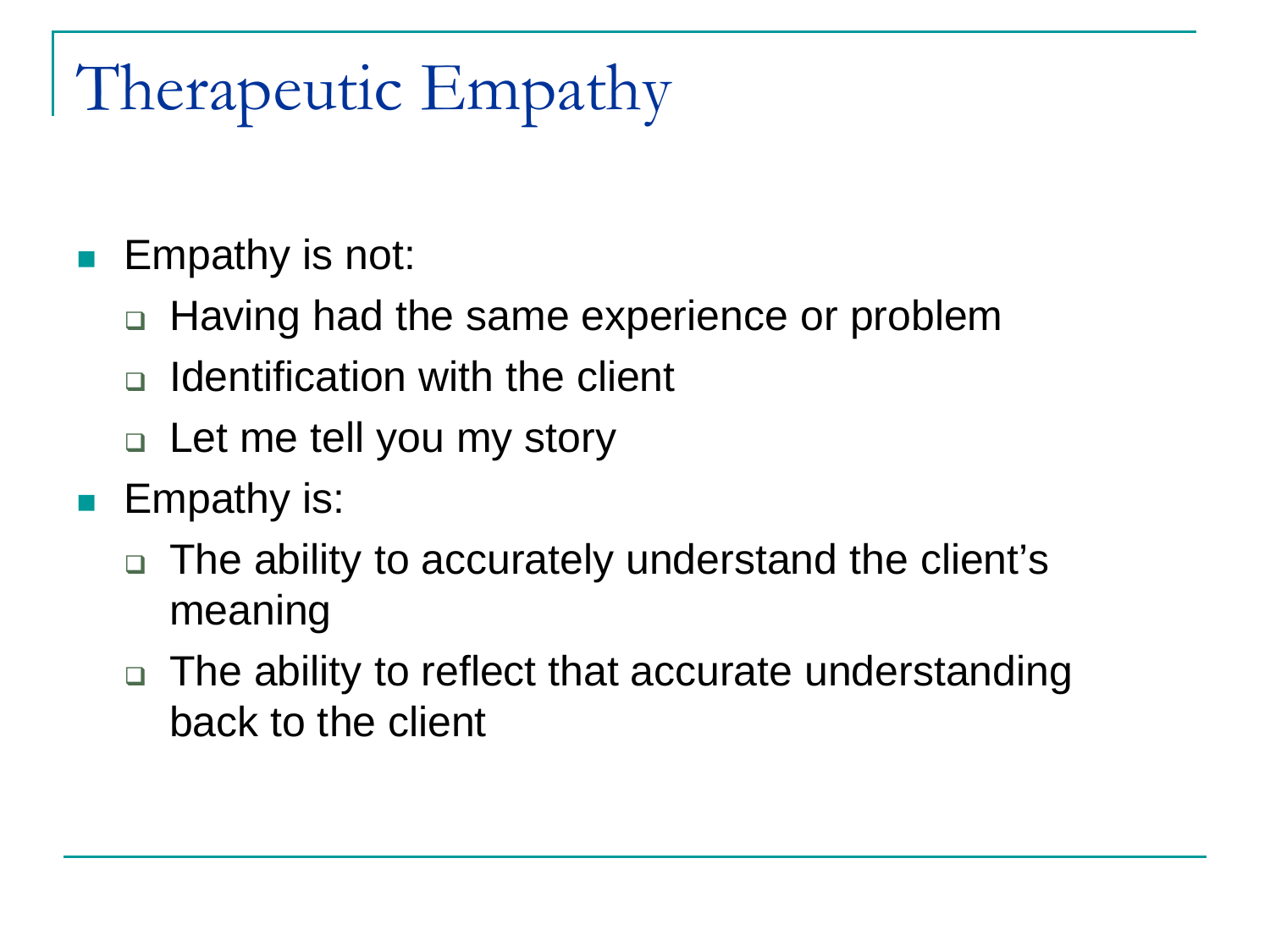Empathy in Addiction **Counseling** 

- **Counselors who show high levels of empathic skill** have clients who are:
	- Less resistant
	- □ More likely to stay in treatment
	- □ More likely to recover
	- □ Less likely to relapse
- **Empathy is the single best predictor of a higher** success rate in addiction counseling
- Counselors who are in recovery themselves are neither more nor less effective than others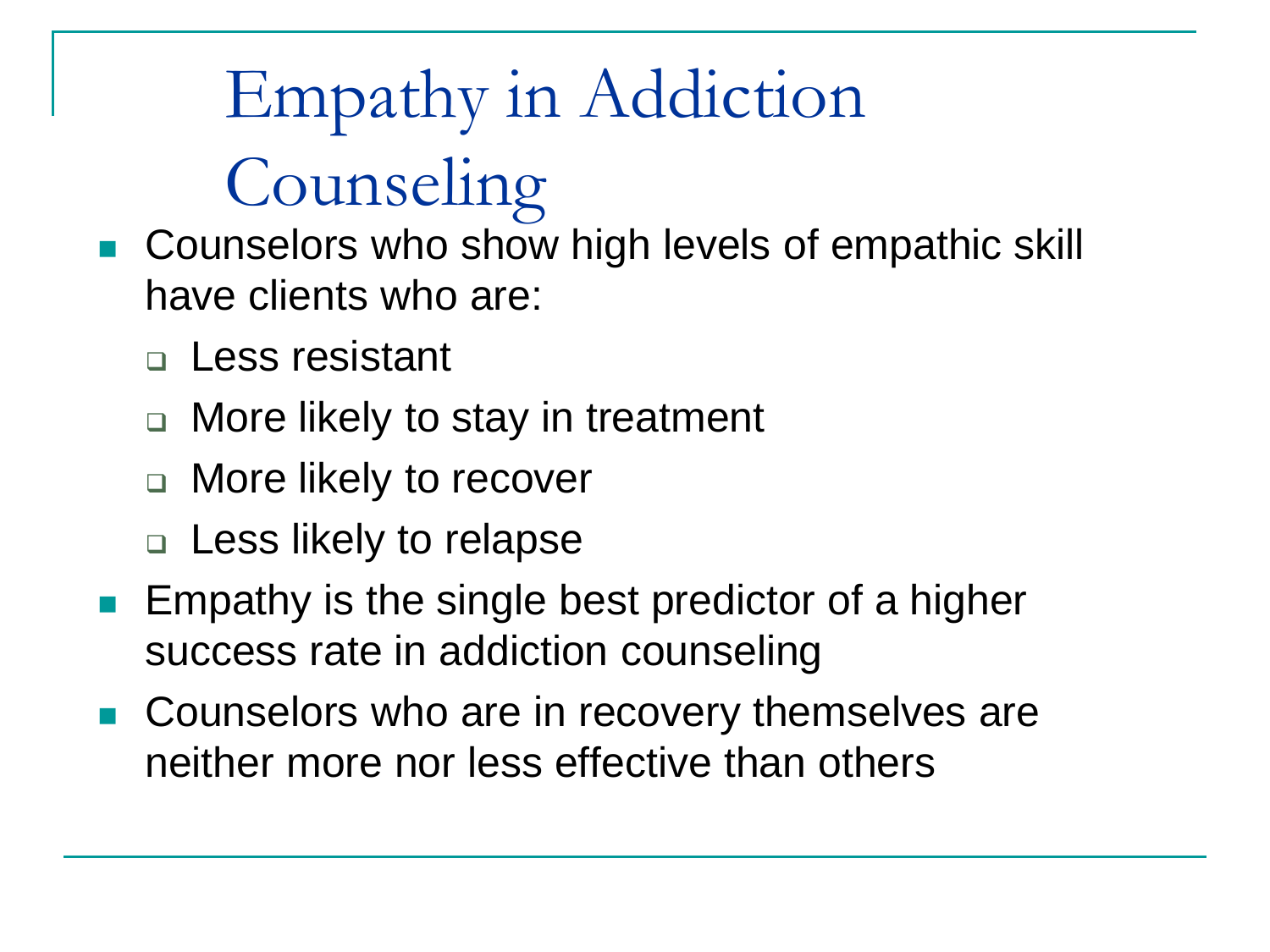MI Principle 3: Develop Discrepancy

**The client, rather than the counsellor** should present the arguments for change.

■ Change is motivated by a perceived discrepancy between present behavior and important goals and or values.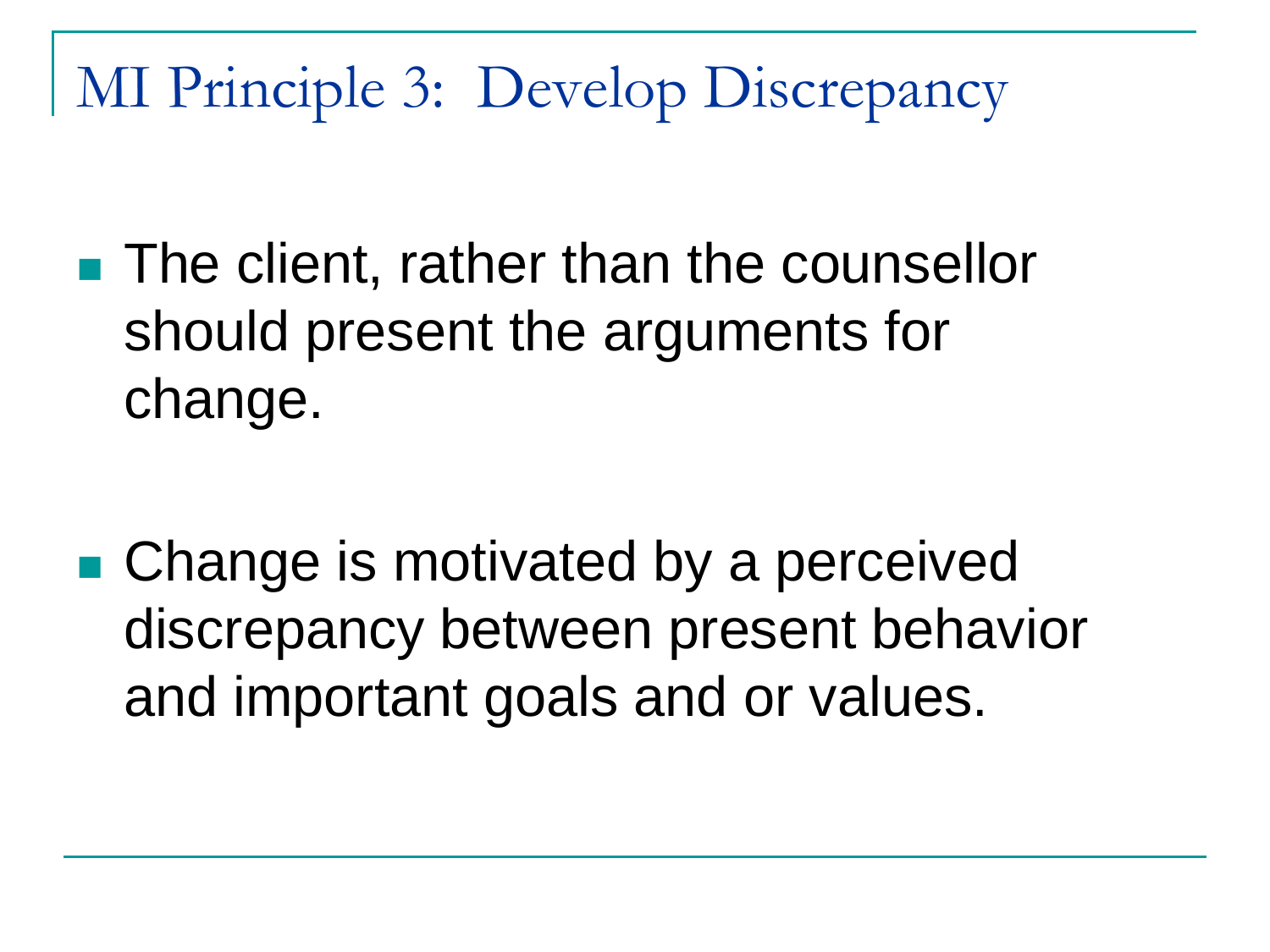#### MI Principle 4: Support Self-efficacy

- A person's belief in the possibility of change is an important motivator
- A client, not the counsellor, is responsible for choosing and carrying out the change
- The counselor's own belief in the person's ability to change becomes a self-fulfilling prophecy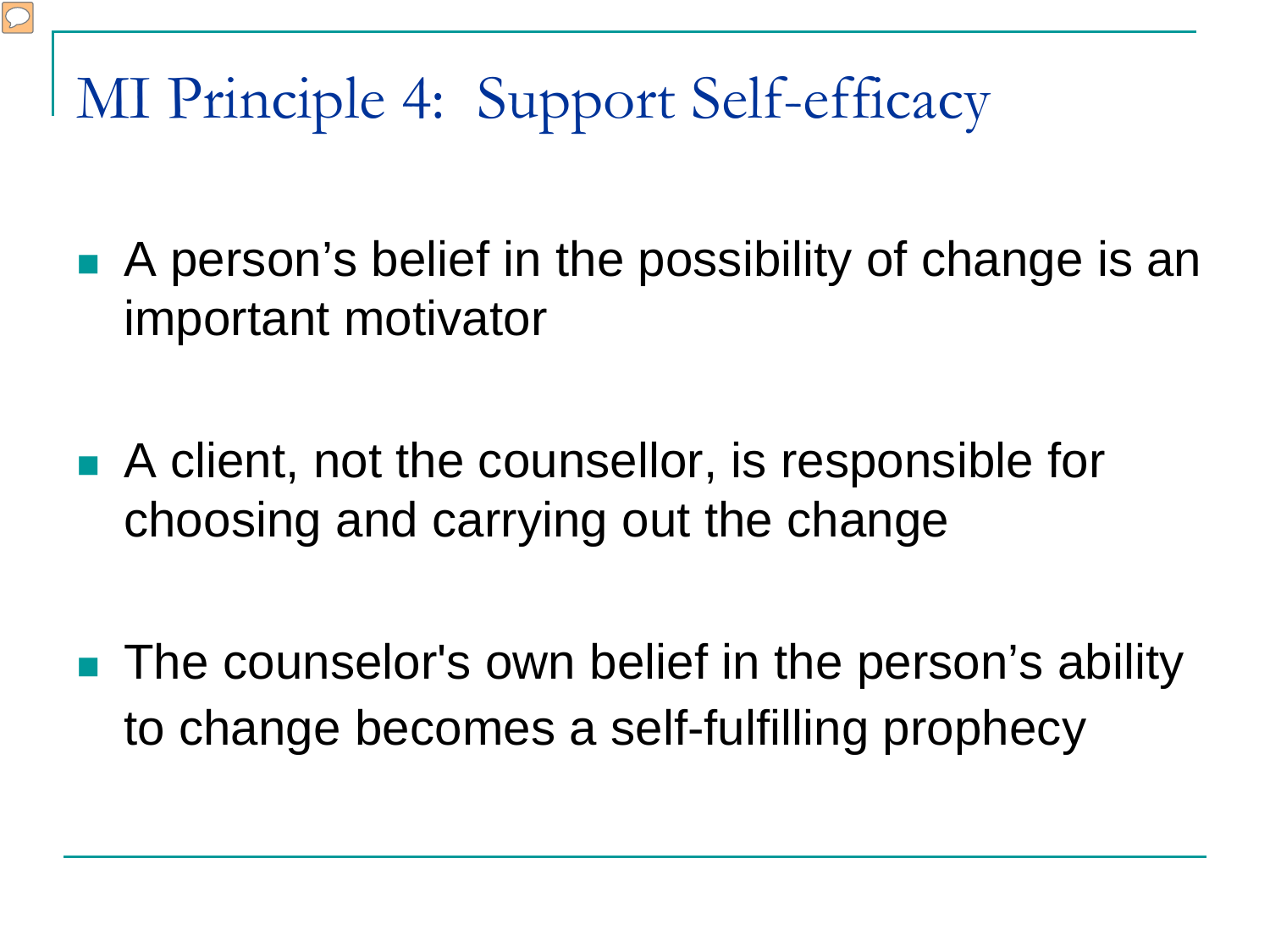#### Getting Moving: OARS



OPEN Questions (to elicit change talk)

AFFIRM the client appropriately (support, emphasize personal control)

REFLECT (try for complex reflections)

SUMMARIZE ambivalence, offer double-sided reflection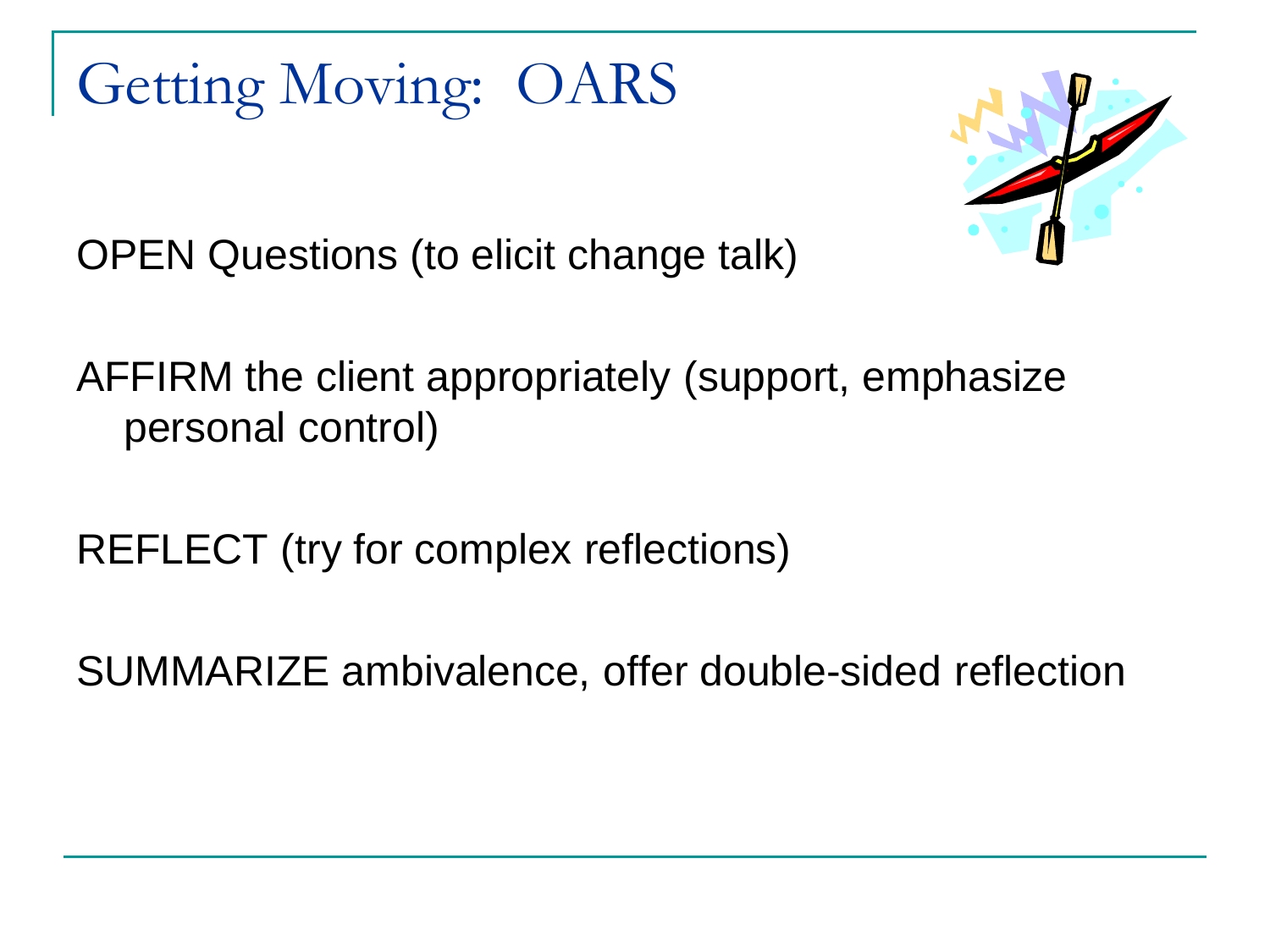*Open* Questions:

- Open the door, encourage the client to talk
- Do not invite a short answer
- **Leave broad latitude for how to respond**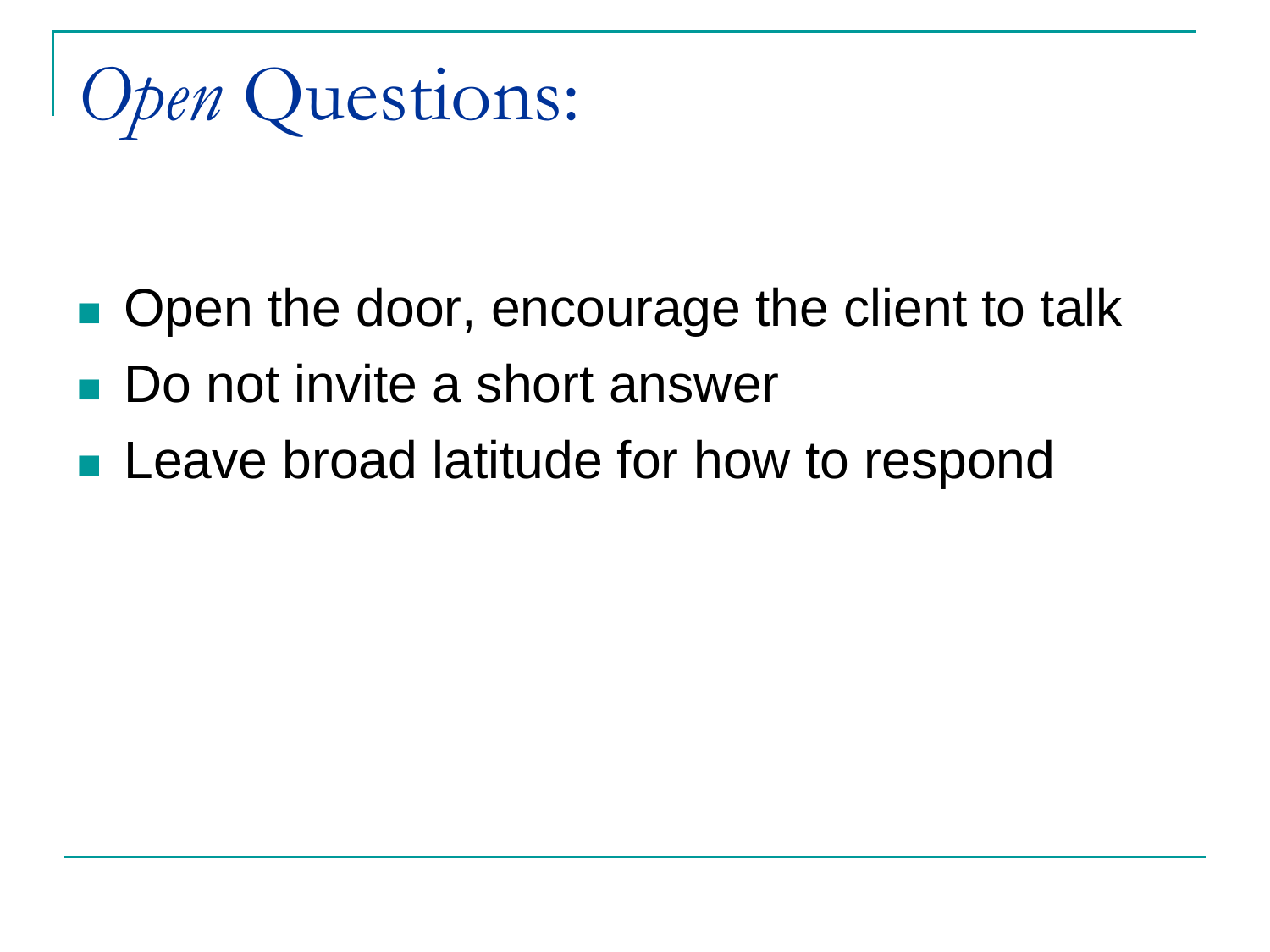## *Closed* Questions

- Have a short answer (like Yes/No) □ Did you drink this week?
- Ask for specific information
	- □ What is your address?
- **Might be multiple choice** 
	- □ What do you plan to do: Quit, cut down, or keep on smoking?
- **They limit the client's answer options**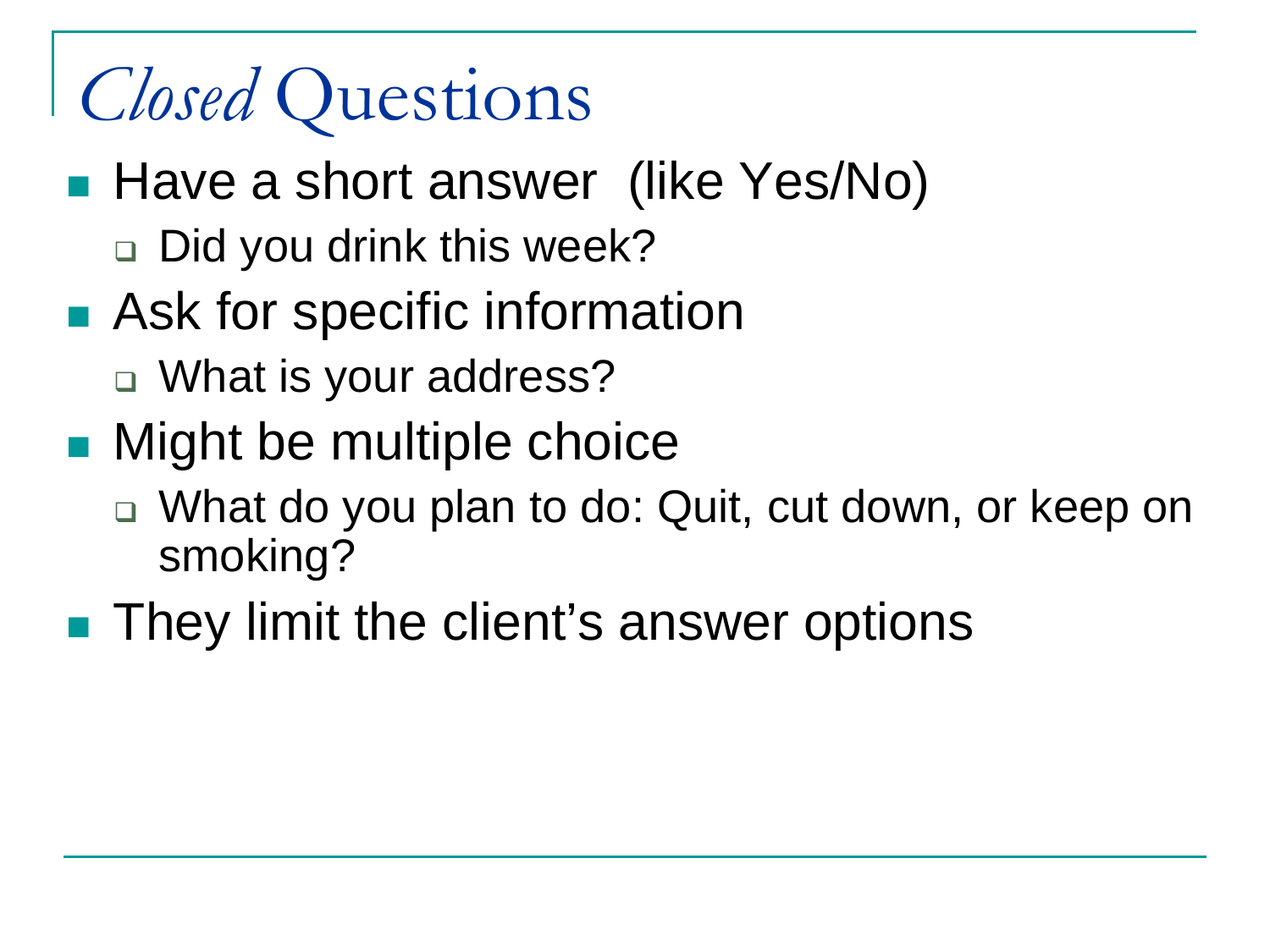# Some Guidelines with Questions

- Ask fewer questions!
- Don't ask three questions in a row
- Ask more open than closed questions
- **Offer two reflections for each question** asked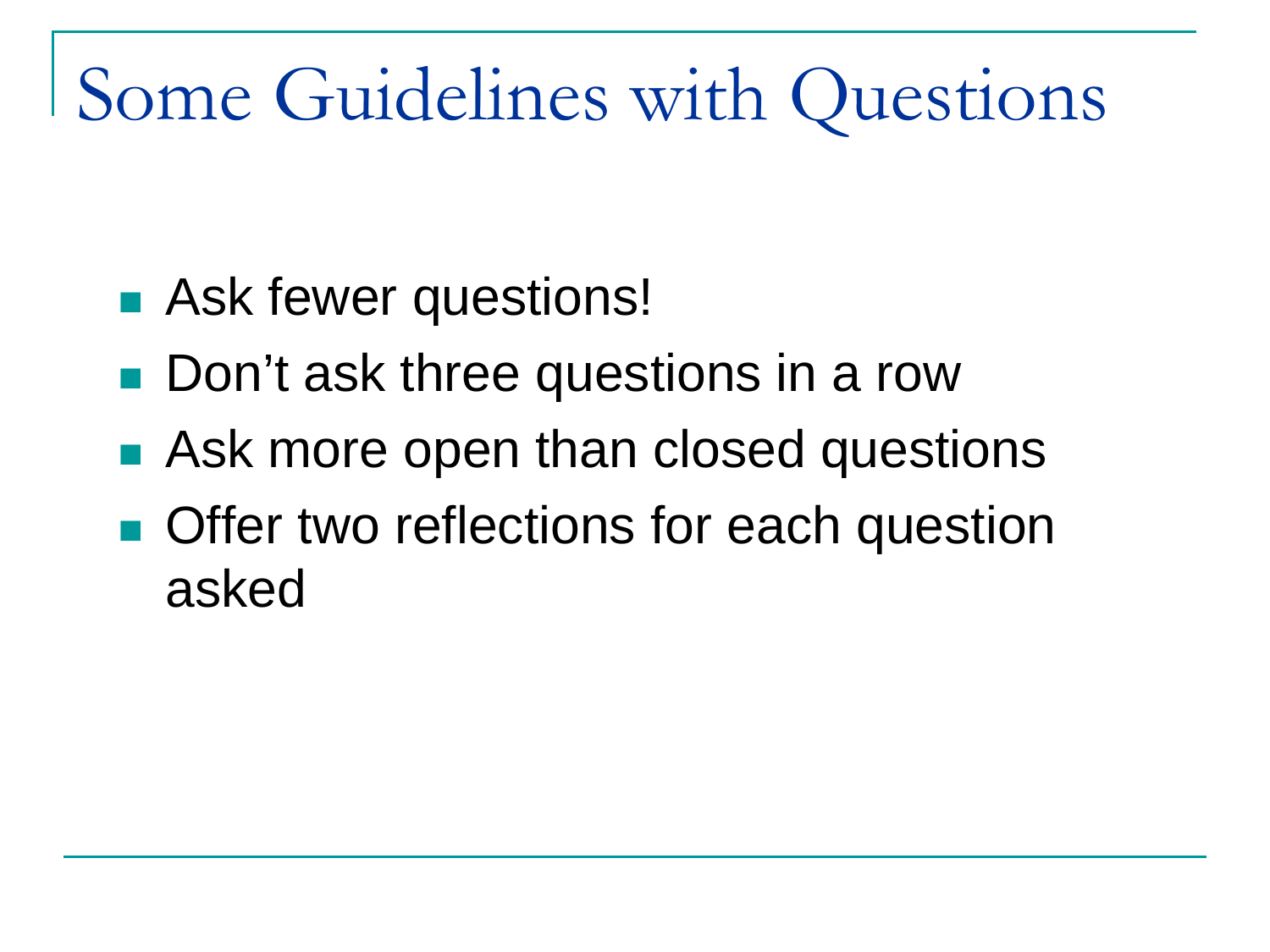## AFFIRMATIONS

- **Emphasize clients strengths**
- Notice and appreciate positive actions
- $\blacksquare$  It's a compliment (I like the way you said that)
- **It's an expression of caring, hope (I hope** things go well for you this weekend)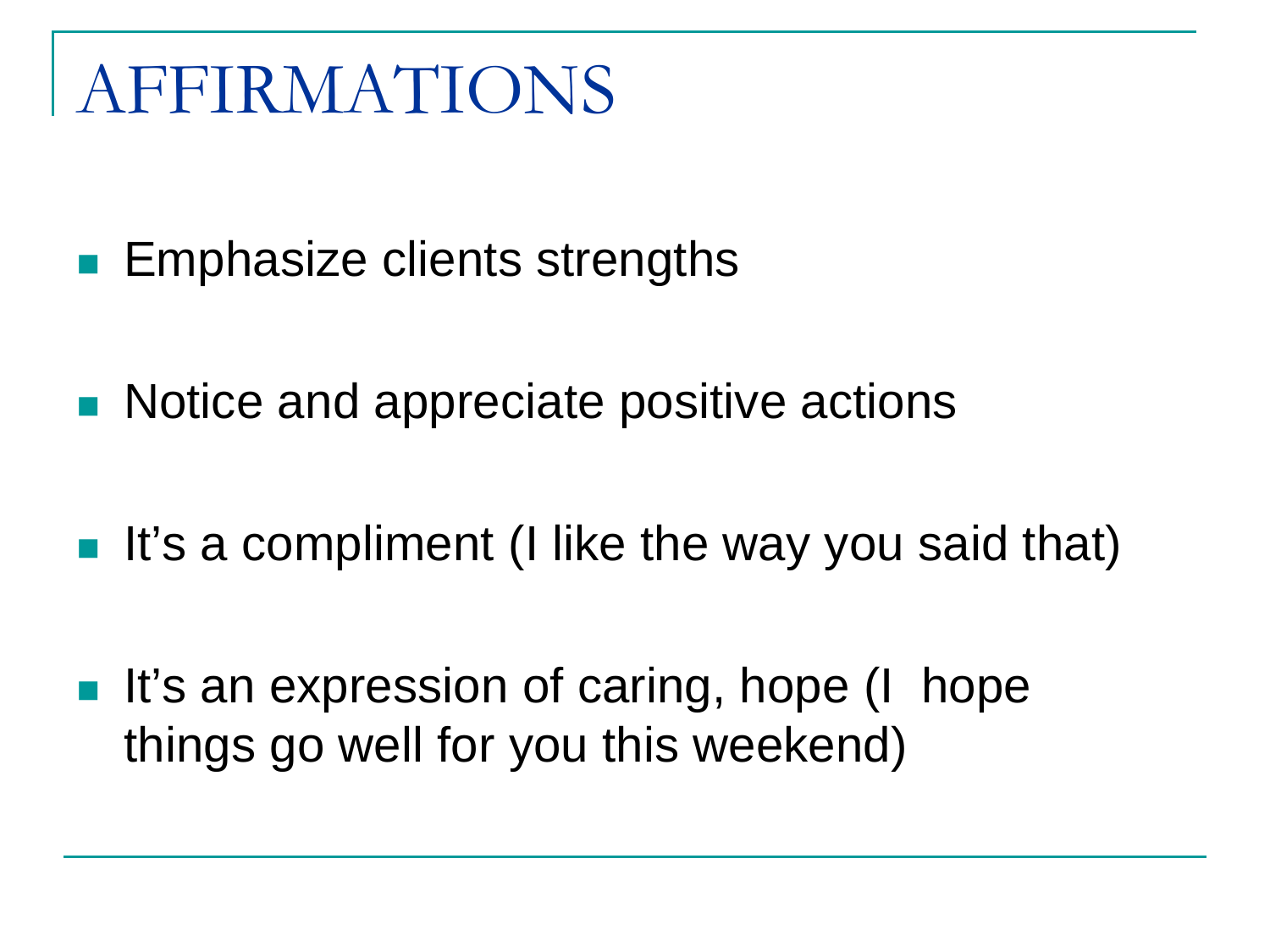## Affirmations Include:

- Commenting positively on an attribute
	- □ You're a strong person, a real survivor.
- A statement of appreciation
	- □ I appreciate your openness and honesty today.
- Catch the person doing something right
	- □ Thanks for coming in today!
- A compliment
	- $\Box$  I like the way you said that.
- An expression of hope, caring, or support I hope this weekend goes well for you!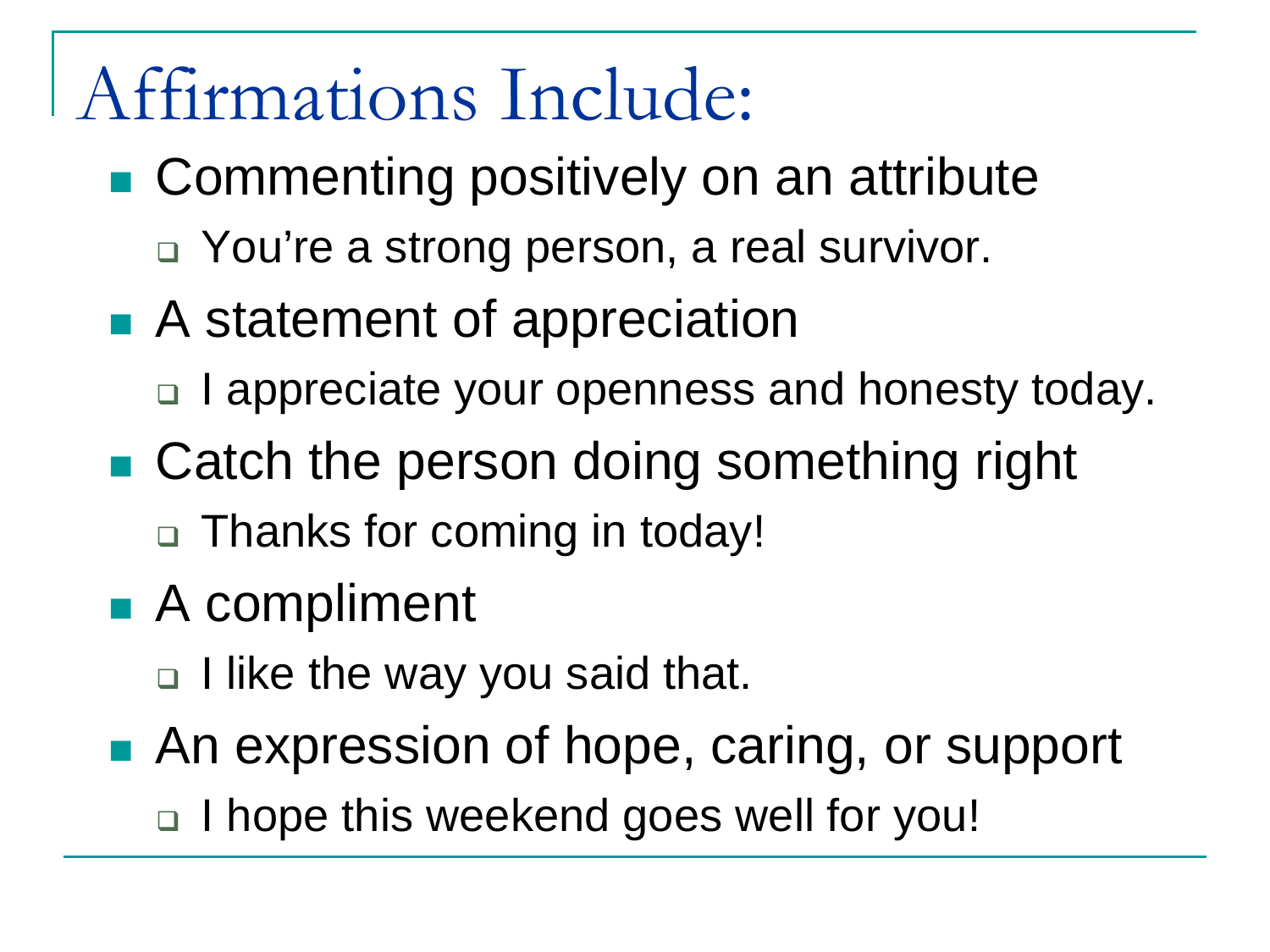# Reflective Listening What Is It?

**This is a statement that** shows you understand another's meaning.

■You generate a hypotheses to another's meaning (your best guess) and see the result.

**This is a process that** checks the listener's perceived meaning against the speaker's own meaning. Good opening phrases

are:

"it sounds like you"

"so you"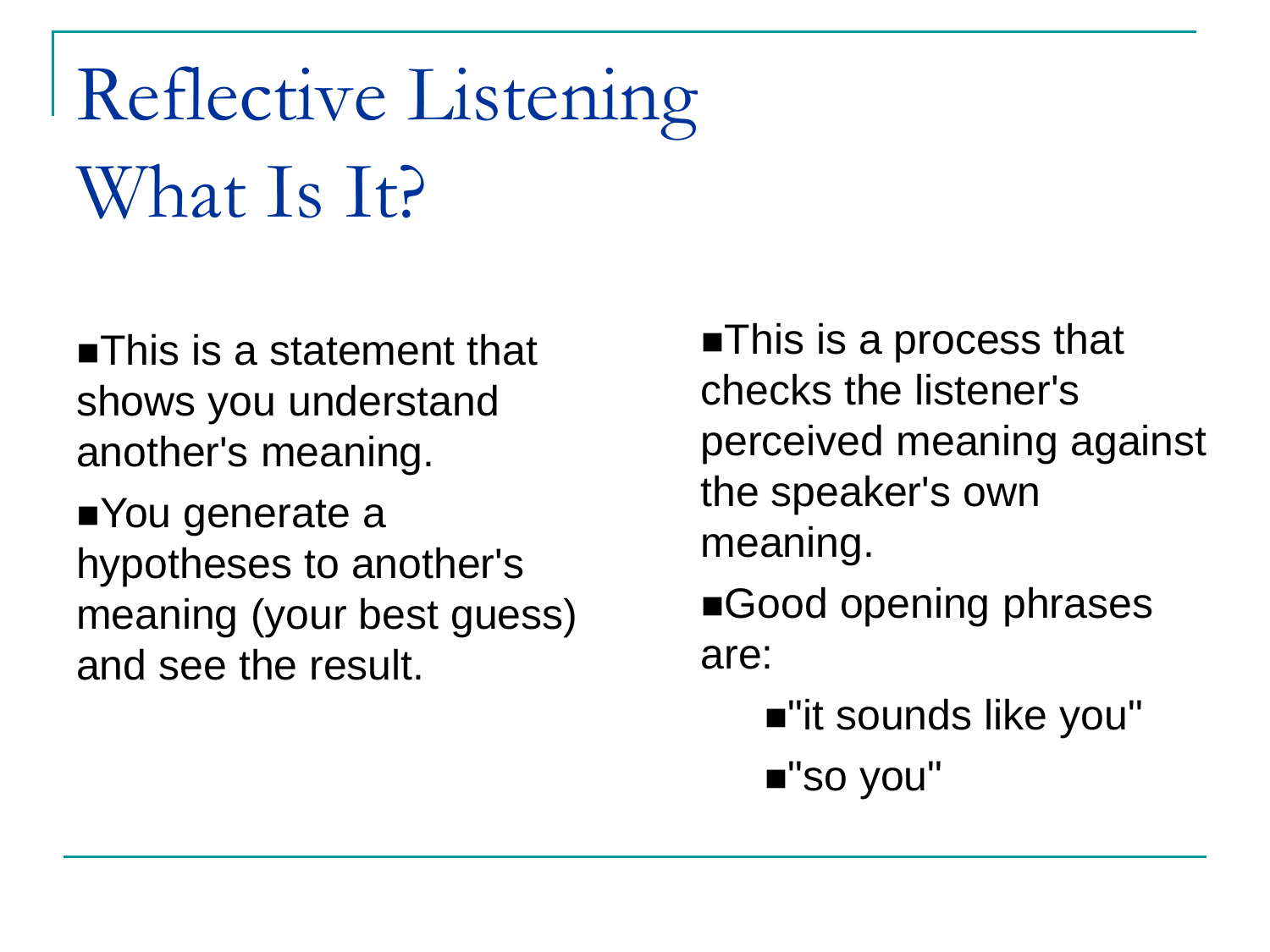Reflective Listening Model from Thomas Gordon **THE WORDS THE THE WORDS THE 2** 

**SPEAKER SAYS**

**1** 

**WHAT THE SPEAKER MEANS WHAT THE LISTENER THINKS THE SPEAKER MEANS 4** 

**LISTENER HEARS**

**3**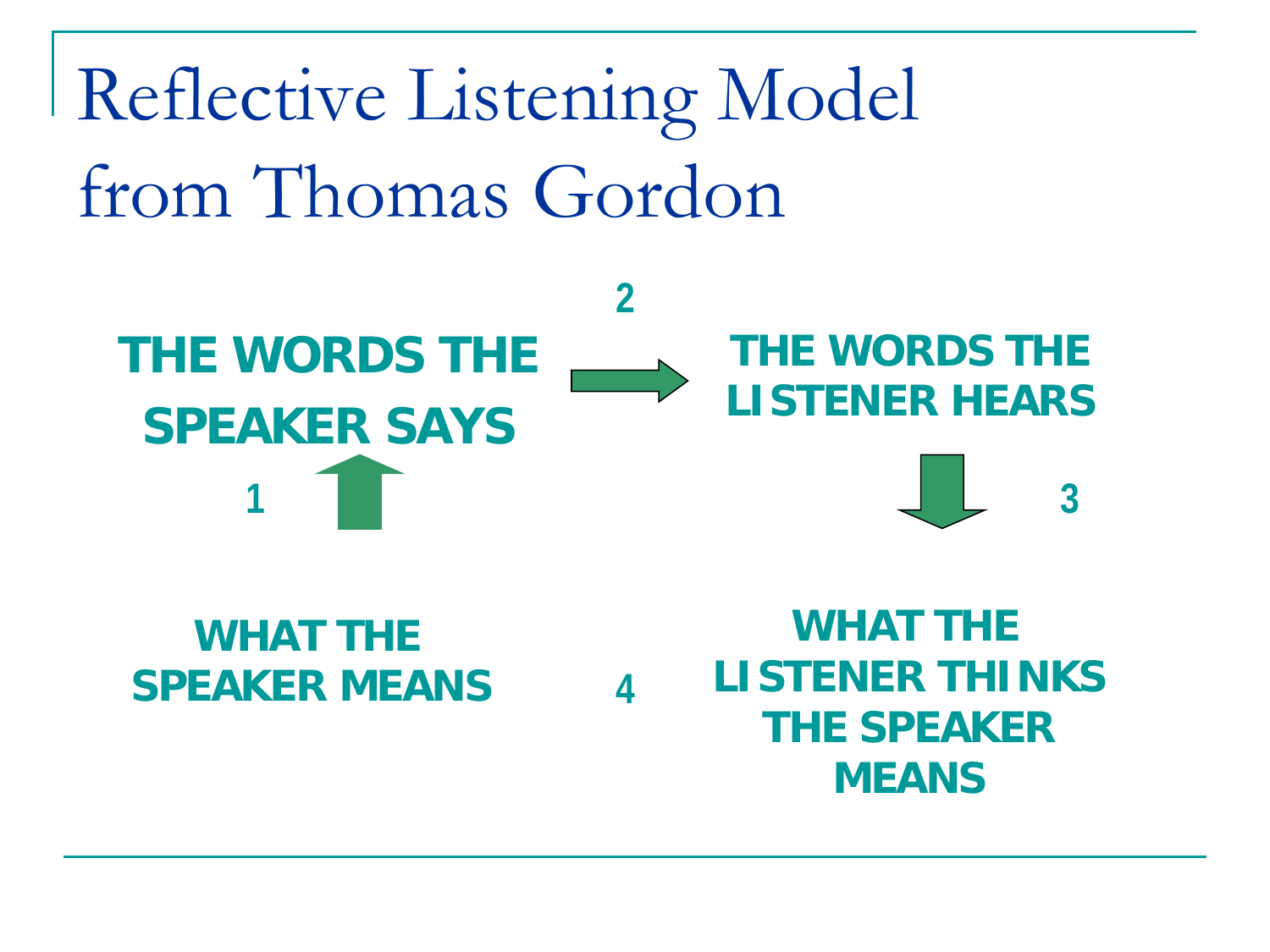Reflective Listening Model from Thomas Gordon (2)

#### Communication can go wrong because:

- 1. The speaker does not say exactly what is meant
- 2. The listener does not hear the words correctly
- 3. The listener gives a different interpretation to what the words mean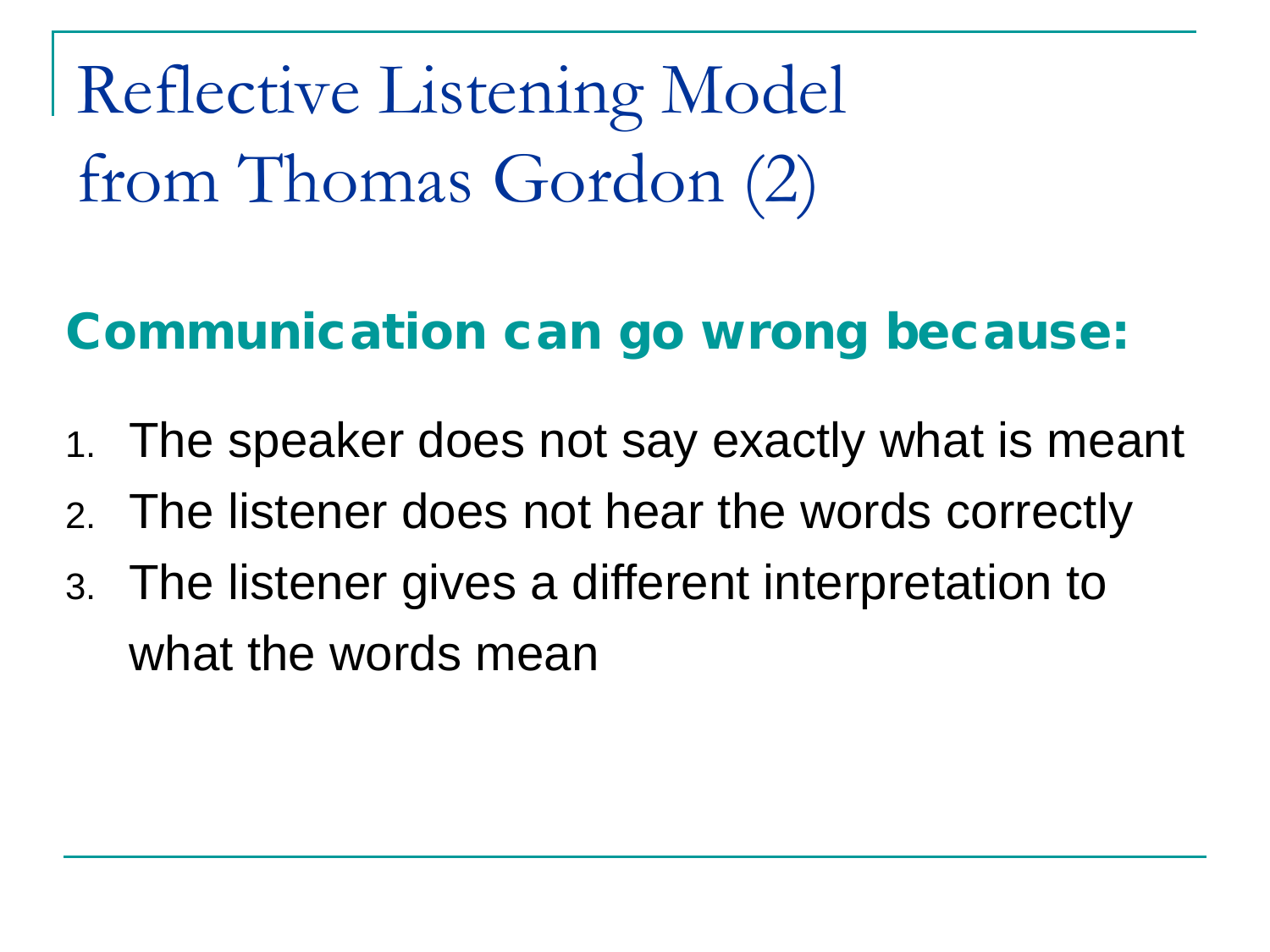# Reflective Listening

**What it does:**

 $\blacksquare$ Increases the possibility of being seen as empathetic

 $\blacksquare$ Increases the chances of establishing a good relationship with a client

■Selects a part of a statement that can be more deeply explored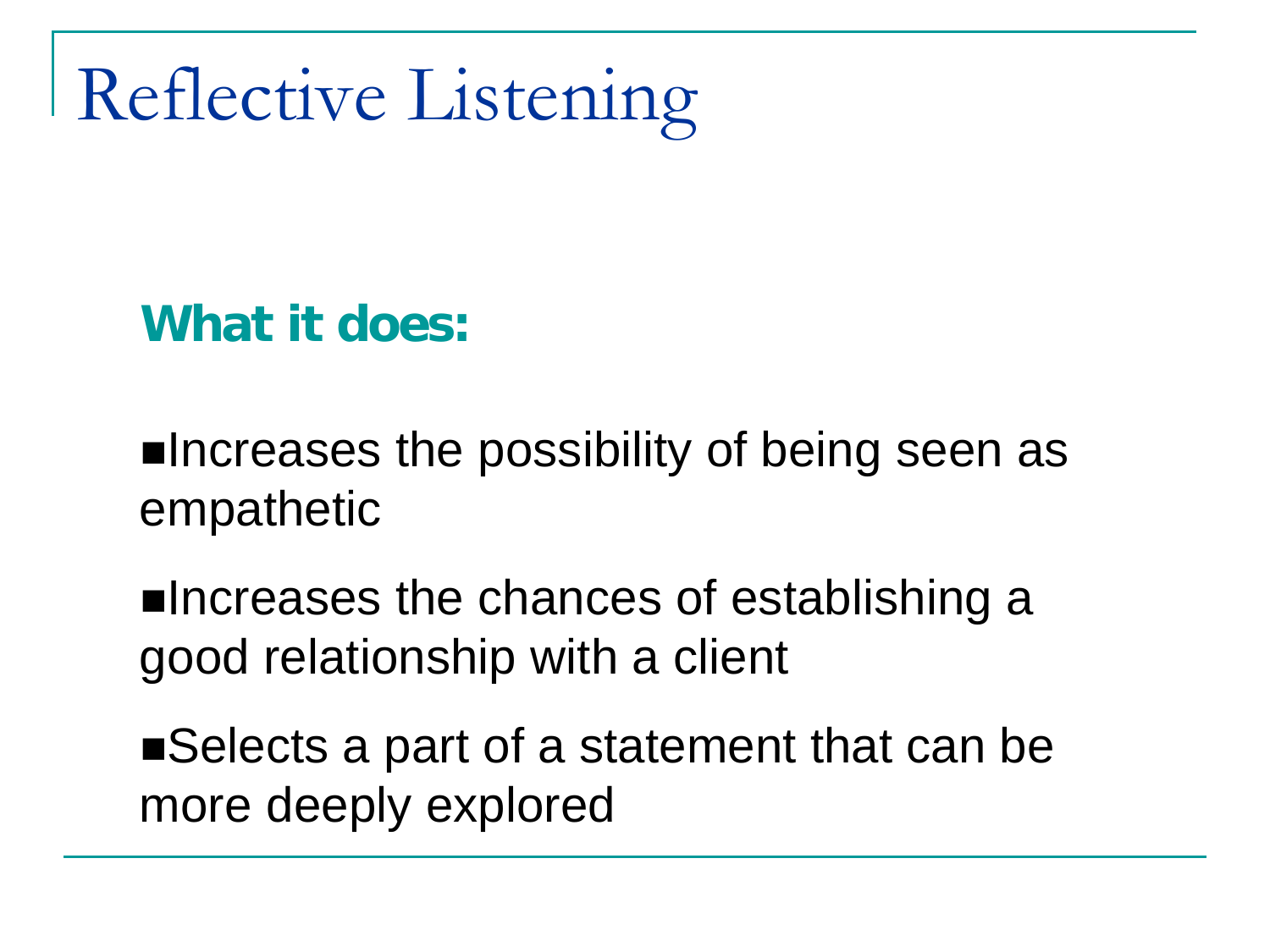## Common Human Reactions

- to Being Listened to
- **Understood**
- **Nant to talk more**
- **Liking the counselor**
- Open
- Accepted
- Respected
- Engaged
- Able to change

Safe

- **Empowered**
- **Hopeful**
- Comfortable
- Interested
- Want to come back
- **Cooperative**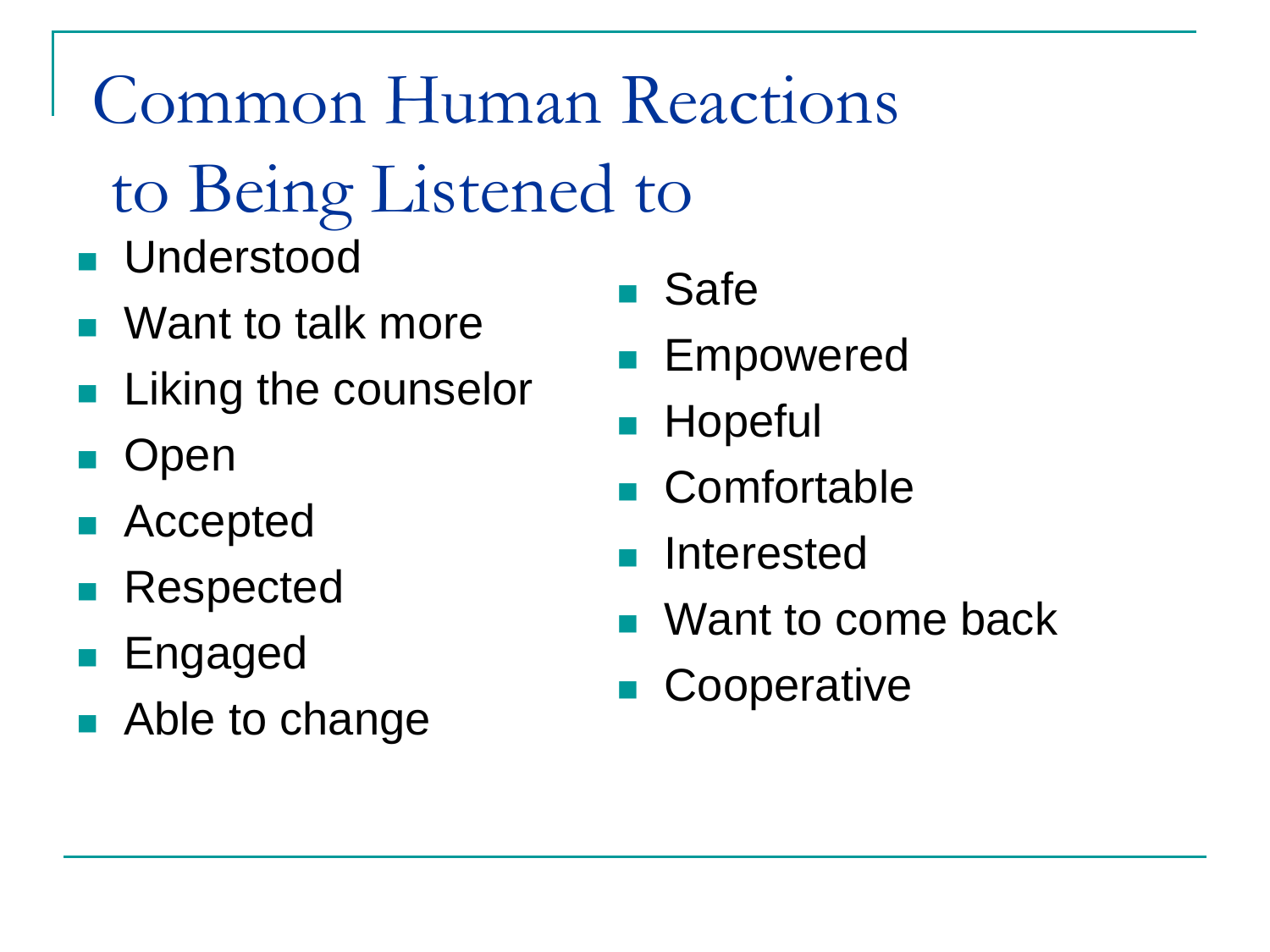What Good Listening Is *Not* (Roadblocks: Thomas Gordon)

- Asking questions
- **Agreeing, approving, or praising**
- **Advising, suggesting, providing solutions**
- **Arguing, persuading with logic, lecturing**
- **Analyzing or interpreting**
- Assuring, sympathizing, or consoling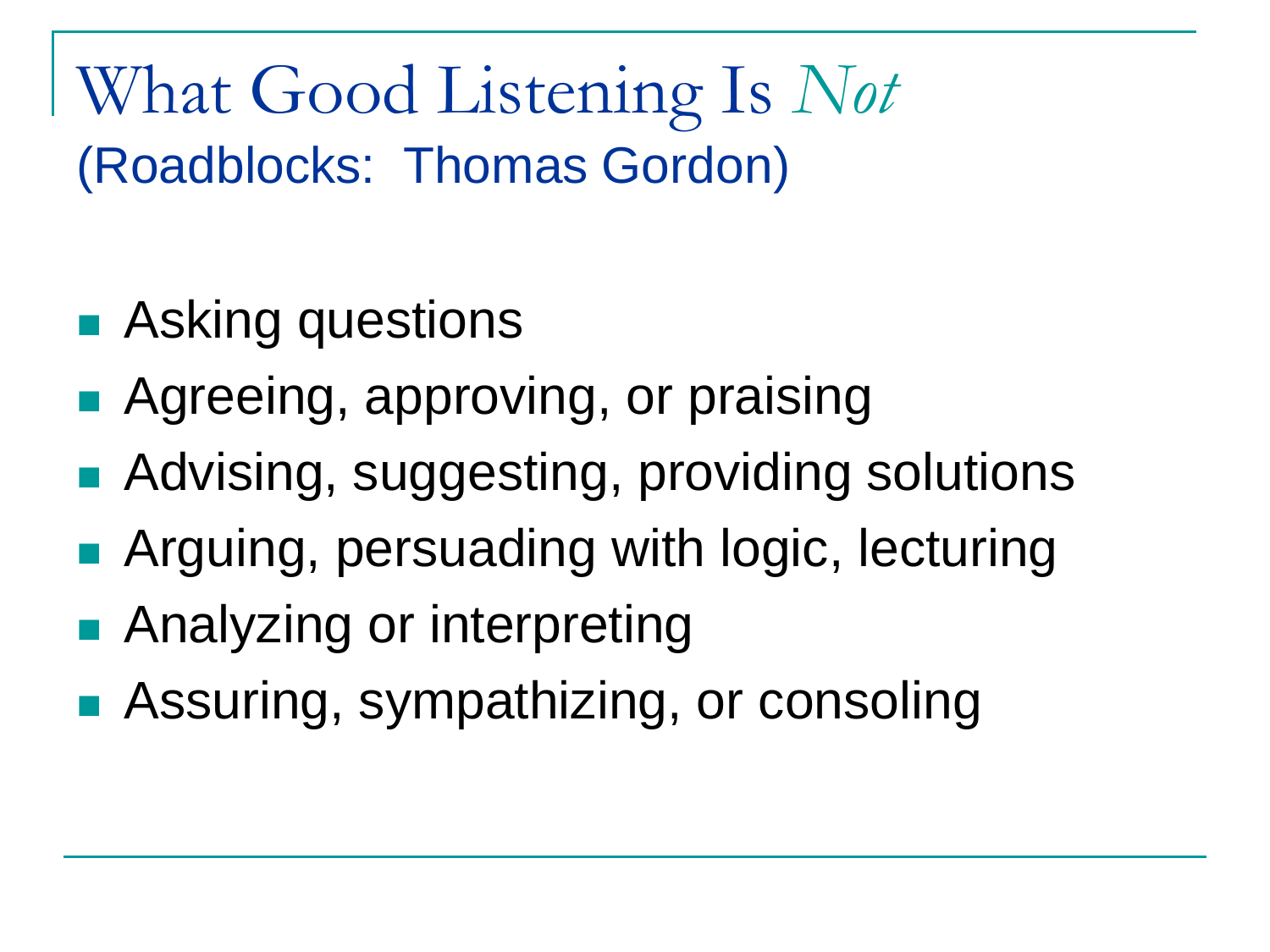What Good Listening is *Not* (Roadblocks, from Thomas Gordon)

- Ordering, directing, or commanding
- **Narning, cautioning, or threatening**
- Moralizing, telling what they "should" do
- Disagreeing, judging, criticizing, or blaming
- Shaming, ridiculing, or labeling
- Withdrawing, distracting, humoring, or changing the subject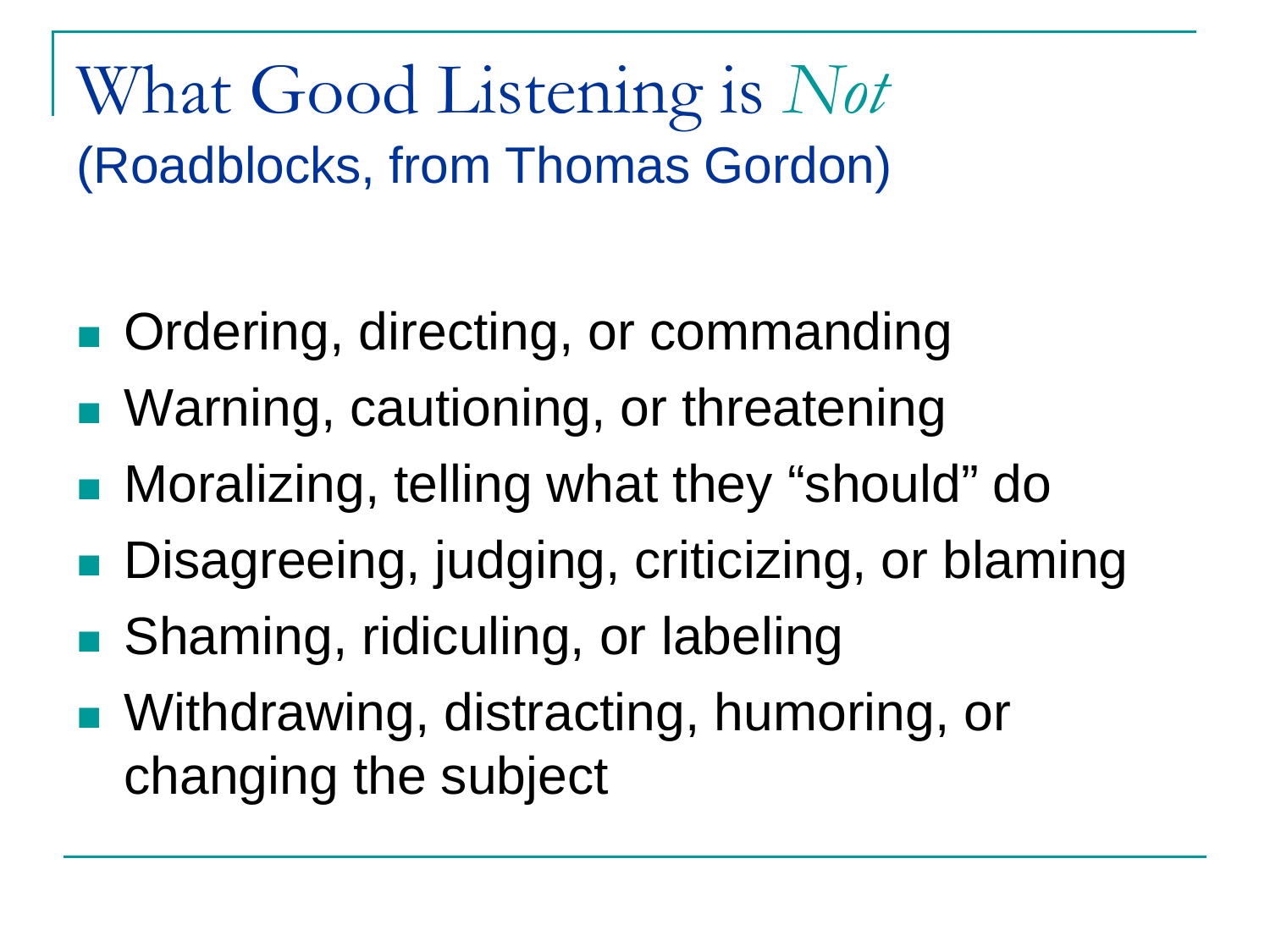#### Why are these "roadblocks"?

- **They get in the speaker's way. In order to keep moving,** the speaker has to go around them
- They have the effect of blocking, stopping, diverting, or changing direction
- They insert the listener's "stuff"
- They communicate:
	- One-up role: Listen to *me*! I'm the expert.
- *Roadblocks are not wrong. There's a time and place for them, but they are not good listening.*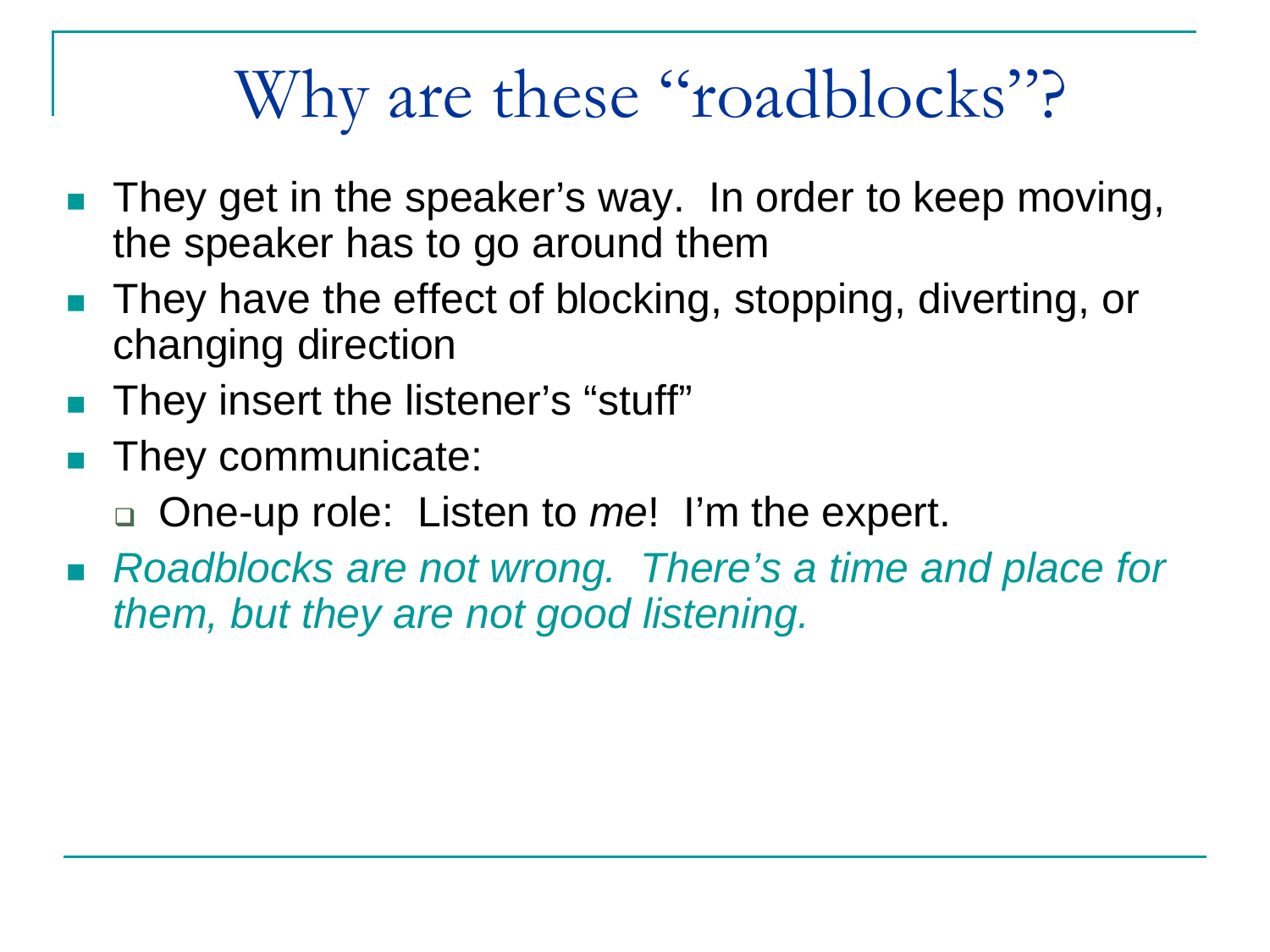#### Summaries can:

#### **E** Collect material that has been offered

- □ So far you've expressed concern about your children, getting a job, and finding a safer place to live.
- *Link* something just said with something discussed earlier
	- That sounds a bit like what you told me about that lonely feeling you get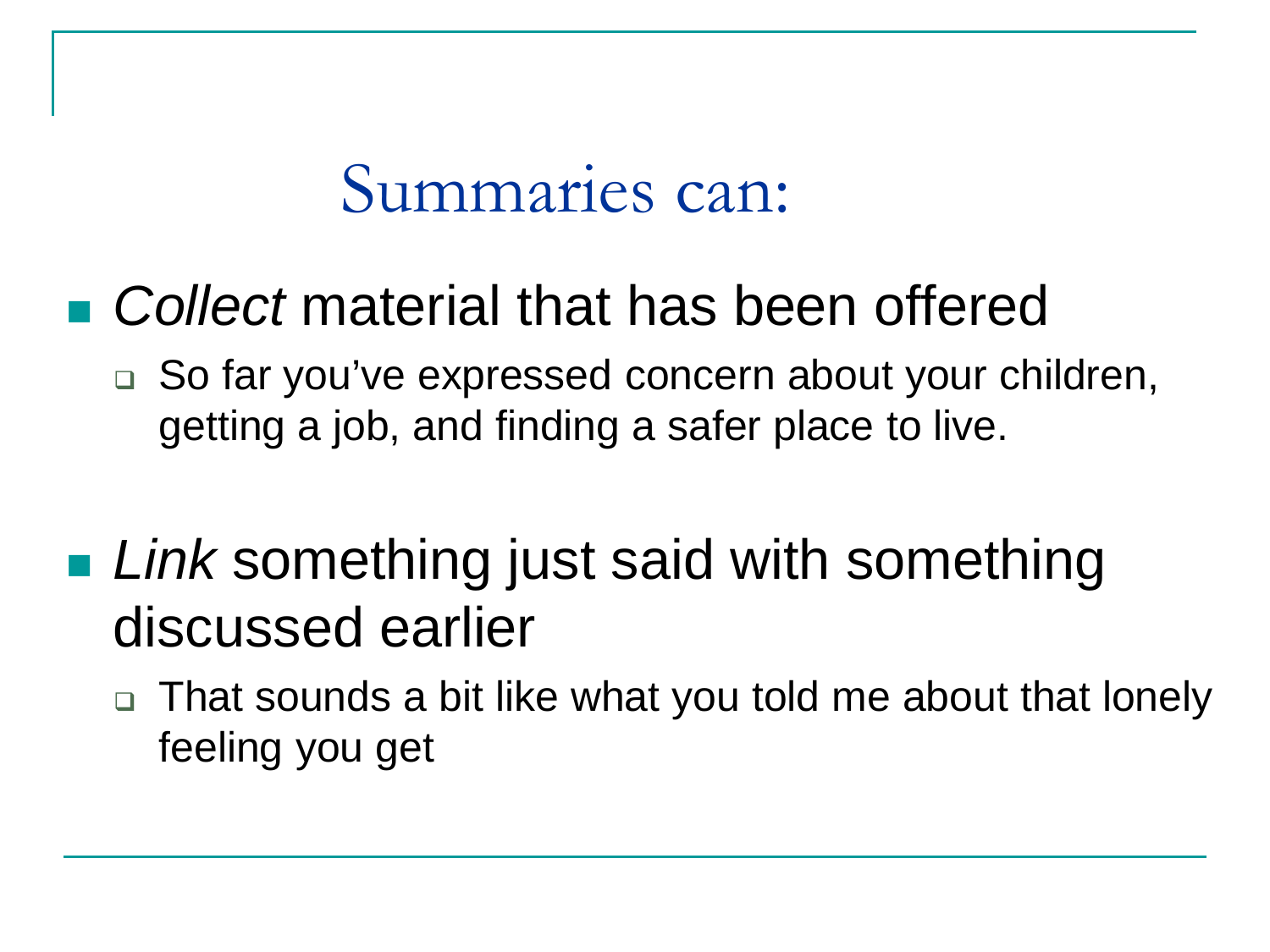## Summaries can: Cont'd

. .

- Draw together what has happened and *transition* to a new task
	- □ Before I ask you the questions I mentioned earlier, let me summarize what you've told me so far, and see if I've missed anything important. You came in because you were feeling really sick, and it scared you . . . . . . .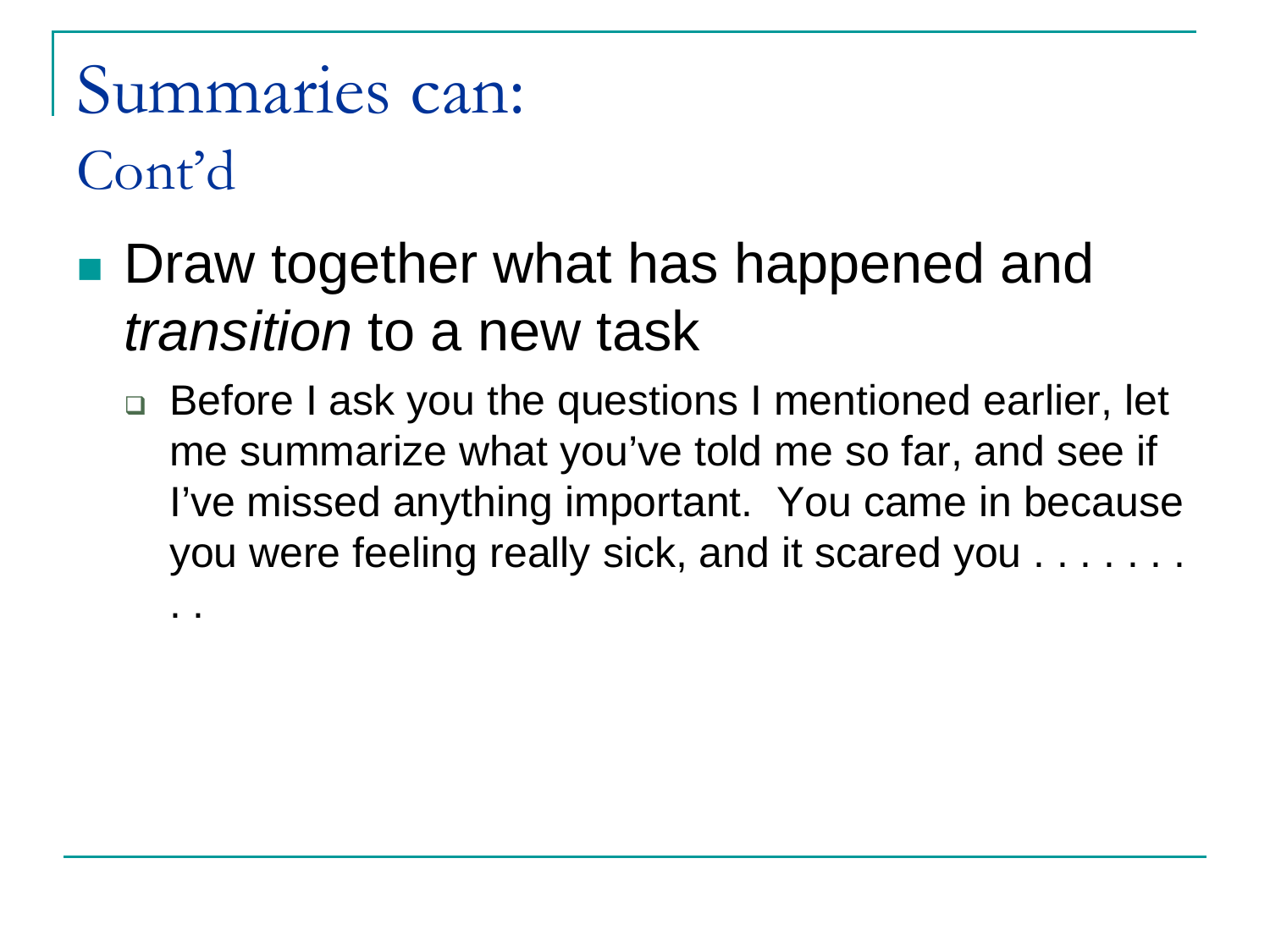# *Preparatory* Change Talk Four Kinds DARN

- **DESIRE to change (want, like, wish..)**
- **ABILITY** to change (can, could . . )
- REASONS to change (if . . then)
- NEED to change (need, have to, got to . .)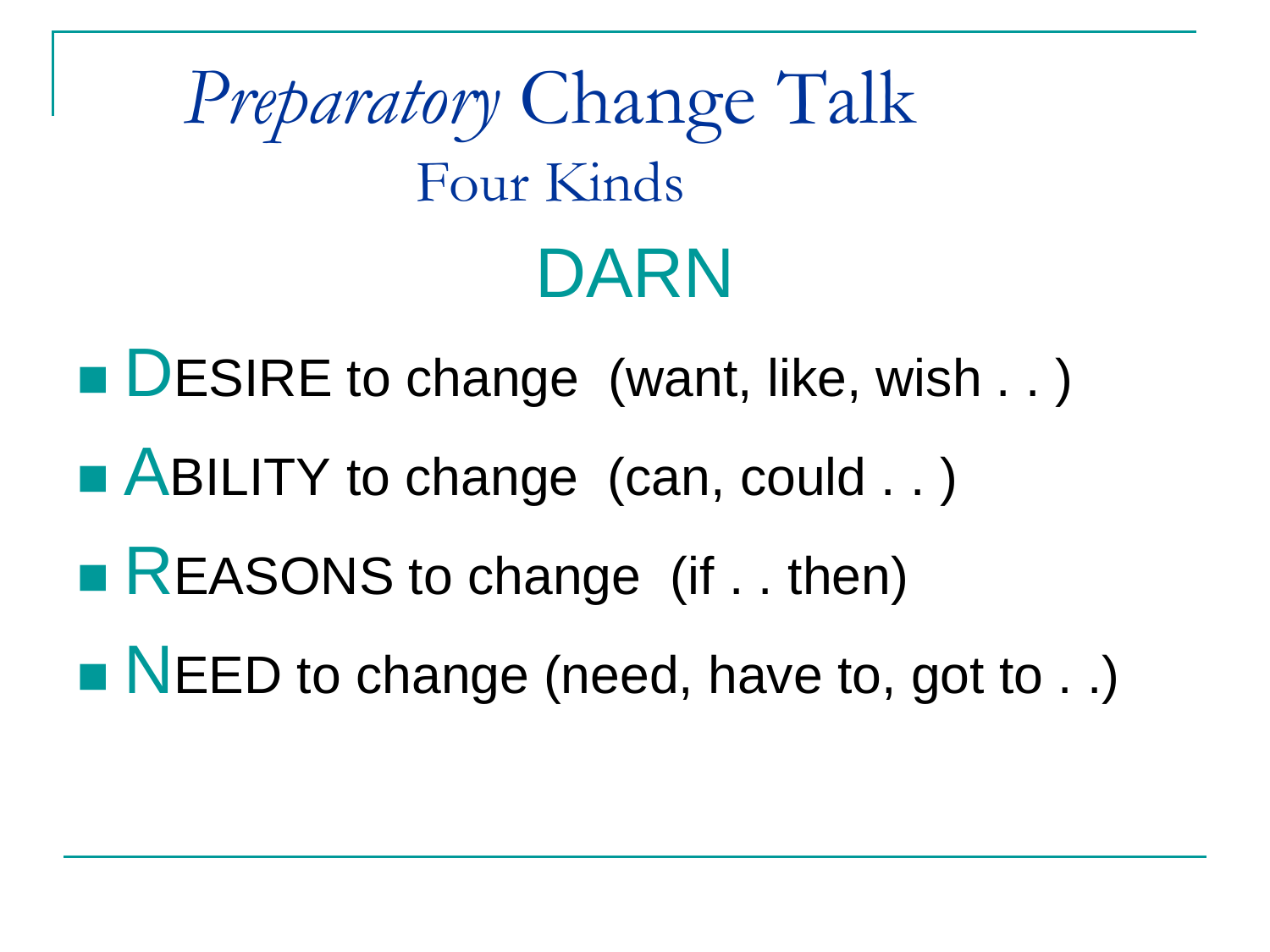# Critical Conditions of Change

(Rogers)

- Accurate Understanding (Empathy)
- Unconditional Positive Regard (Warmth)
- Genuineness (Congruence)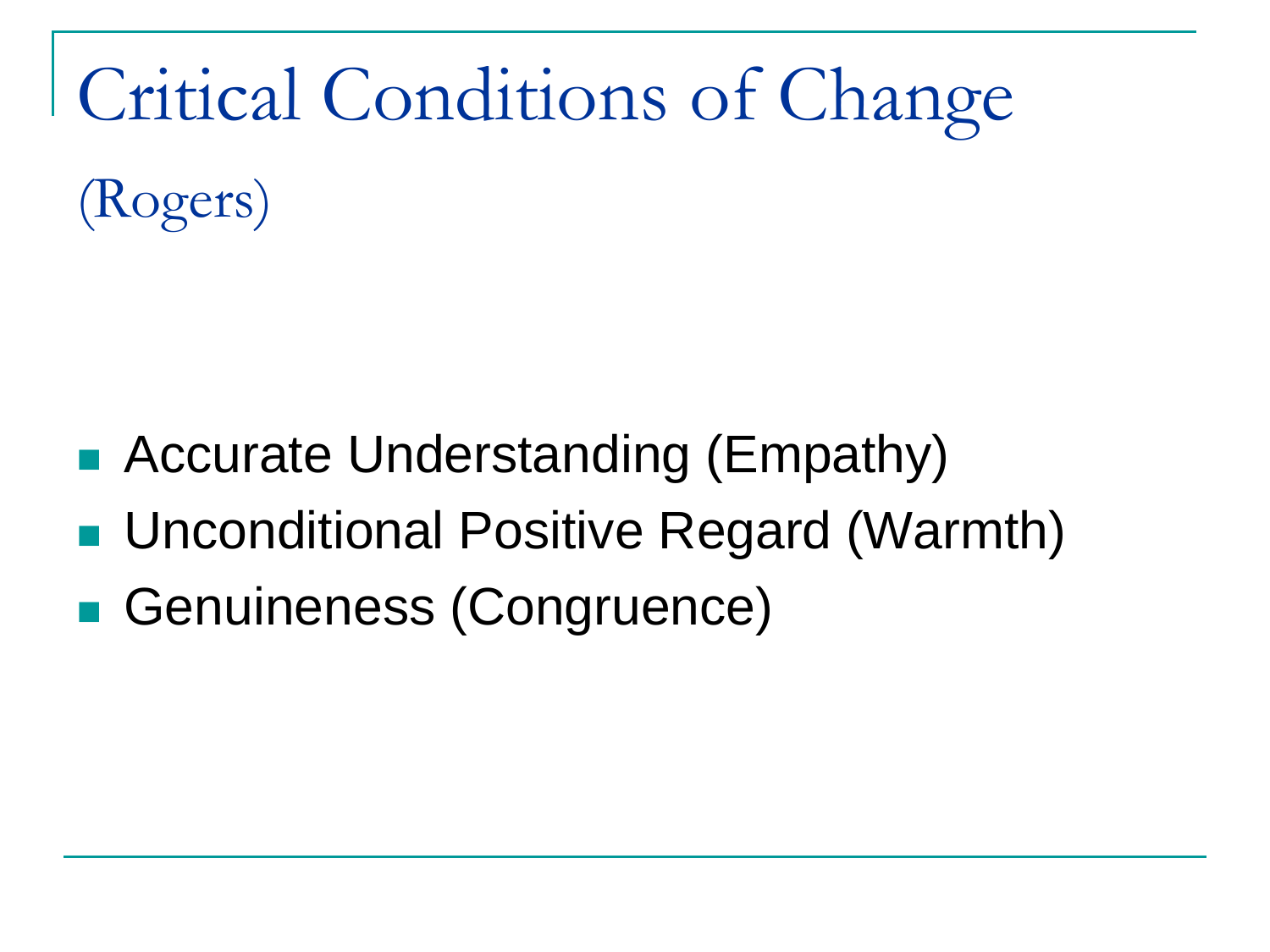# What are Change Statements?

- Recognizing a problem exists
- Articulating concerns
- **Expressing an intention to change**
- Showing optimism about the possibility of change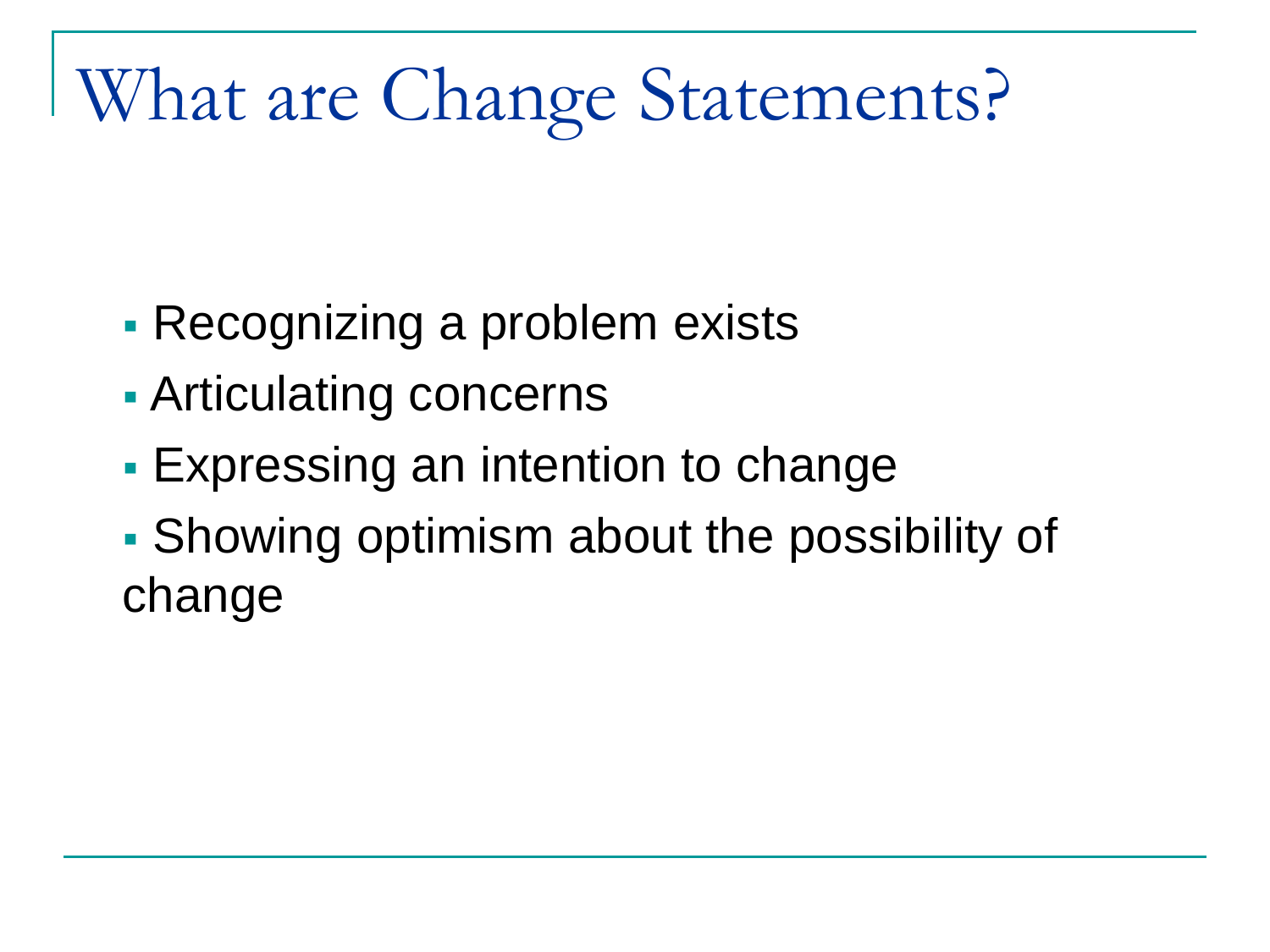## How to Elicit Change Talk: MI Becomes Directive

- Asking Evocative Questions
- **Using The Importance Ruler**
- **Exploring the Decisional Balance**
- **Elaborating**
- **Querying Extremes**
- **Looking Back / Looking Forward**
- **Exploring Goals and Values**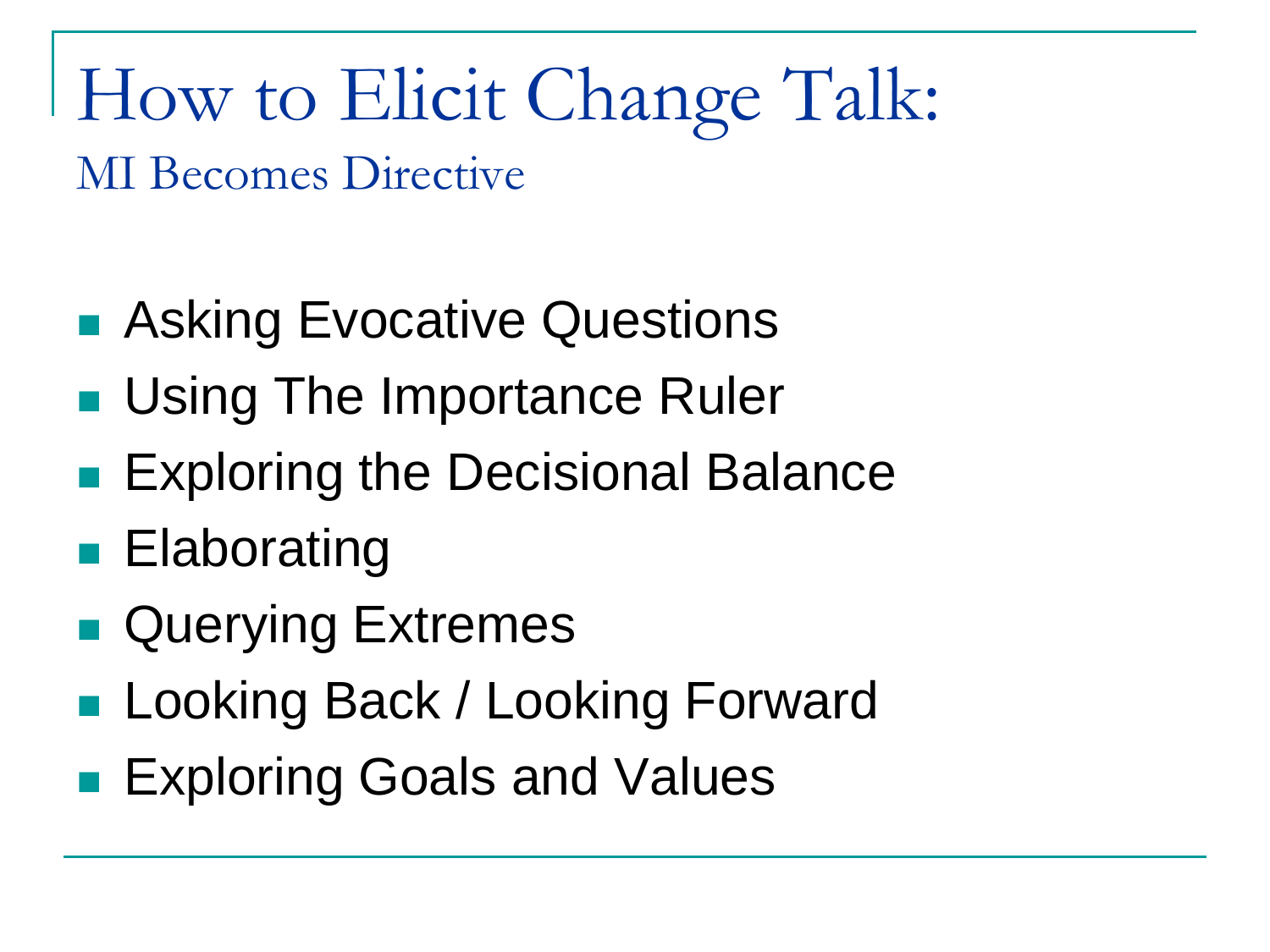"I learn what I believe as I hear myself speak"

- Goal is to have the client hear him/herself say, "Something has to change!"
- Counsellor's job is to organize the interview so that the client confronts him/herself
- **The client should convince the counsellor that** there are problems to be addressed

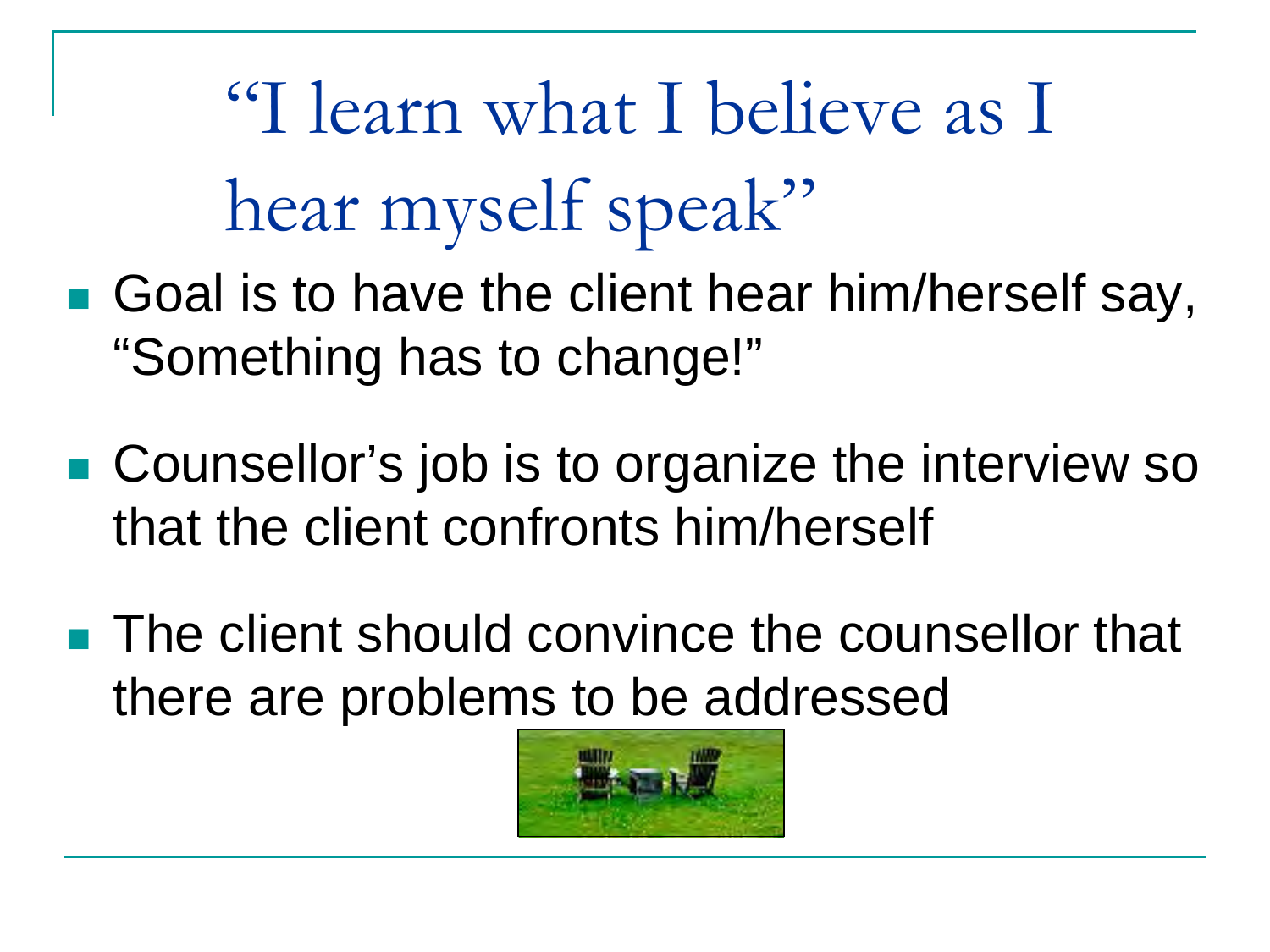## Motivational Interviewing

**The skills that are learned are divided into** three phases. Although distinct, they often blend into each other and need to be used whenever it appears that the function is needed at the time.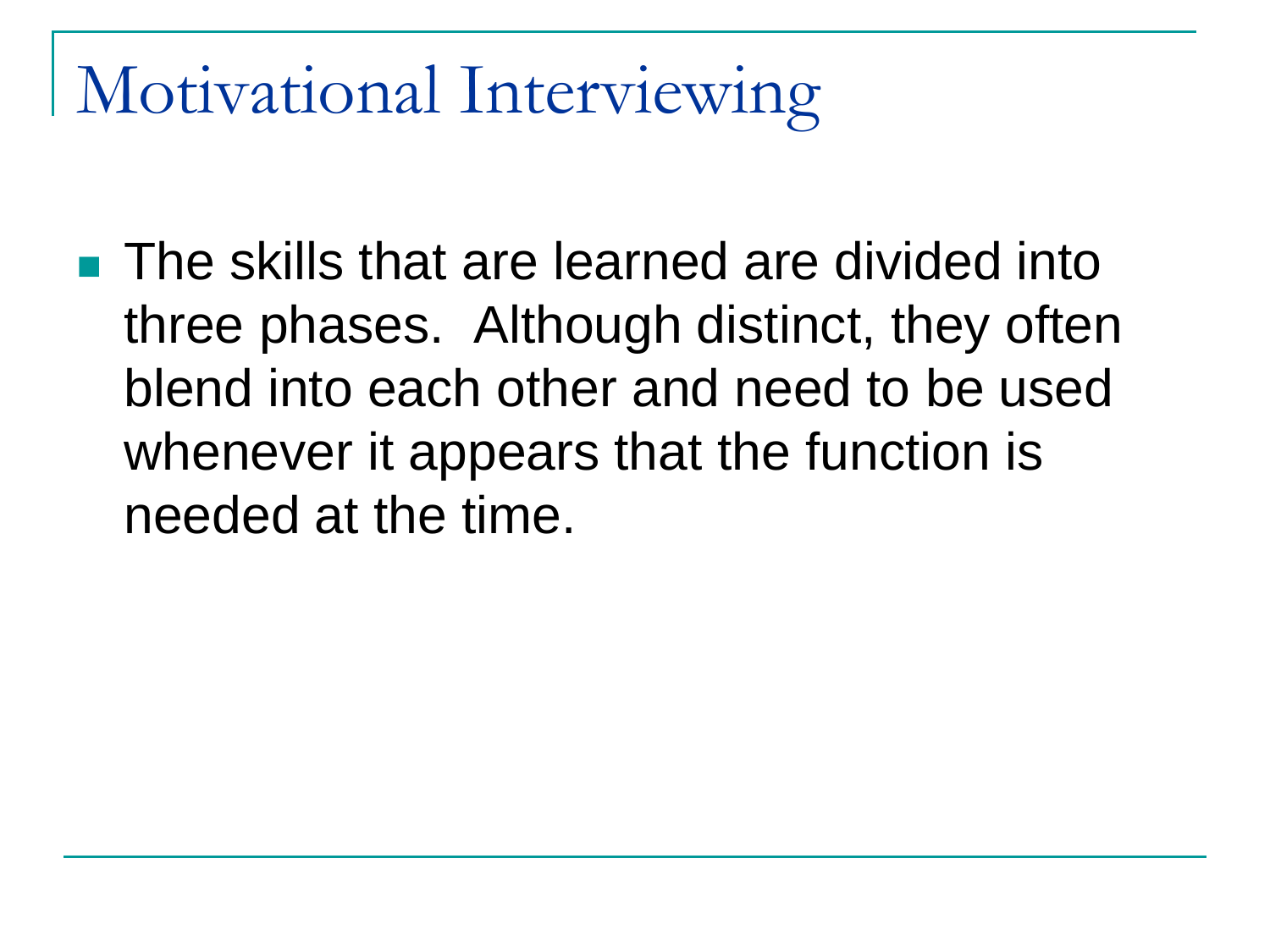Motivational Interviewing

Three Phases:

- 1. Eliciting problem recognition building commitment to change.
- 2. Dealing with resistance
- 3. Strengthening commitment to change making and adhering to a plan.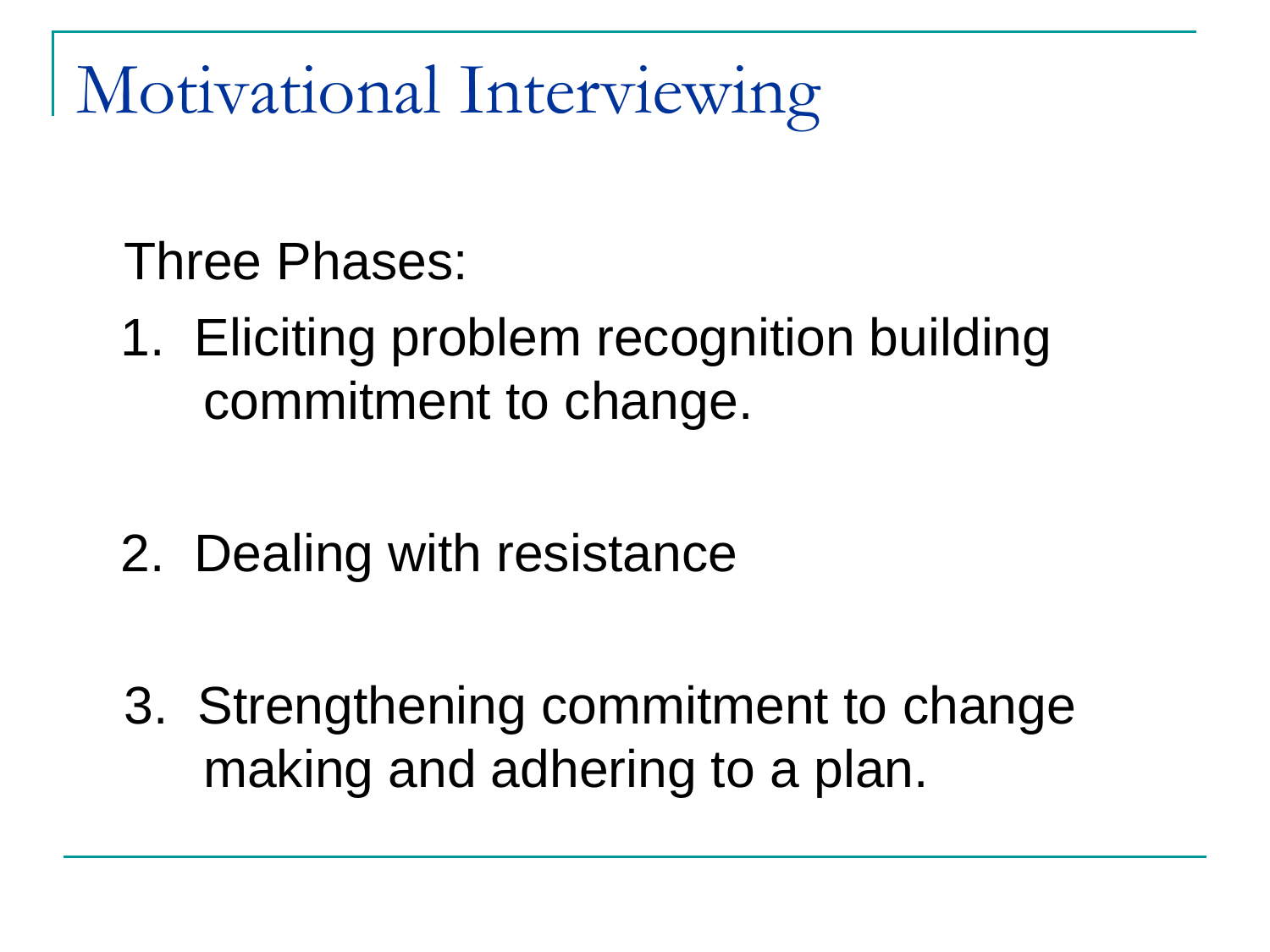## Goals of Motivational Interviewing

- Style of therapist is aimed to decrease client's resistance
- Self-confrontation is a goal
- Arguing and resistance do not result in change
- Ambivalence is normal—not "pathological" or client is in denial
- $\blacksquare$  Helping clients to resolve ambivalence is a key to change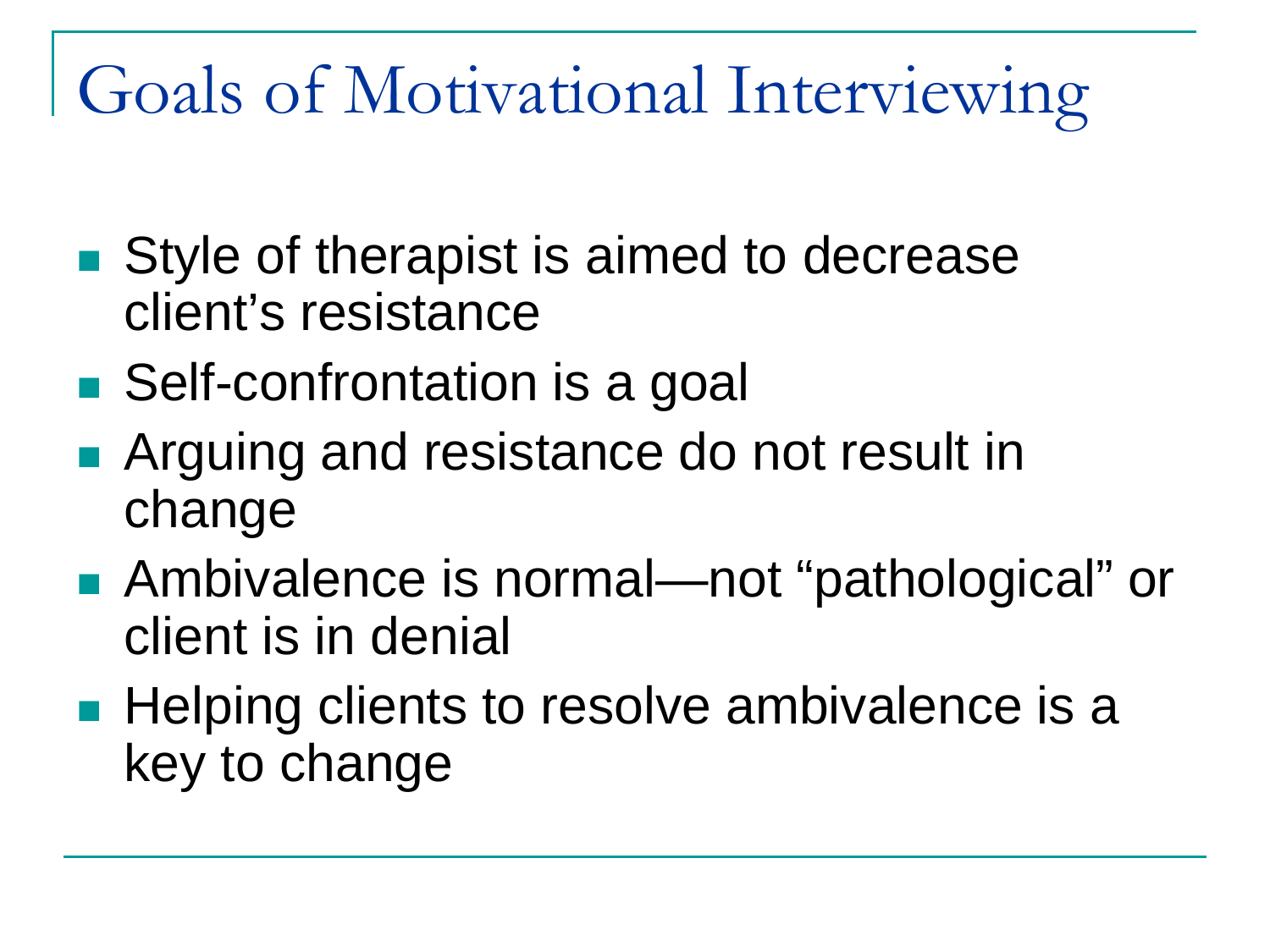Motivational Interviewing Style: Client-centered, but therapistdirected

### The client

- Shares thoughts and feelings
- Determines the destination

#### The counselor

- **Listens and reflects client concerns & goals**
- **Looks to identify alternatives**
- Encourages the possibilities of change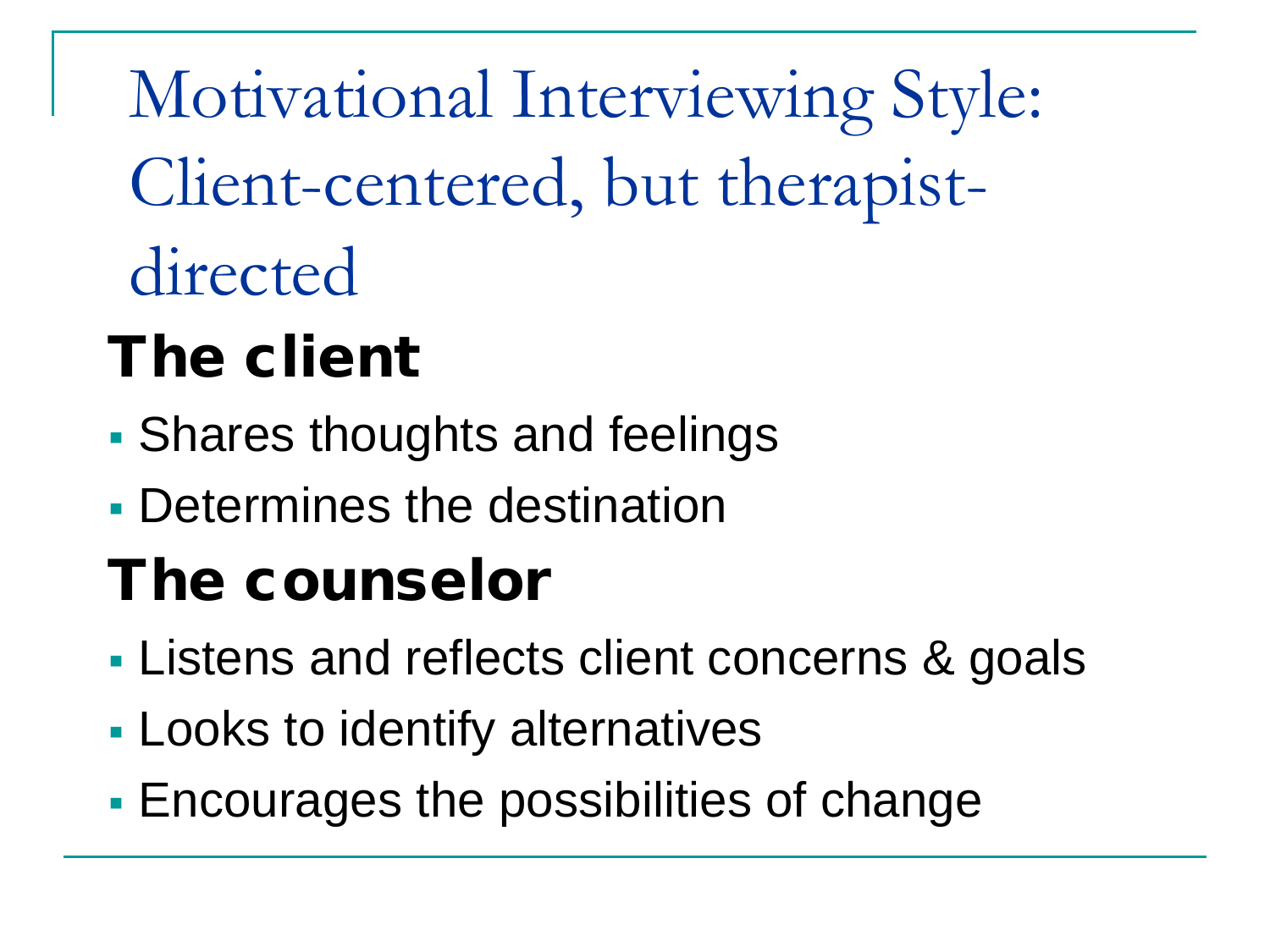#### *Mobilizing* Change Talk reflects resolution of ambivalence **COMMITMENT** (intention, decision)

**ACTIVATION** (ready, prepared, willing)

**TAKING STEPS**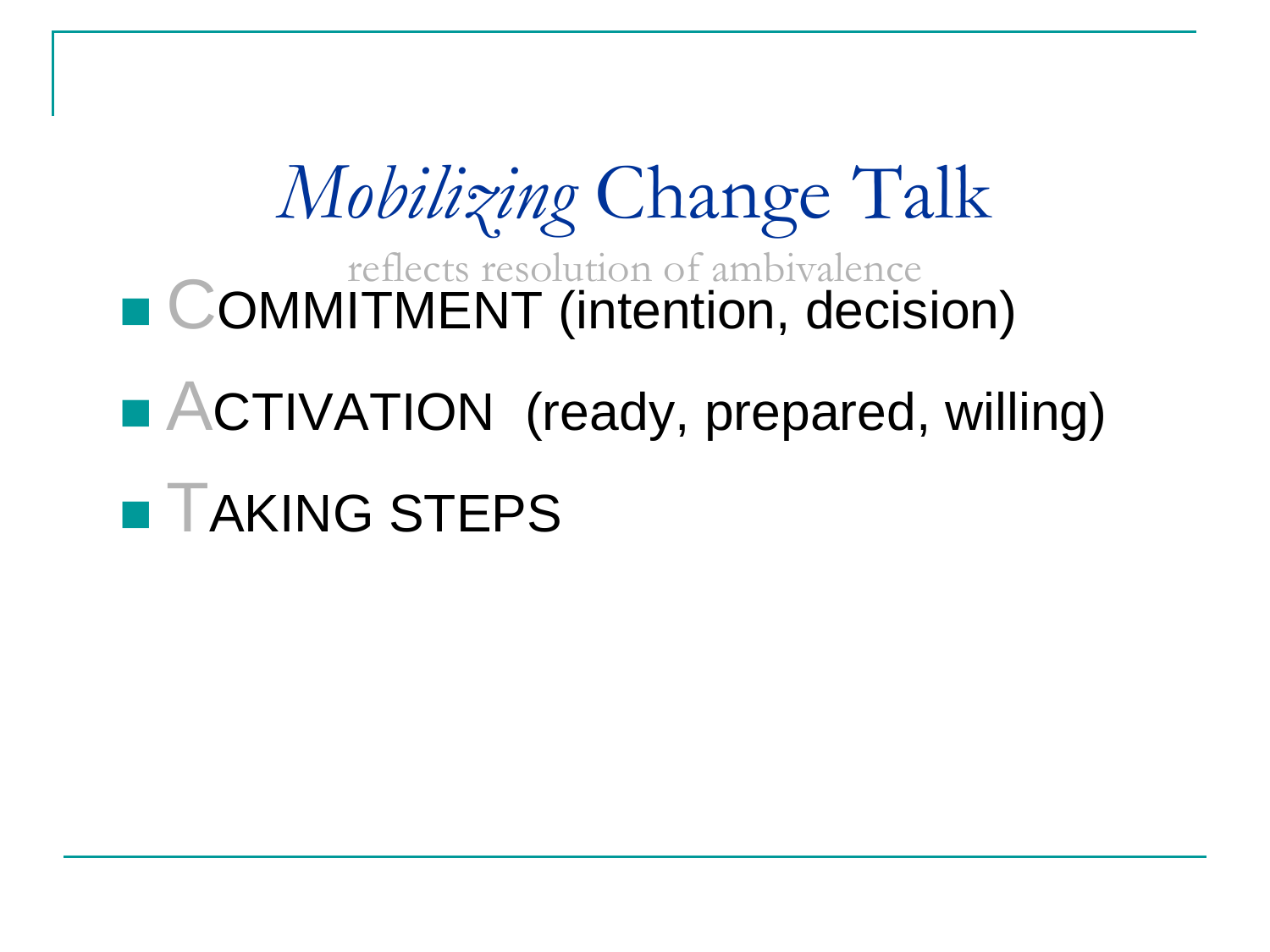How can we help in this process?

- More dancing, less wrestling
- Working collaboratively
- Acting like a guide rather than an interrogator
- **Listening accurately**
- Responding with forethought not being coercive
- **Exercising restraint, not being overly** persuasive